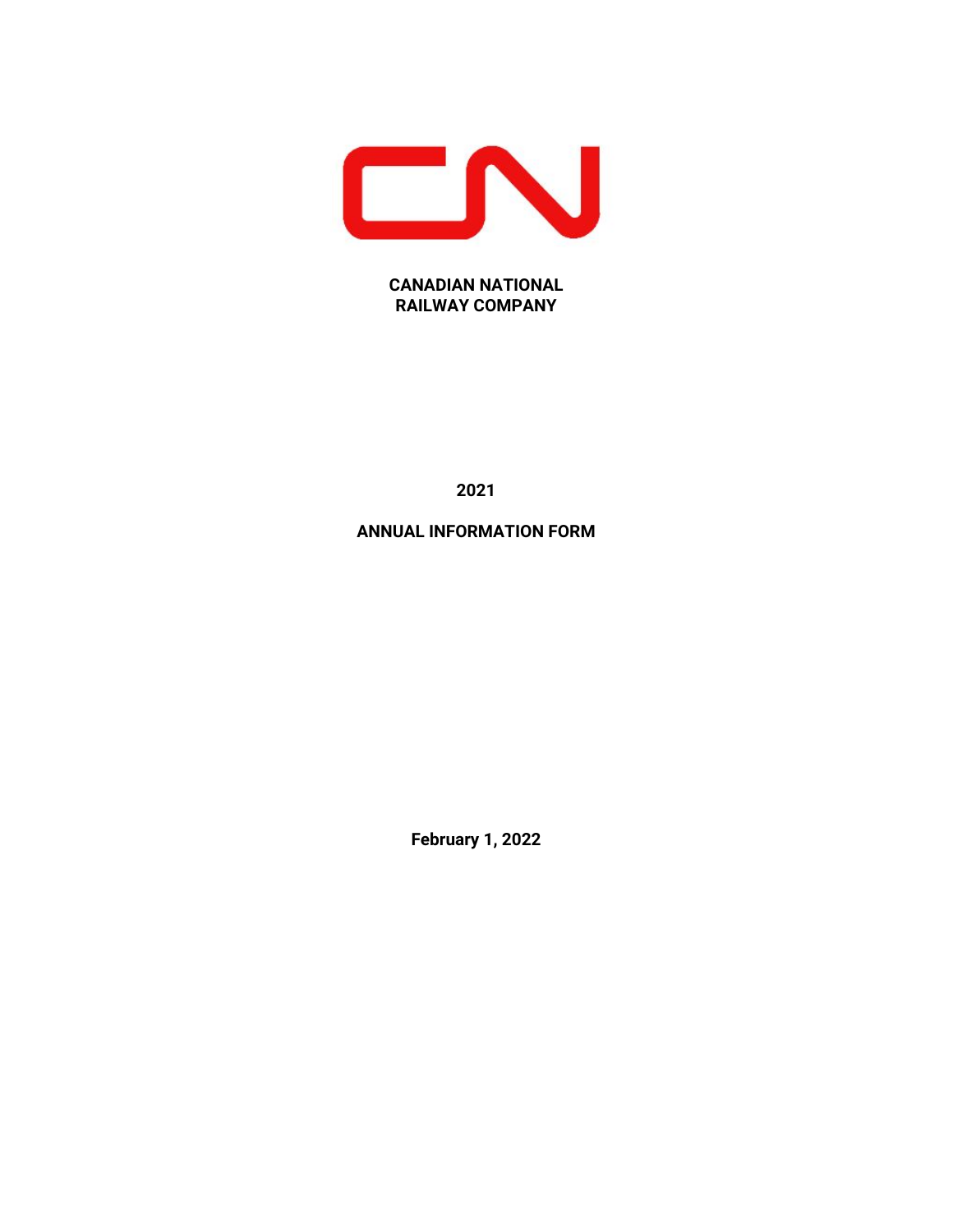# **TABLE OF CONTENTS**

| <b>ANNUAL</b><br><b>INFORMATION</b><br><b>FORM</b> |                                                                                  |                | Management's<br><b>Discussion &amp;</b><br>Analysis (as<br>filed on<br>February 1,<br>2022) |
|----------------------------------------------------|----------------------------------------------------------------------------------|----------------|---------------------------------------------------------------------------------------------|
| <b>ITEM1</b>                                       | <b>GENERAL INFORMATION</b>                                                       | 1              |                                                                                             |
| <b>ITEM2</b>                                       | <b>INCORPORATION</b>                                                             | $\mathbf 2$    |                                                                                             |
|                                                    | Incorporation of the Issuer<br>2.1                                               | $\mathbf 2$    |                                                                                             |
|                                                    | <b>Subsidiaries</b><br>2.2                                                       | $\mathbf 2$    |                                                                                             |
| <b>ITEM3</b>                                       | <b>GENERAL DEVELOPMENT OF THE BUSINESS</b>                                       | $\overline{2}$ |                                                                                             |
|                                                    | <b>General Development of the Business During the Last Three</b><br>3.1<br>Years | $\mathbf 2$    |                                                                                             |
|                                                    | 3.2 Strategy Overview                                                            | 14             | $3 - 10$                                                                                    |
| <b>ITEM 4</b>                                      | <b>DESCRIPTION OF THE BUSINESS</b>                                               | 14             |                                                                                             |
|                                                    | <b>Overview</b><br>4.1                                                           | 14             |                                                                                             |
|                                                    | <b>Commodity Groups</b><br>4.2                                                   | 15             | 22-27                                                                                       |
|                                                    | <b>Competitive Conditions</b><br>4.3                                             | 15             | 58                                                                                          |
|                                                    | Labor<br>4.4                                                                     | 15             | $59 - 60$                                                                                   |
|                                                    | 4.5<br><b>Social Policies</b>                                                    | 15             |                                                                                             |
|                                                    | <b>Regulation</b><br>4.6                                                         | 16             | 60-64                                                                                       |
|                                                    | <b>Environmental Matters</b><br>4.7                                              | 21             | 59                                                                                          |
|                                                    | <b>Legal Matters</b><br>4.8                                                      | 22             | 54-56                                                                                       |
|                                                    | 4.9<br><b>Intangible Properties</b>                                              | 23             |                                                                                             |
|                                                    | <b>4.10 Risk Factors</b>                                                         | 23             | 58-67                                                                                       |
| <b>ITEM 5</b>                                      | <b>DIVIDENDS</b>                                                                 | 23             |                                                                                             |
| <b>ITEM 6</b>                                      | <b>DESCRIPTION OF CAPITAL STRUCTURE</b>                                          | 23             |                                                                                             |
|                                                    | <b>General Description of Capital Structure</b><br>6.1                           | 23             |                                                                                             |
|                                                    | <b>6.2 Share Ownership Constraints</b>                                           | 24             |                                                                                             |
|                                                    | <b>Ratings of Debt Securities</b><br>6.3                                         | 25             |                                                                                             |
| <b>ITEM7</b>                                       | <b>TRANSFER AGENT AND REGISTRAR</b>                                              | 26             |                                                                                             |
| <b>ITEM 8</b>                                      | <b>MARKET FOR SECURITIES</b>                                                     | 27             |                                                                                             |
|                                                    | <b>Trading Price and Volume</b><br>8.1                                           | 27             |                                                                                             |
|                                                    | <b>Prior Sales</b><br>8.2                                                        | 27             |                                                                                             |
| <b>ITEM 9</b>                                      | <b>DIRECTORS AND EXECUTIVE OFFICERS</b>                                          | 28             |                                                                                             |
|                                                    | 9.1<br><b>Directors</b>                                                          | 28             |                                                                                             |
|                                                    | 9.2 Audit Committee Disclosure                                                   | 29             |                                                                                             |
|                                                    | 9.3 Executive Officers                                                           | 32             |                                                                                             |
|                                                    | 9.4 Cease Trade Orders, Bankruptcies, Penalties or Sanctions                     | 34             |                                                                                             |
|                                                    | ITEM 10 INTEREST OF MANAGEMENT AND OTHERS IN MATERIAL<br><b>TRANSACTIONS</b>     | 34             |                                                                                             |
|                                                    | <b>ITEM 11 INTEREST OF EXPERTS</b>                                               | 34             |                                                                                             |
|                                                    | <b>ITEM 12 ADDITIONAL INFORMATION</b>                                            | 34             |                                                                                             |
|                                                    | <b>SCHEDULE A - CHARTER OF THE AUDIT COMMITTEE</b>                               | 35             |                                                                                             |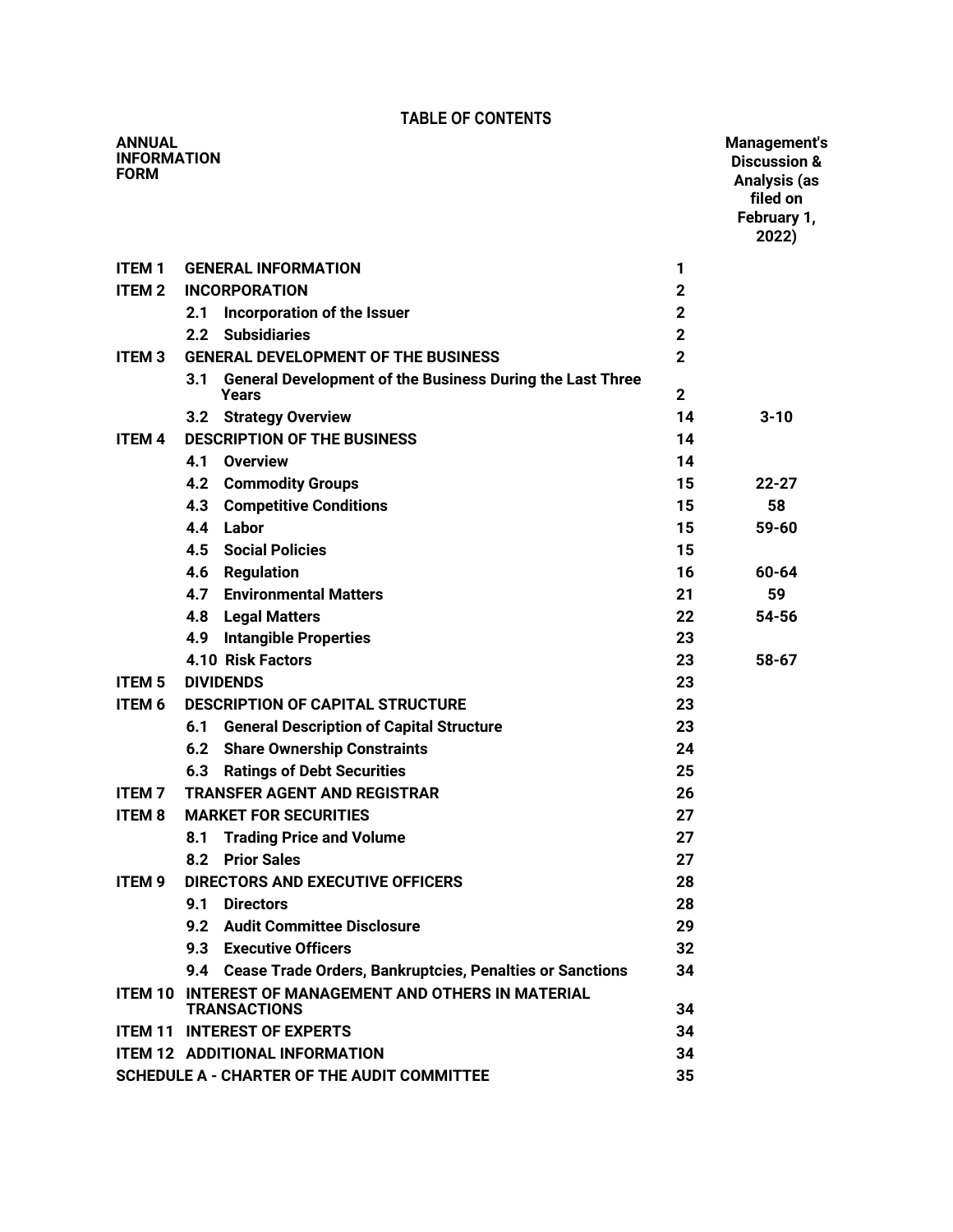# <span id="page-2-0"></span>**ITEM 1 GENERAL INFORMATION**

Except as otherwise indicated in this Annual Information Form (AIF), the information contained herein is given as of December 31, 2021. All references in this AIF to "dollars" or "\$" are to Canadian dollars and all financial information reflected herein is determined on the basis of, and prepared in accordance with, United States generally accepted accounting principles (GAAP), unless otherwise indicated.

As used herein, the "Company" or "CN" refers to, Canadian National Railway Company and, as the context requires, its wholly-owned subsidiaries.

Certain statements included in this AIF or incorporated by reference herein are "forward-looking statements" within the meaning of the *United States Private Securities Litigation Reform Act of 1995* and under Canadian securities laws, including statements based on management's assessment and assumptions and publicly available information with respect to CN. By their nature, forward-looking statements involve risks, uncertainties and assumptions. CN cautions that its assumptions may not materialize and that current economic conditions render such assumptions, although reasonable at the time they were made, subject to greater uncertainty. Forward-looking statements may be identified by the use of terminology such as "believes", "expects", "anticipates", "assumes", "outlook", "plans", "targets" or other similar words.

Forward-looking statements are not guarantees of future performance and involve risks, uncertainties and other factors which may cause actual results, performance or achievements of CN to be materially different from the outlook or any future results, performance or achievements implied by such statements. Accordingly, readers are advised not to place undue reliance on forward-looking statements. Important risk factors that could affect the forward-looking statements include, but are not limited to, the duration and effects of the COVID-19 pandemic; general economic and business conditions, particularly in the context of the COVID-19 pandemic; industry competition; inflation, currency and interest rate fluctuations; changes in fuel prices; legislative and/or regulatory developments; compliance with environmental laws and regulations; actions by regulators; increases in maintenance and operating costs; security threats; reliance on technology and related cybersecurity risk; trade restrictions or other changes to international trade arrangements; transportation of hazardous materials; various events which could disrupt operations, including illegal blockades of rail networks and natural events such as severe weather, droughts, fires, floods and earthquakes; climate change; labor negotiations and disruptions; environmental claims; uncertainties of investigations, proceedings or other types of claims and litigation; risks and liabilities arising from derailments; timing and completion of capital programs; and other risks detailed from time to time in reports filed by CN with securities regulators in Canada and the United States ("U.S."). Reference should be made to the discussion of business risks in CN's 2021 Management's Discussion and Analysis ("MD&A") for detailed information on major risk factors, which may be found online on SEDAR at [www.sedar.com](http://www.sedar.com), on the U.S. Securities and Exchange Commission's ("SEC") website at [www.sec.gov](http://www.sec.gov) through EDGAR, and on CN's website, at [www.cn.ca](http://www.cn.ca) in the Investors section.

Forward-looking statements reflect information as of the date on which they are made. CN assumes no obligation to update or revise forward-looking statements to reflect future events, changes in circumstances, or changes in beliefs, unless required by applicable securities laws. In the event CN does update any forward-looking statement, no inference should be made that CN will make additional updates with respect to that statement, related matters, or any other forward-looking statement.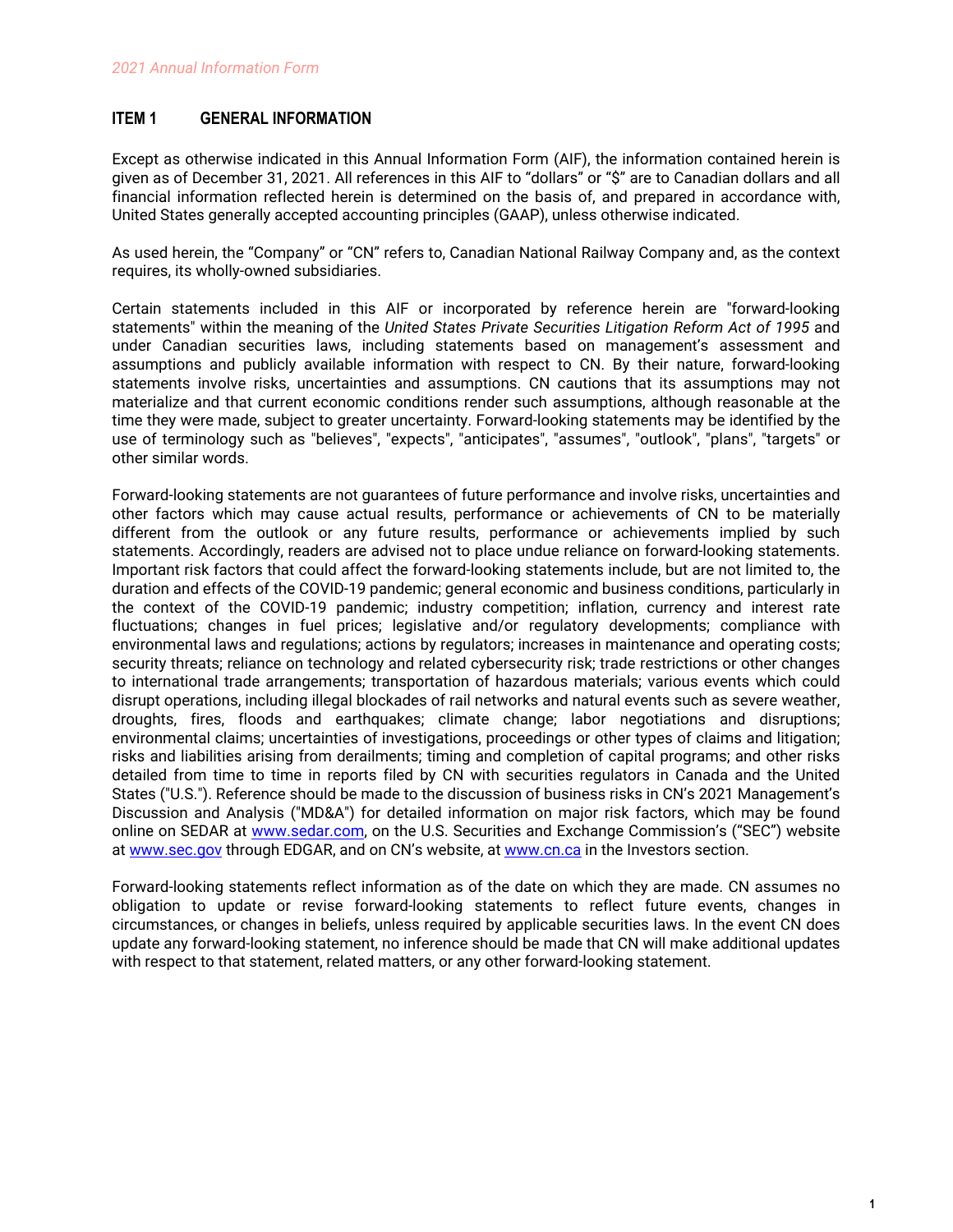# <span id="page-3-0"></span>**ITEM 2 INCORPORATION**

## **2.1** *INCORPORATION OF THE ISSUER*

CN was incorporated in 1919 by special act of the Parliament of Canada with the appointment of its first Board of Directors by Order in Council in 1922. CN's continuance under the *Canada Business Corporations Act* was authorized by the *CN Commercialization Act* and was effected by Certificate of Continuance dated August 24, 1995. On November 9, 1995, CN filed Articles of Amendment in order to subdivide its outstanding common shares ("common shares"). As of November 28, 1995, CN ceased to be a Crown corporation and became a publicly held corporation with its common shares listed on the New York Stock Exchange ("NYSE") and the Toronto Stock Exchange ("TSX"). On April 19, 2002, CN filed Articles of Amendment in order to provide that shareholder meetings may be held at certain specified places in the U.S. Pursuant to amendments to *CN Commercialization Act*, on May 24, 2018, CN filed Articles of Amendment in order to increase the maximum percentage of voting shares of CN that can be owned or controlled, directly or indirectly, by any one person together with his or her associates to 25%, up from the 15% limit imposed since CN became a public company in 1995. Such constating documents are hereinafter collectively referred to as the Articles.

CN's Articles provide that the head office of the Company shall be situated in the Montreal Urban Community, Province of Quebec, Canada. The Company's registered and head office is located at 935 de La Gauchetière Street West, Montreal, Quebec, H3B 2M9, Canada, and its telephone number is 1-888-888-5909.

# **2.2** *SUBSIDIARIES*

CN's principal subsidiaries as of December 31, 2021, all of which are wholly-owned (directly or indirectly), and their jurisdiction of incorporation, are indicated below**:**

| <b>Name</b>                                 | Jurisdiction of Incorporation |
|---------------------------------------------|-------------------------------|
| North American Railways, Inc.               | Delaware                      |
| <b>Grand Trunk Corporation</b>              | Delaware                      |
| <b>Grand Trunk Western Railroad Company</b> | Michigan                      |
| Illinois Central Corporation                | Delaware                      |
| Illinois Central Railroad Company           | <b>Illinois</b>               |
| Wisconsin Central Ltd.                      | Delaware                      |

The financial statements of each of the above principal subsidiaries are consolidated within CN's financial statements.

# **ITEM 3 GENERAL DEVELOPMENT OF THE BUSINESS**

## **3.1** *GENERAL DEVELOPMENT OF THE BUSINESS DURING THE LAST THREE YEARS*

The initiatives undertaken by CN in the last three years to achieve its growth and profitability goals and to enhance shareholder value can be grouped into a few key areas. These include acquisitions and dispositions, targeted capital investment spending including deployment of advanced technologies, and other initiatives to strengthen the Company's position in the marketplace, as well as financial management initiatives, as described below.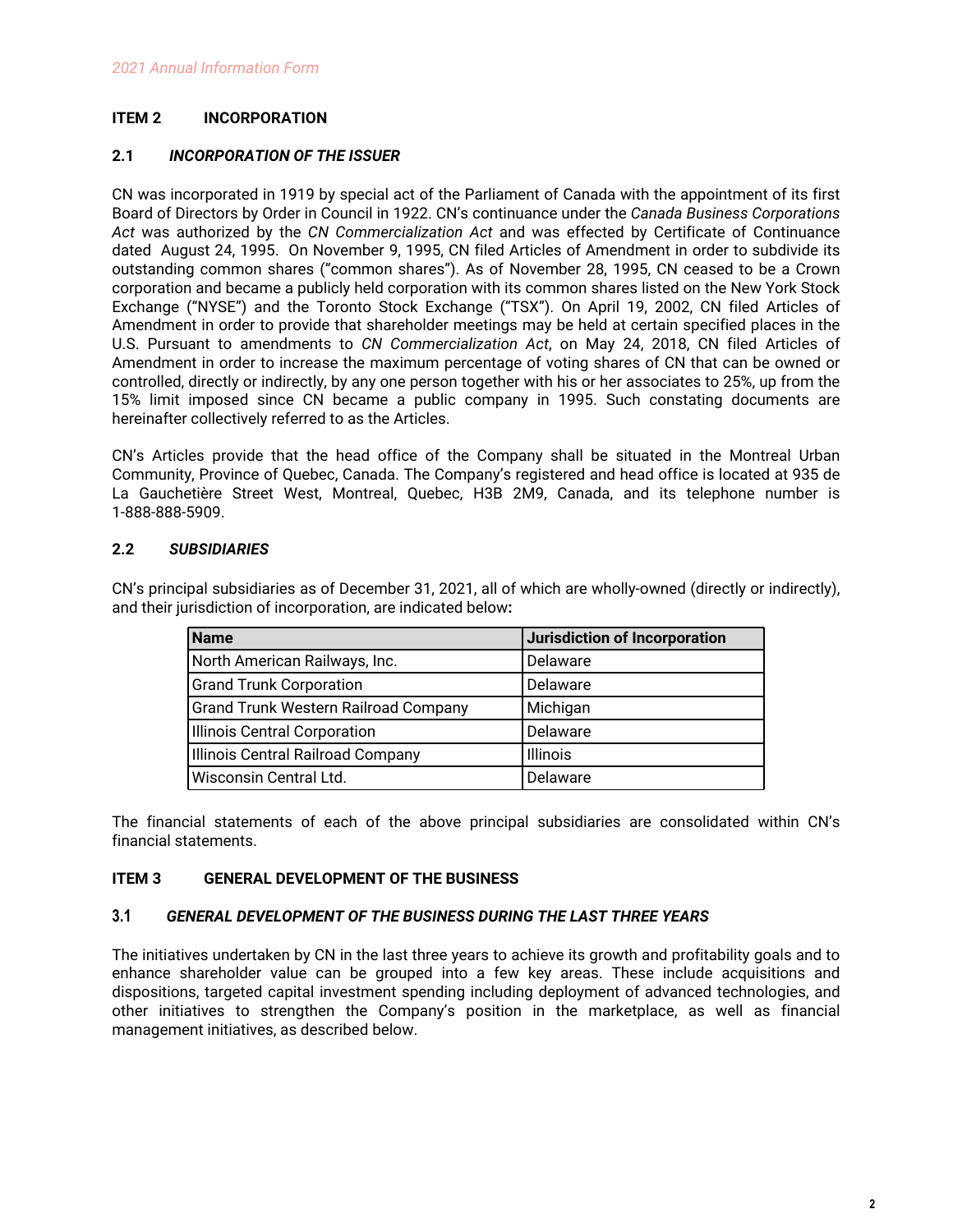## **2021 Highlights**

## *Leadership Changes*

On April 27, 2021, CN announced the appointment of Denise Gray and Justin M. Howell as new directors of CN further to their election at CN's annual shareholders meeting.

On September 16, 2021, CN announced that Julie Godin had resigned from the Board of Directors of CN in order to focus on her expanding role as Co-Chair of the Board and Executive Vice-President, Strategic Planning and Corporate Development of CGI Inc.

On October 1, 2021, CN announced the appointment of Rance Randle as Senior Vice-President Network Operations and Transportation of the Company. Doug Ryhorchuk, previously in this position, was appointed Senior Vice-President, Mechanical and Engineering.

On October 27, 2021, CN announced that Jo-ann dePass Olsovsky had been appointed to serve on the Board of Directors of CN. Ms. dePass Olsovsky brings more than 35 years of technology, infrastructure operations, and railroad experience to CN.

On January 25, 2022, CN announced the appointment of The Hon. Jean Charest, P.C. as an independent director of CN, and the appointment of two new independent directors with North American railroad experience to the Board of Directors by no later than its 2022 Annual General Meeting.

On the same date, CN also announced the appointment of Tracy Robinson as President and Chief Executive Officer and as a member of the Board of Directors of CN, effective February 28, 2022. This appointment follows the previously announced retirement of Jean-Jacques Ruest, who will depart CN's Board on February 28, 2022 but remain at CN in an advisory role until March 31, 2022 to ensure a seamless transition.

## *Near term - 2022: CN's performance improvement plan*

On September 17, 2021, CN announced details of its strategic and financial value creation plan for 2022, "Full Speed Ahead – Redefining Railroading," which advances CN's strategic plan to lead on safety, customer value, operational excellence, sustainability and social inclusion, while continuing to deliver high-quality service to customers and generating profitable growth and enhanced returns to shareholders.

Under the new strategic plan, CN's focus is on redefining railroading, driving profitable growth and making structural improvements for the next generation. CN has conducted an extensive review of all revenue and cost levers and has targeted \$700 million of operating income improvements to drive future growth. To achieve these improvements in 2022, CN intends to use a balanced approach that includes a strategic review of non-rail businesses and an optimization of labor productivity.

CN is also committed to operational excellence and delivering value for its shareholders by resuming share repurchases, increasing shareholder returns, reducing capital expenditures, producing compelling financial returns and lowering its operating ratio. CN is also focused on leading the industry with ESG commitments and is committed to enhance competition.

## *Strategic Initiatives*

CN has long been a nation builder and trade enabler, and is essential to the North American economy. The Company's strengths are many: a unique tri-coastal network; a highly diverse customer base; an early mover advantage on sustainability, including fuel efficiency and environmental stewardship; a proven ability to innovate, including pioneering Precision Scheduled Railroading (PSR); and a focus on safety.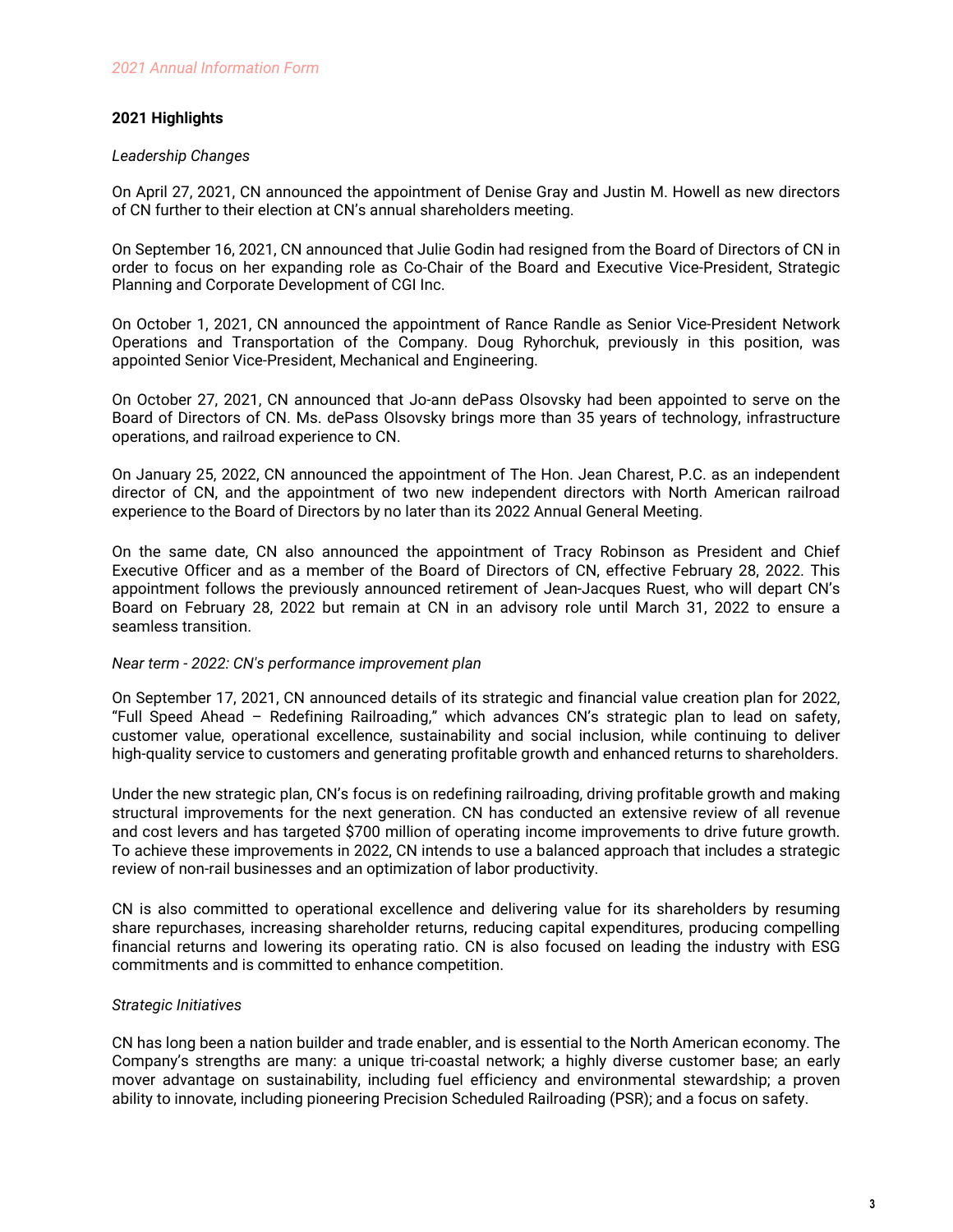## *2021 Annual Information Form*

CN's strategic plan is about redefining railroading. The objective is clear: to deliver profitable growth by growing faster than the markets the Company participates in and continuously improving its operating efficiency, while being a leader in sustainability. This is expected to drive consistent shareholder returns and earnings growth.

CN's business strategy is anchored on the Company's vision of *Powering Sustainable Growth for our customers, people and communities*. This strategy rests on a strong commitment to moving its customers' goods safely and efficiently, having talented and engaged employees, being environmentally responsible, helping build safer and stronger communities, all while adhering to the highest ethical standards of governance. CN calls this *Delivering Responsibly*. Upon its solid strategic foundation rest four pillars: operational excellence every day, strong customer partnerships, growing its reach, and industry-leading innovation.

CN's strategy creates value for its shareholders by striving for sustainable financial performance, including profitable top-line growth, strong free cash flow generation and return on invested capital well above the Company's cost of capital. CN also returns value to shareholders through dividend payments and share repurchases. Through its strategic vision, CN is demonstrating the foresight, flexibility and resilience necessary to continue to create sustainable value for all its stakeholders by redefining railroading for the 21st century.

- CN is going digital as the digital revolution transforms North American business.
- CN is using data as an asset for better operational efficiency.
- CN is focused on being part of the climate change solution.
- CN is creating new relationships with customers and new customer service models.
- CN is building a diverse and talented North American workforce of committed railroaders.

CN's strategy harnesses new technologies, opportunities, and relationships to "Power Sustainable Growth for our customers, people, and communities".

## *Operational excellence every day*

CN's goal is to deliver reliable, efficient and cost-effective transportation services for its customers. CN continues to improve its service productivity and safety, with a focus on investments in network fluidity, automation, big data analytics and the digital customer experience. CN's PSR operating model focuses on improving every aspect of railroad operations to meet customer commitments efficiently and profitably. This calls for the continuous measurement of results and the use of such information to generate further improvements in the service provided to customers and in the efficiency of operations. The Company strives to run longer trains, reduce terminal dwell times and improve overall network velocity. PSR is a disciplined operating methodology that CN executes with a sense of urgency and accountability.

## *Strong customer partnerships*

CN aims to provide the best customer service by anticipating its customers' needs, understanding their growth plans, earning their trust, becoming a truly customer-centric organization and demonstrating agility. CN is developing deeper and stronger customer partnerships, putting its customers, and ultimately their end customers, at the center of its operations.

CN's focus is on end-to-end collaboration with its customers and supply chain partners to help them grow their markets while leveraging technological innovation to deliver value. Supply chain collaboration agreements with ports, terminal operators and customers leverage key performance metrics that drive efficiencies within CN's operations and across the entire supply chain. CN's goal is to ensure a seamless end-to-end customer experience by digitizing its operations, bringing transparency to the supply chain and adjusting its service performance measures to better reflect its customers' changing requirements.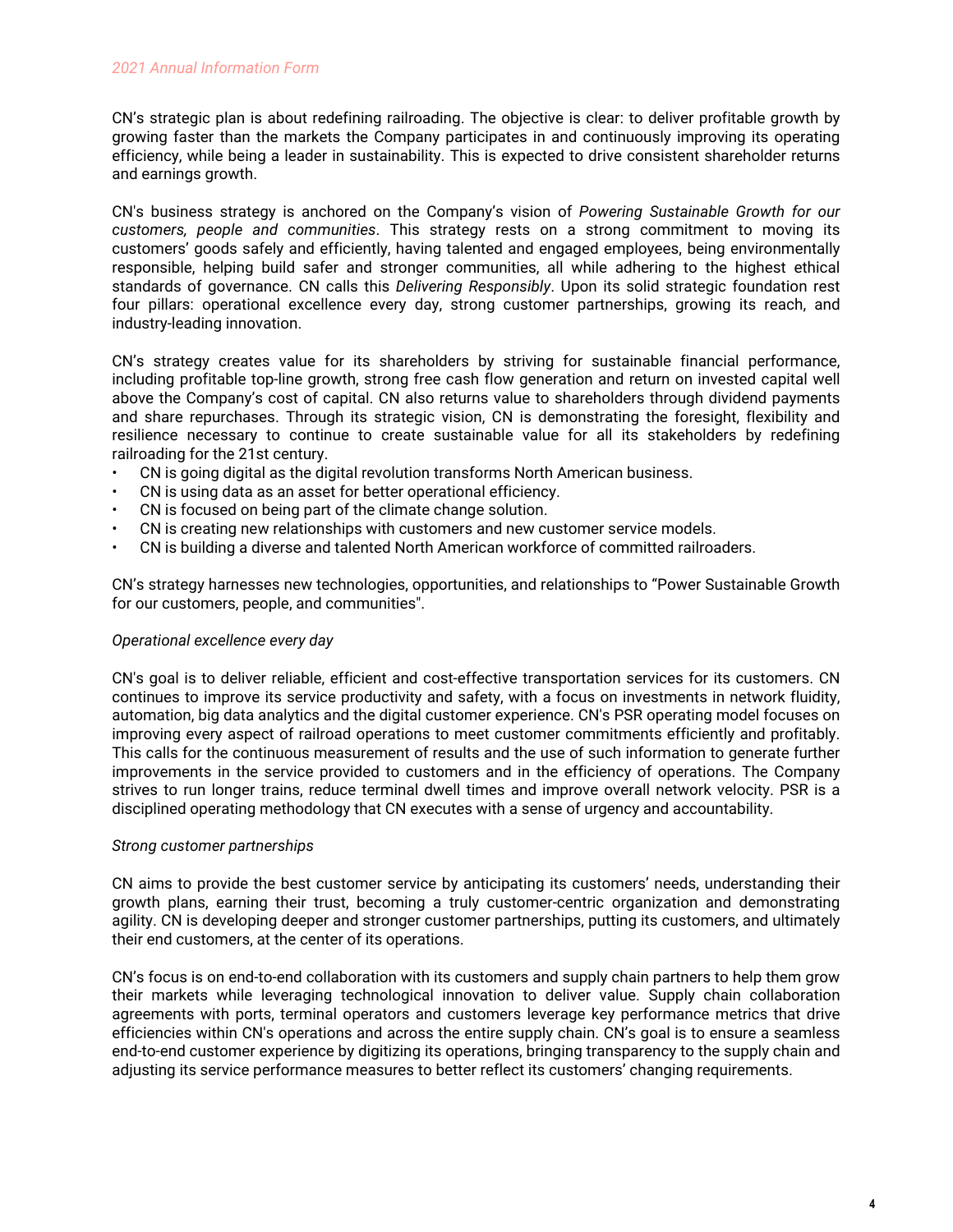CN is digitalizing the way it does business, including sharing data through Application Programming Interfaces (APIs) and improving its communications and service performance through the use of mobile reporting and enhanced digital customer interfaces. CN will take an industry-leading focus on measuring customer satisfaction to consistently align to customer needs and maintain its everyday operational excellence.

## *Grow its reach*

CN facilitates the end-to-end supply chain to unlock long-term, profitable growth. With its unique tricoastal network that spans North America, CN reaches farther, both physically and commercially, for its existing customers and to find new ones by playing a lead role in connecting North America to the world. To grow its reach for carload customers, CN is expanding its network of transload facilities across North America. In Western Canada, CN invests in infrastructure and equipment to grow its capacity and increase its share of new industrial production while also responding to shifting demands in commodities (e.g., transition to green energy). In Eastern Canada, CN aims to further densify its network by potentially developing, through partnerships, port and inland terminals to promote gateway growth and provide customers with a cost-advantageous intermodal route to Toronto and the American Midwest.

## *Industry-leading innovation*

CN proactively pursues an ambitious innovation strategy using technology, analytics and automation to increase safety and efficiency as well as deliver a reliable, low-carbon, seamless service to its customers. As a pioneer of PSR, CN is well positioned to drive the next wave of change with *Digital Scheduled Railroading* (DSR). DSR applies technology tools and new ways of working to unlock further operational excellence, customer service and employee engagement. DSR features:

- Improved simplicity, reliability and predictability: Use advanced digital technologies, big data, artificial intelligence (AI) and predictive analytics for better planning, efficiency, and safety.
- Better decision-making: Improved real-time data and analytical support tools available 24/7.
- Enhanced visibility: More accurate, consistent and relevant information provided to all stakeholders (e.g., customers, employees, communities).
- Digitized work: Automate manual processes to improve efficiency and safety.
- Enhanced cybersecurity protections: Protect the Company's physical assets and data to keep its network safe.
- Improved analytics with a focus on sustainability (e.g., safety, environment, people, communities).

In December 2021, CN announced a seven-year strategic partnership with Google Cloud to transform CN's supply chain to deliver new customer experiences, and modernize its technology infrastructure in the cloud.

# *Sustainability leadership*

Sustainability is at the heart of how CN is building for the future. *Delivering Responsibly*, the encapsulation of the Company's sustainability leadership, underpins all of CN's decisions, commitments and investments. The Company is focused on transporting goods safely, engaging the best diverse team of railroaders, protecting the environment, helping neighboring communities, and adhering to stringent ethical standards. CN understands that transparency is essential for stakeholder trust concerning the Company's Environmental, Social and Governance (ESG) commitments. In that regard, CN seeks to align its ESG disclosures with global best practice frameworks.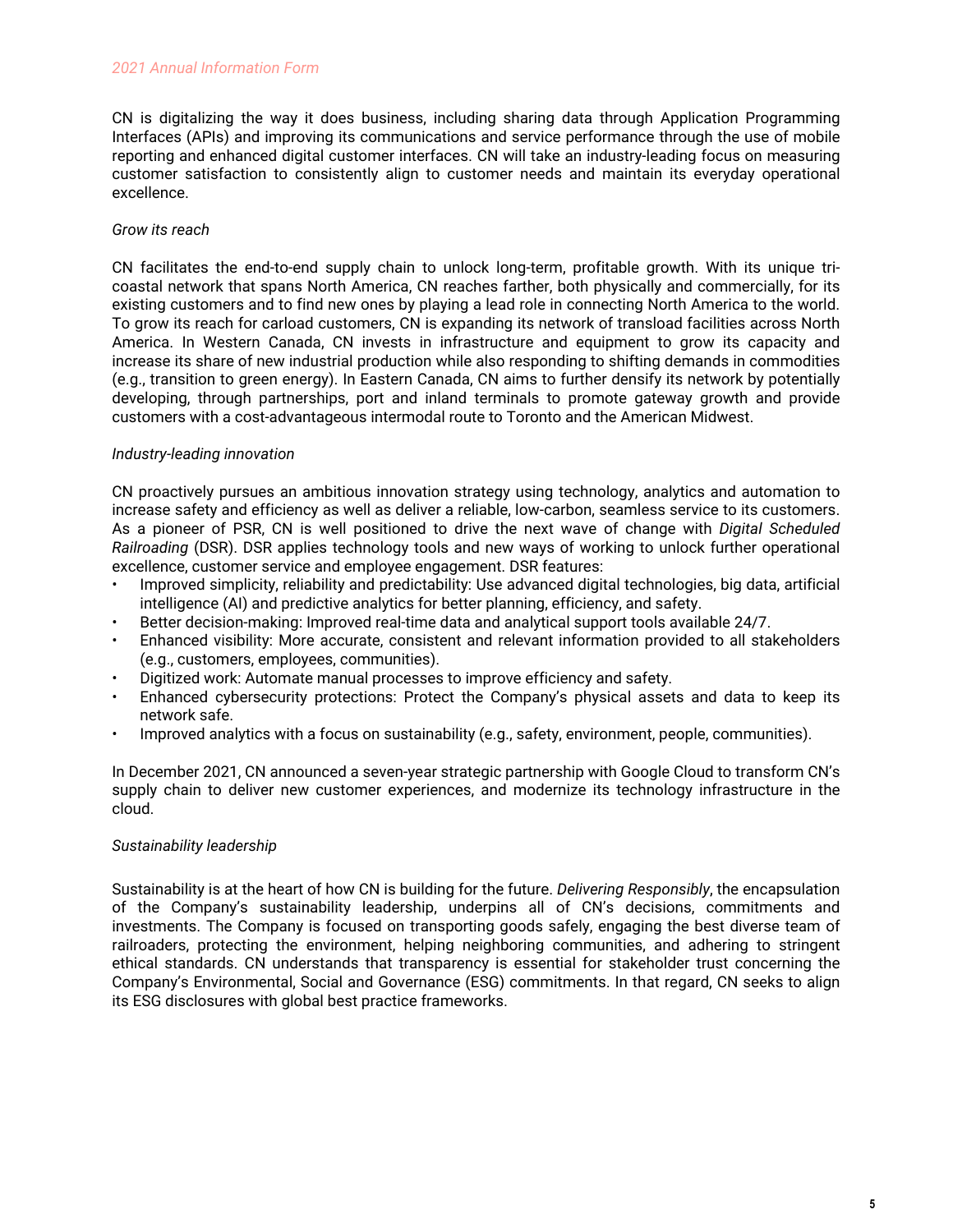## *Safety is a core value*

CN is intensely focused on its uncompromising commitment to the health and safety of its employees, the communities and environment in which it operates and the customers it serves. The Company embraces a safety culture based on the fundamental belief that all injuries and accidents are preventable. CN's objective is simple: reduce on-the-job fatalities and serious injuries to zero. The Company is employing advanced technology and innovative training models to help achieve this goal. CN also continues to train its people and build its infrastructure toward its goal of being the safest railroad in North America. More specifically, CN is:

- Fostering an engaged workforce that respects *Life Critical Rules*.
- Embedding a mindset whereby employees take ownership for their own safety and the safety of others by *Looking Out for Each Other*.
- Training employees to identify and mitigate exposures.
- Using advanced technologies to proactively mitigate human error and reduce risk.
- Maintaining reliable and safe equipment and infrastructure.
- Investing in employee training, coaching, recognition and engagement initiatives.

## *Capital Spending*

In 2021, the Company completed a capital expenditure program, investing approximately \$2.9 billion, of which \$1.7 billion were invested to maintain the safety and integrity of its network, particularly track infrastructure. CN's capital spending also included \$0.8 billion for strategic initiatives to increase capacity, enable growth and improve network resiliency, including line capacity upgrades and information technology initiatives, and \$0.4 billion on equipment capital expenditures, including the acquisition of 69 high-horsepower locomotives and 491 new grain hopper cars.

## *Acquisitions and Dispositions*

In the second quarter of 2020, the Company committed to a plan and was actively marketing for sale for on-going rail operations, certain non-core lines in Wisconsin, Michigan and Ontario representing approximately 850 miles and has met the criteria for classification of the related assets as assets held for sale. Accordingly, a \$486 million loss (\$363 million after-tax) was recorded to adjust the carrying amount of these track and roadway assets to their estimated net selling price. On March 31, 2021, CN entered into an agreement with a short line operator, for the sale of the non-core lines plus an additional 50 miles of track and roadway assets not originally included within assets held for sale, subject to various conditions including regulatory authorization by the Surface Transportation Board ("STB"). The carrying amount of assets held for sale was adjusted in the first quarter of 2021 to \$260 million (\$90 million as at December 31, 2020), to reflect the contractual selling price net of estimated transaction costs and the additional track and roadway assets included as part of the agreement. The increase of \$170 million included a \$137 million recovery of the loss (\$102 million after-tax) on the non-core lines and \$33 million for the additional track and roadway assets. The carrying amount of assets held for sale was included in Other current assets in the Consolidated Balance Sheets. As at December 31, 2021, the criteria for the classification of assets held for sale continued to be met and there was no change to the carrying amount of assets held for sale. In the fourth quarter of 2021, the STB approved the Company's agreement with the short line operator without condition and the transaction closed on January 28, 2022 and January 31, 2022 for the U.S. and Canadian assets, respectively.

On April 6, 2020, the STB issued its decision conditionally approving the acquisition of the Massena rail line in New York from CSX Corporation ("CSX"), which the Company announced its agreement to purchase on August 29, 2019. On June 6, 2020, CN and CSX sought reconsideration asking the STB to remove its condition which requires the parties to propose a change to the line sale agreement for the STB's review. On February 25, 2021, the STB denied the parties' petitions for reconsideration. On April 23, 2021, the Company appealed the STB's condition in its April 6, 2020 and February 25, 2021 decisions. The case is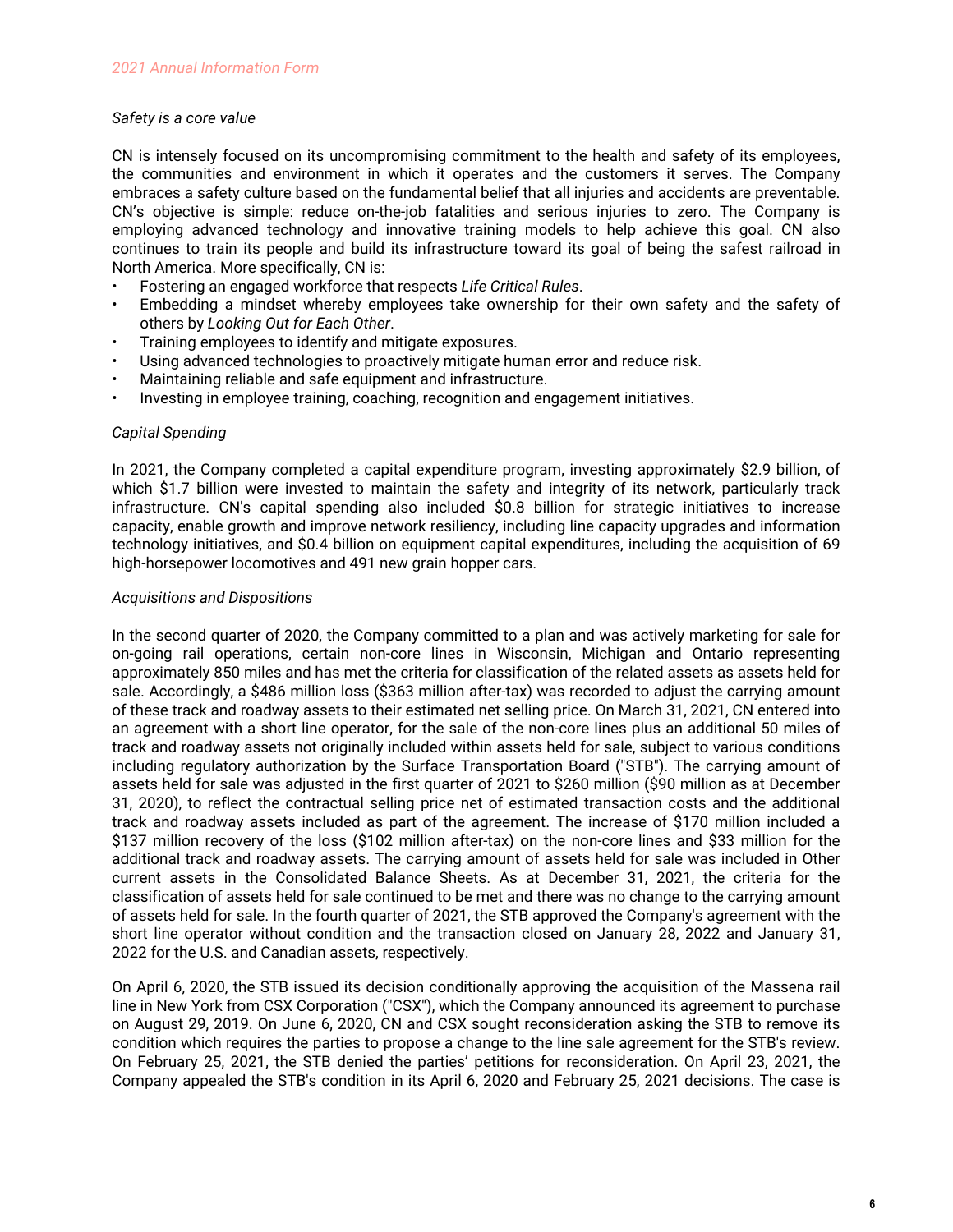pending in the United States Court of Appeals for the Seventh Circuit. Briefing is suspended while the parties participate in the circuit mediation process.

## *Kansas City Southern ("KCS") merger agreement*

On April 20, 2021, CN announced that it had made a superior proposal to combine with KCS in a cash-andstock transaction valued at \$33.6 billion, or \$325 per share. On May 13, 2021, CN announced that following the completion of confirmatory due diligence, it submitted an enhanced binding superior proposal and merger agreement to KCS' board of directors, which determined that CN's proposal was a "Company Superior Proposal" and announced its intention to terminate the previously executed March 21, 2021 merger agreement with Canadian Pacific Railway Limited ("CP").

On May 21, 2021, CN and KCS announced that they had entered into a definitive merger agreement (the "CN Merger Agreement"). Completion of the CN Merger Agreement was subject to regulatory approvals, including from the STB and the Federal Economic Competition Commission (COFECE) and Federal Telecommunications Institute (IFT) in Mexico. CN had proposed a "plain vanilla" voting trust to STB, pursuant to which, upon KCS shareholder approval of the transaction and satisfaction of customary closing conditions, CN would acquire KCS shares and place them into the voting trust. On August 31, 2021, the STB rejected the joint motion by CN and KCS to approve the proposed voting trust agreement.

On September 15, 2021, KCS and its board of directors announced that a revised acquisition proposal submitted on September 12, 2021 by CP constituted a "Company Superior Proposal" as defined in the CN Merger Agreement. Consequently, KCS entered into a waiver letter agreement with CN under which KCS agreed to terminate the CN Merger Agreement and enter into a merger agreement with CP. As a result, CN received from KCS a merger termination fee of US\$700 million (\$886 million). In addition, KCS also refunded Brooklyn US Holdings, Inc., a wholly owned subsidiary of the Company, US\$700 million (\$886 million) that CN had previously paid as an advance to KCS in connection with KCS' payment of the termination fee to CP under KCS' original merger agreement with CP.

## *Financial Management Initiatives*

On January 26, 2021, the Company's Board of Directors approved a new normal course issuer bid ("NCIB"), which allowed for the repurchase of up to 14 million common shares, over a twelve-month period, between February 1, 2021 and January 31, 2022. The Company suspended its share repurchase program at the end of March 2020 due to the economic circumstances resulting from the COVID-19 pandemic. The Company resumed its share repurchases in February 2021 and suspended the share repurchases at the end of April 2021 in connection with the CN Merger Agreement with KCS. Following the termination of the CN Merger Agreement, the Company resumed share repurchases at the end of September 2021.

The Company has a commercial paper program in Canada and in the U.S. Both programs are backstopped by the Company's revolving credit facility. The maximum aggregate principal amount of commercial paper that can be issued is \$2.0 billion, or the US dollar equivalent, on a combined basis. The commercial paper programs, which are subject to market rates in effect at the time of financing, provide the Company with a flexible financing alternative, and can be used for general corporate purposes. As at December 31, 2021, the Company had total commercial paper borrowings of US\$111 million (\$140 million) at a weighted average interest rate of 0.18%.

The Company has an agreement to sell an undivided co-ownership interest in a revolving pool of accounts receivable to unrelated trusts for maximum cash proceeds of \$450 million. On December 20, 2021, the Company extended the term of its agreement by one year to February 1, 2024. The accounts receivable securitization program provides the Company with readily available short-term financing for general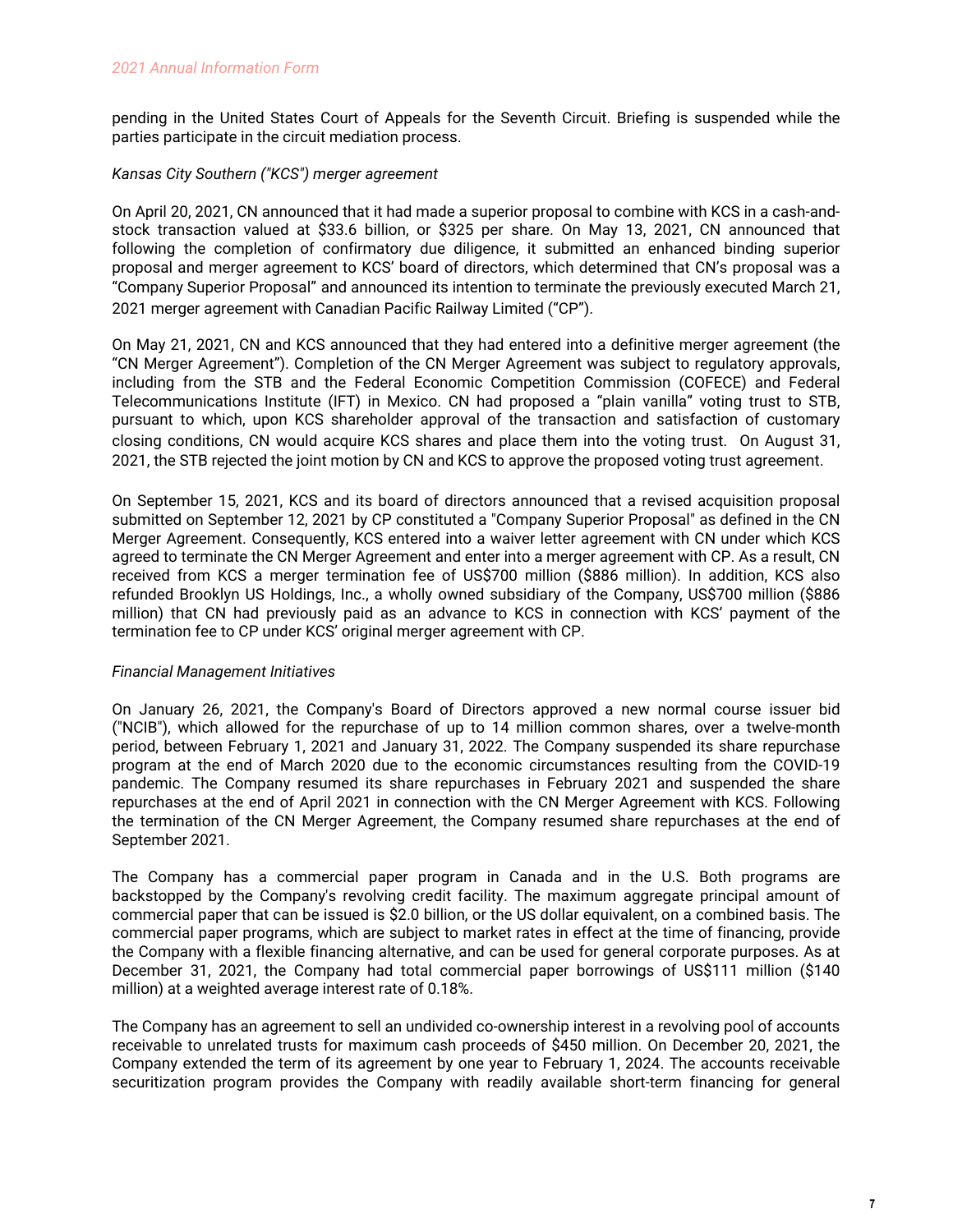corporate use. As at December 31, 2021, the Company had no borrowings under the accounts receivable securitization program and there were no activities in 2021.

The Company has an unsecured revolving credit facility with a consortium of lenders, which is available for general corporate purposes including backstopping the Company's commercial paper programs. On June 22, 2021, the Company upsized its existing revolving credit agreement from \$2.0 billion to \$2.5 billion and amended certain provisions. On March 31, 2021, the Company's revolving credit facility agreement had been amended to extend the term of the credit facility by approximately two years and to adopt a sustainability linked loan structure whereby its applicable margins are adjusted upon achievement of certain sustainability targets, starting in 2022. The amended credit facility of 2.5 billion consists of a \$1.25 billion tranche maturing on March 31, 2024 and a \$1.25 billion tranche maturing on March 31, 2026. Subject to the consent of the individual lenders, the Company has the option to increase the facility by an additional \$500 million during its term and to request an extension once a year to maintain the tenors of three year and five year of the respective tranches. The credit facility provides for borrowings at various benchmark interest rates, such as LIBOR, plus applicable margins, based on CN's credit ratings and sustainability targets. As at December 31, 2021, the Company had no outstanding borrowings under this revolving credit facility and there were no draws in 2021. The revolving credit facility agreement has one financial covenant, which limits debt as a percentage of total capitalization. The Company is in compliance as of December 31, 2021.

During the second quarter of 2021, in connection with the proposed KCS transaction, the Company obtained commitments for a US\$14.3 billion 364-day senior unsecured bridge loan facility and for a US\$5 billion term loan credit agreement. On September 15, 2021, upon termination of the CN Merger Agreement with KCS, the bridge loan facility and the term loan credit agreement were terminated. There were no draws in 2021.

The Company has a non-revolving term loan credit facility for financing or refinancing the purchase of equipment, where US\$300 million was available to be drawn upon through March 31, 2020 and US\$310 million was available to be drawn upon through March 31, 2021**.** The equipment loans made under the non-revolving credit facility have a tenor of 20 years, bear interest at a variable rate based on LIBOR plus a margin, are repayable in equal quarterly installments, are prepayable at any time without penalty, and are secured by rolling stock. On March 31, 2021, the Company issued a US\$310 million (\$389 million) equipment loan under this facility and repaid US\$27 million (\$33 million) over both equipment loans in 2021. As at December 31, 2021, the Company had outstanding borrowings of US\$572 million (\$723 million), at a weighted-average interest rate of 0.81% and had no further amount available under this nonrevolving term loan facility.

The Company has a series of committed and uncommitted bilateral letter of credit facility agreements. On March 31, 2021, the Company extended the maturity date of the committed bilateral letter of credit facility agreements to April 28, 2024. The agreements are held with various banks to support the Company's requirements to post letters of credit in the ordinary course of business. Under these agreements, the Company has the option from time to time to pledge collateral in the form of cash or cash equivalents, for a minimum term of one month, equal to at least the face value of the letters of credit issued. As at December 31, 2021, the Company had outstanding letters of credit of \$394 million under the committed facilities from a total available amount of \$518 million and \$158 million under the uncommitted facilities. As at December 31, 2021, included in Restricted cash and cash equivalents was \$396 million and \$100 million pledged as collateral under the committed and uncommitted bilateral letter of credit facilities, respectively.

On January 25, 2022, the Company's Board of Directors approved a new normal course issuer bid, which allows for the repurchase of up to 42.0 million common shares, over a twelve-month period, between February 1, 2022 and January 31, 2023.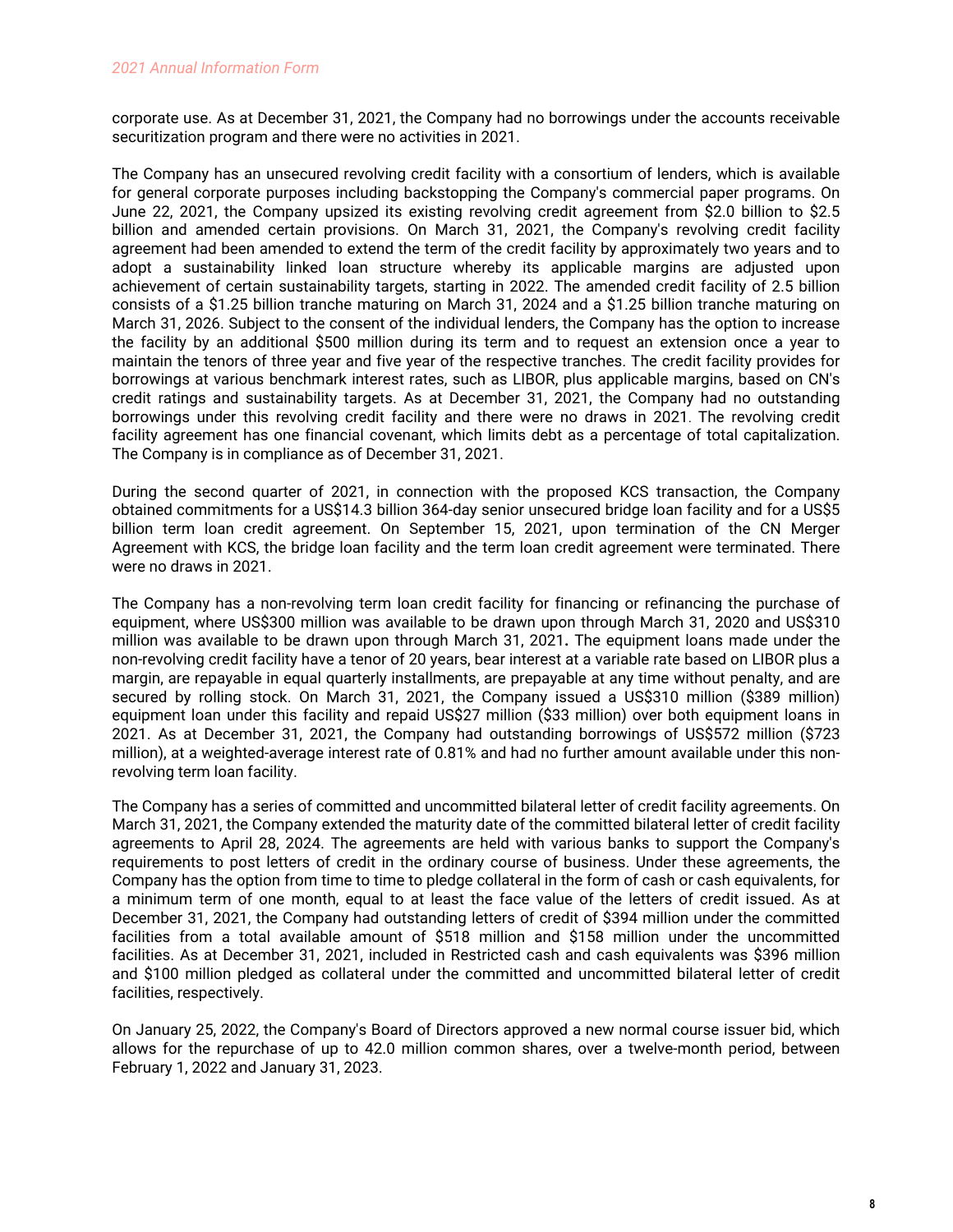## *Significant Collective Agreements*

#### *Canadian workforce*

On September 13, 2021, the Company served notice to commence bargaining for the renewal of the collective agreement with the International Brotherhood of Electrical Workers (IBEW) governing approximately 700 signals and communications workers, which expired on December 31, 2021. The collective agreement remains in effect until the parties reach a new collective agreement.

On December 1, 2021, CN filed an application with the Canadian Industrial Relations Board pursuant to Section 18.1. of the Canada Labor Code to review the current bargaining unit structure applicable to running trades on its Canadian railway. There are currently 12 bargaining units, and 16 collective agreements covering Locomotive Engineers and Conductors. CN believes that this structure is no longer appropriate for labor relations. A consolidated unit of Locomotive Engineers and Conductors governed by one collective agreement will address these issues and would be a more appropriate bargaining unit structure. The timeline for a decision from the Canadian Industrial Relations Board is uncertain at this time.

## *U.S. workforce*

As of February 1, 2022, collective agreements covering all non-operating and operating craft employees at Grand Trunk Western Railroad Company (GTW), companies owned by Illinois Central Corporation (ICC), companies owned by Wisconsin Central Ltd. (WC) and Bessemer & Lake Erie Railroad Company (BLE), and all employees at Pittsburgh and Conneaut Dock Company (PCD) were ratified and remain in place. The agreements in place have various moratorium provisions, which preserve the status quo with respect to the given collective agreement during the terms of such moratoriums. Where negotiations are ongoing, the terms and conditions of existing agreements generally continue to apply until new agreements are reached or the processes of the *Railway Labor Act* have been exhausted.

The general approach to labor negotiations by U.S. Class I railroads is to bargain on a collective national basis with the industry, which GTW, ICC, WC and BLE currently participate in, for collective agreements covering all non-operating and operating employees, with the exception of two employee groups working at PCD covering fewer than 35 employees. The national bargaining negotiations are underway.

## **2020 Highlights**

#### *Leadership Changes*

On August 26, 2020, CN announced the appointment of Dominique Malenfant as Executive Vice-President and Chief Information and Technology Officer ("CITO") of the Company.

On October 6, 2020, CN announced that Margaret A. McKenzie had been appointed to serve on the Board of Directors of CN.

## *Capital Spending*

In 2020, the Company completed a capital expenditure program, investing approximately \$2.9 billion, of which \$1.6 billion were invested to maintain the safety and integrity of its network, particularly track infrastructure. CN's capital spending also included \$0.8 billion on strategic initiatives to increase capacity, enable growth and improve network resiliency, including line capacity upgrades and information technology initiatives, \$0.4 billion on equipment capital expenditures, including the acquisition of 41 new high-horsepower locomotives and 1449 new grain hopper cars, and \$0.1 billion on implementation of Positive Train Control (PTC), the safety technology system mandated by the U.S. Congress.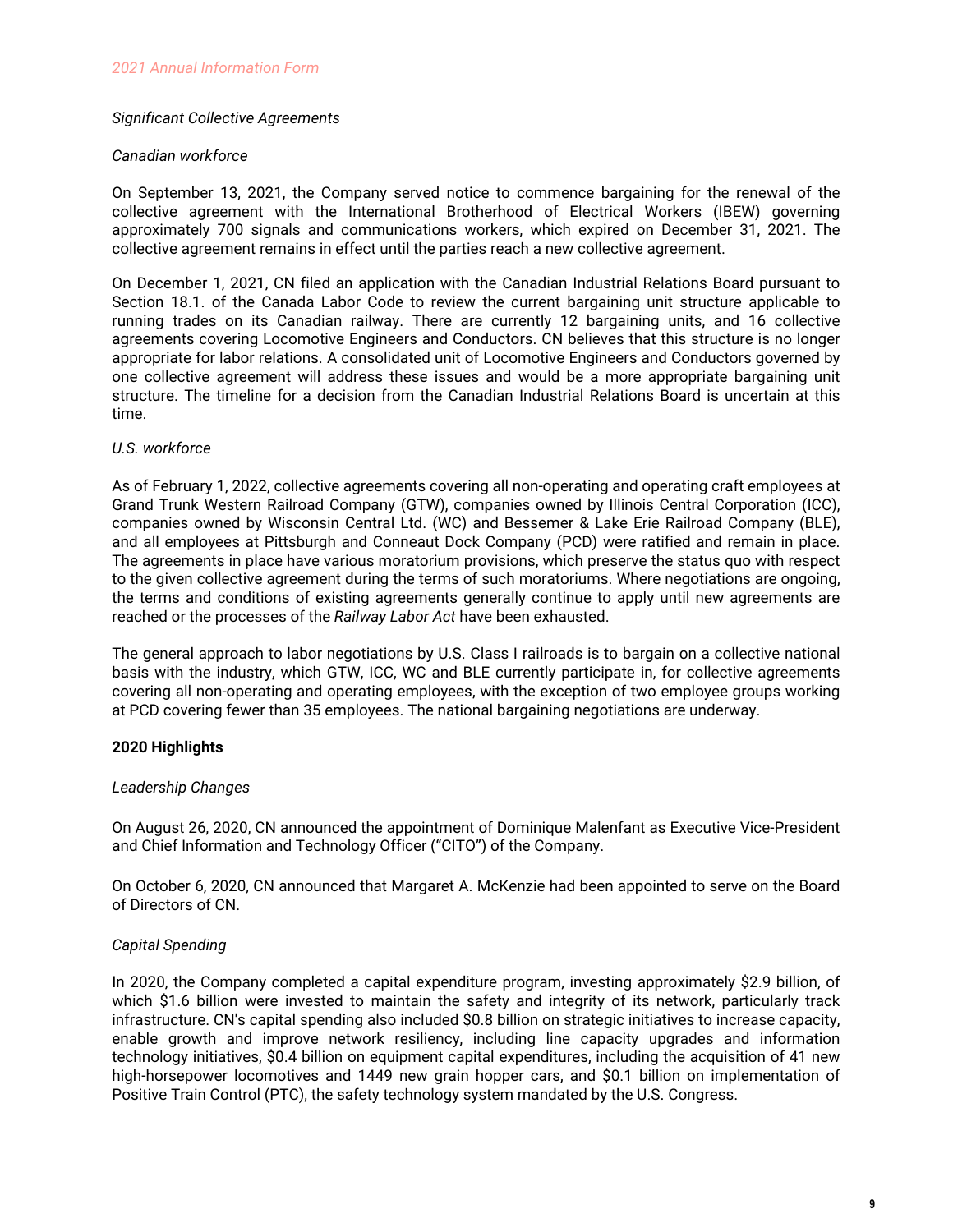## *Acquisitions and Dispositions*

In the second quarter of 2020, the Company had committed to a plan for sale for on-going rail operations, and certain non-core lines in Wisconsin, Michigan and Ontario representing approximately 850 miles and had met the criteria for classification of the related assets as assets held for sale. Accordingly, a \$486 million loss (\$363 million after-tax) was recorded to adjust the carrying amount of these track and roadway assets to their estimated selling price.

On April 6, 2020, the Surface Transportation Board (STB) issued its decision conditionally approving the acquisition of the Massena rail line from CSX Corporation ("CSX"), which the Company had announced its agreement to purchase on August 29, 2019. On June 6, 2020, CN and CSX sought reconsideration asking the STB to remove its condition which requires the parties to propose a change to the line sale agreement for the STB's review. The acquisition represents more than 220 miles of track between Valleyfield, Quebec, and Woodard, New York, and will allow CN to continue to expand its network and foster additional supply chain solutions.

## *Financial Management Initiatives*

On January 28, 2020, the Company's Board of Directors approved a new Normal Course Issuer Bid (NCIB) that allows for the repurchase of up to 16 million common shares between February 1, 2020 and January 31, 2021. CN paused its share repurchases between the end of March 2020 and January 2021 due to the economic circumstances resulting from the pandemic.

In 2020, the Company had a commercial paper program in Canada and in the U.S. Both programs are backstopped by the Company's revolving credit facility. The maximum aggregate principal amount of commercial paper that could be issued was \$2.0 billion, or the US dollar equivalent, on a combined basis. The commercial paper programs, which were subject to market rates in effect at the time of financing, provided the Company with a flexible financing alternative, and could be used for general corporate purposes. As at December 31, 2020, the Company had total commercial paper borrowings of \$56 million (U.S. \$44 million). The weighted-average interest rate on these borrowings was 0.13%.

The Company had an agreement to sell an undivided co-ownership interest in a revolving pool of accounts receivable to unrelated trusts for maximum cash proceeds of \$450 million. On February 27, 2020, the Company extended the term of its agreement by two years to February 1, 2023. The accounts receivable securitization program provided the Company with readily available short-term financing for general corporate use. As at December 31, 2020, the Company had no borrowings under the accounts receivable securitization program.

The Company had an unsecured revolving credit facility with a consortium of lenders, which was available for general corporate purposes, including backstopping the Company's commercial paper programs. The Company's revolving credit facility of \$2.0 billion consisted of a \$1.0 billion tranche maturing on May 5, 2022 and a \$1.0 billion tranche maturing on May 5, 2024. Subject to the consent of the individual lenders, the Company had the option to increase the facility by an additional \$500 million during its term and to request an extension once a year to maintain the tenors of three years and five years of the respective tranches. The credit facility provided for borrowings at various benchmark interest rates, plus applicable margins, based on CN's debt credit ratings. In 2020, the Company borrowed \$100 million and repaid \$100 million on this facility. As at December 31, 2020, the Company had no outstanding borrowings under this revolving credit facility.

On March 27, 2020, the Company entered into a \$250 million one year revolving credit facility agreement. The credit facility was available for working capital and general corporate purposes and provided for borrowings at various interest rates, plus a margin. On May 19, 2020, the Company entered into a supplement to the original agreement to increase the credit facility to \$390 million. As at December 31,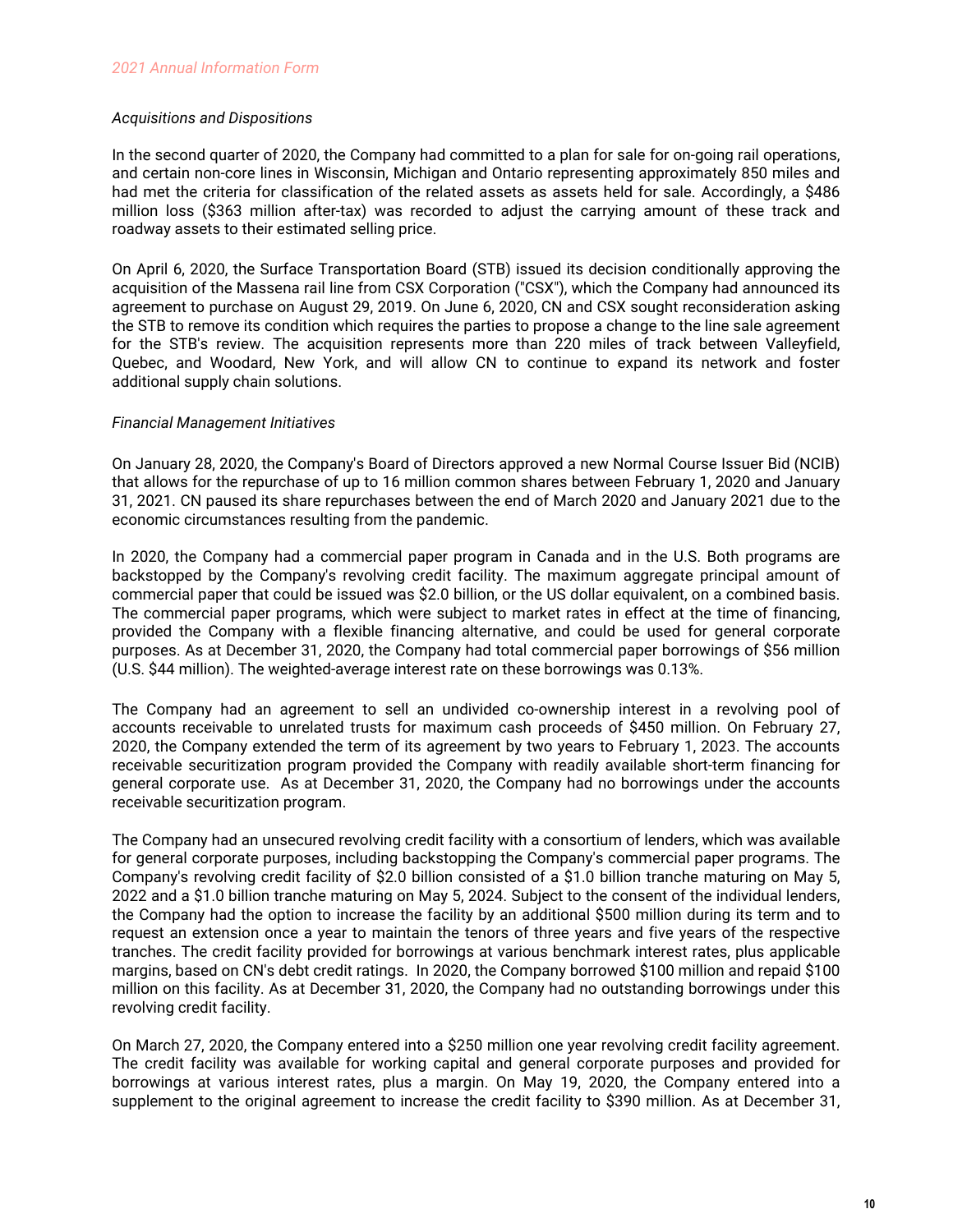2020, the Company had no outstanding borrowings under this revolving credit facility and there were no draws in 2020.

The Company had a US\$300 million, non-revolving term loan credit facility agreement for financing or refinancing the purchase of equipment, which was available to be drawn upon through March 31, 2020. On March 27, 2020, the Company entered into loan supplements to the original agreement for an additional principal amount of US\$310 million, which is available to be drawn through March 31, 2021. Term loans made under this facility have a tenor of 20 years, bear interest at a variable rate, are repayable in equal quarterly instalments, are prepayable at any time without penalty, and are secured by rolling stock. On February 3, 2020, the Company issued a US\$300 million (\$397 million) equipment loan under this facility and repaid US\$11 million (\$15 million) in 2020. As at December 31, 2020, the Company had outstanding borrowings of US\$289 million (\$368 million), at an interest rate of 0.87% and had US\$310 million available under this non-revolving term loan facility.

The Company had a series of committed and uncommitted bilateral letter of credit facility agreements. On June 11, 2020, the Company extended the maturity date of certain committed bilateral letter of credit facility agreements to April 28, 2023. The agreements were held with various banks to support the Company's requirements to post letters of credit in the ordinary course of business. Under these agreements, the Company has the option from time to time to pledge collateral in the form of cash or cash equivalents, for a minimum term of one month, equal to at least the face value of the letters of credit issued. As at December 31, 2020, the Company had outstanding letters of credit of \$421 million under the committed facilities from a total available amount of \$492 million and \$165 million under the uncommitted facilities. As at December 31, 2020, included in Restricted cash and cash equivalents was \$424 million and \$100 million pledged as collateral under the committed and uncommitted bilateral letter of credit facilities, respectively.

On May 1, 2020, under its current shelf prospectus and registration statement, the Company issued US\$600 million (\$837 million) 2.45% Notes due 2050 in the U.S. capital markets, which resulted in net proceeds of \$810 million.

## *Significant Collective Agreements*

## *U.S. workforce*

As of February 1, 2021, collective agreements covering all non-operating and operating craft employees at Grand Trunk Western Railroad Company (GTW), companies owned by Illinois Central Corporation (ICC), companies owned by Wisconsin Central Ltd. (WC) and Bessemer & Lake Erie Railroad Company (BLE), and all employees at Pittsburgh and Conneaut Dock Company (PCD) were ratified. These agreements have various moratorium provisions, which preserve the status quo with respect to the given collective agreement during the terms of such moratoriums.

# **2019 Highlights**

## *Leadership Changes*

On May 21, 2019, CN announced the retirement of Mike Cory from his role as Executive Vice-President and COO of the Company and that Robert Reilly had been appointed as Executive Vice-President and COO.

On November 29, 2019, Michael Foster left the Company, and Robert Reilly, Executive Vice-President and COO, assumed the responsibility for the Company's Information and Technology function, while the Company carried out a global search for a chief information and technology officer.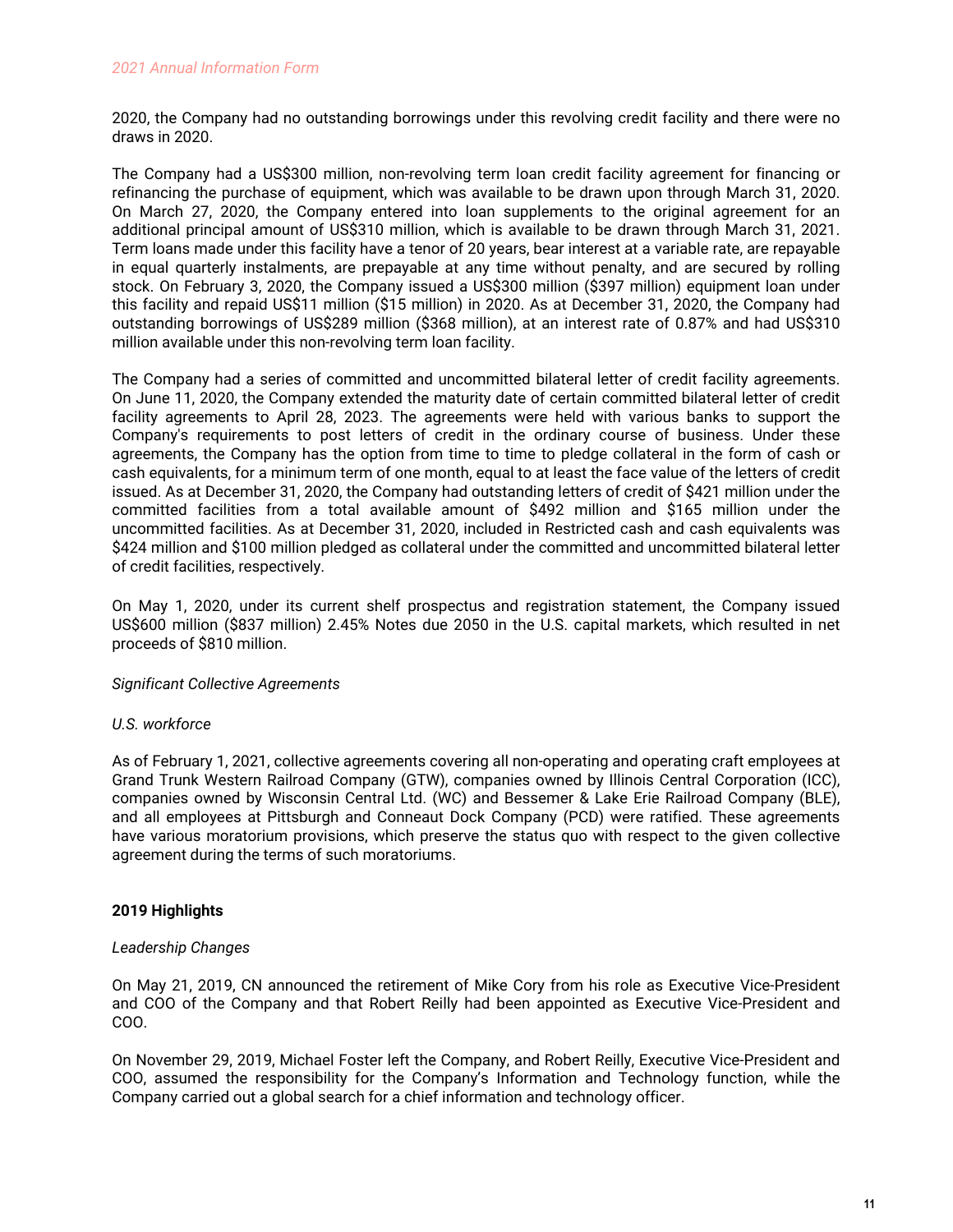## *Strategic Initiatives and Capital Spending*

In 2019, the Company completed a record capital expenditure program, investing approximately \$3.9 billion, of which \$1.6 billion were invested to maintain the safety and integrity of its network, particularly track infrastructure. CN's capital spending also included \$1.2 billion on strategic initiatives to increase capacity, enable growth and improve network resiliency, including line capacity upgrades and information technology initiatives, \$0.9 billion on equipment capital expenditures, including the acquisition of 154 new high-horsepower locomotives and 560 new grain hopper cars, and \$0.2 billion on implementation of Positive Train Control (PTC), the safety technology system mandated by the U.S. Congress.

In 2019, the Company initiated the deployment of several technology initiatives to CN's network, including automated railcar inspection, automated track inspection and mobile digital toolkits for field employees.

## *Acquisitions and Dispositions*

On December 2, 2019, following satisfaction of all closing conditions, the Company acquired the intermodal temperature-controlled transportation division of the Alberta-based H&R Transport Limited ("H&R"). The acquisition positioned CN to expand its presence in moving customer goods by offering more end-to-end rail supply chain solutions to a wider range of customers. H&R results of operations have been included in the Company's results of operations since the acquisition date, December 2, 2019. H&R revenues are included as freight revenues in the intermodal commodity group.

On August 29, 2019, the Company announced it had reached an agreement to acquire the Massena rail line from CSX Corporation, which represents more than 220 miles of track between Valleyfield, Quebec, and Woodard, New York. The acquisition allowed CN to continue to expand its network and foster additional supply chain solutions.

On March 20, 2019, following satisfaction of all closing conditions, the Company acquired the Manitobabased TransX Group of Companies ("TransX"). TransX provides various transportation and logistics services, including intermodal, truckload, less than truckload and specialized services. The acquisition positioned CN to strengthen its intermodal business, and allowed the Company to expand capacity and foster additional supply chain solutions, to continue to create value for customers. TransX's results of operations have been included in the Company's results of operations, since the acquisition date, March 20, 2019. TransX's revenues are included as freight revenues in the intermodal commodity group.

## *Financial Management Initiatives*

On January 29, 2019, the Board of Directors approved a new normal course issuer bid, which allowed for the repurchase of up to 22 million common shares, over a twelve-month period, between February 1, 2019 and January 31, 2020, at prevailing market prices plus brokerage fees, or such other prices as may be permitted by the TSX.

The Company had a commercial paper program in Canada and in the U.S. Both programs were backstopped by the Company's revolving credit facility. As of May 5, 2019, the maximum aggregate principal amount of commercial paper that could be issued increased from \$1.8 billion to \$2.0 billion, or the U.S. dollar equivalent, on a combined basis. The commercial paper programs, which were subject to market rates in effect at the time of financing, provided the Company with a flexible financing alternative, and could be used for general corporate purposes. As at December 31, 2019, the Company had total commercial paper borrowings of \$1,277 million (U.S. \$983 million). The weighted-average interest rate on these borrowings was 1.77%.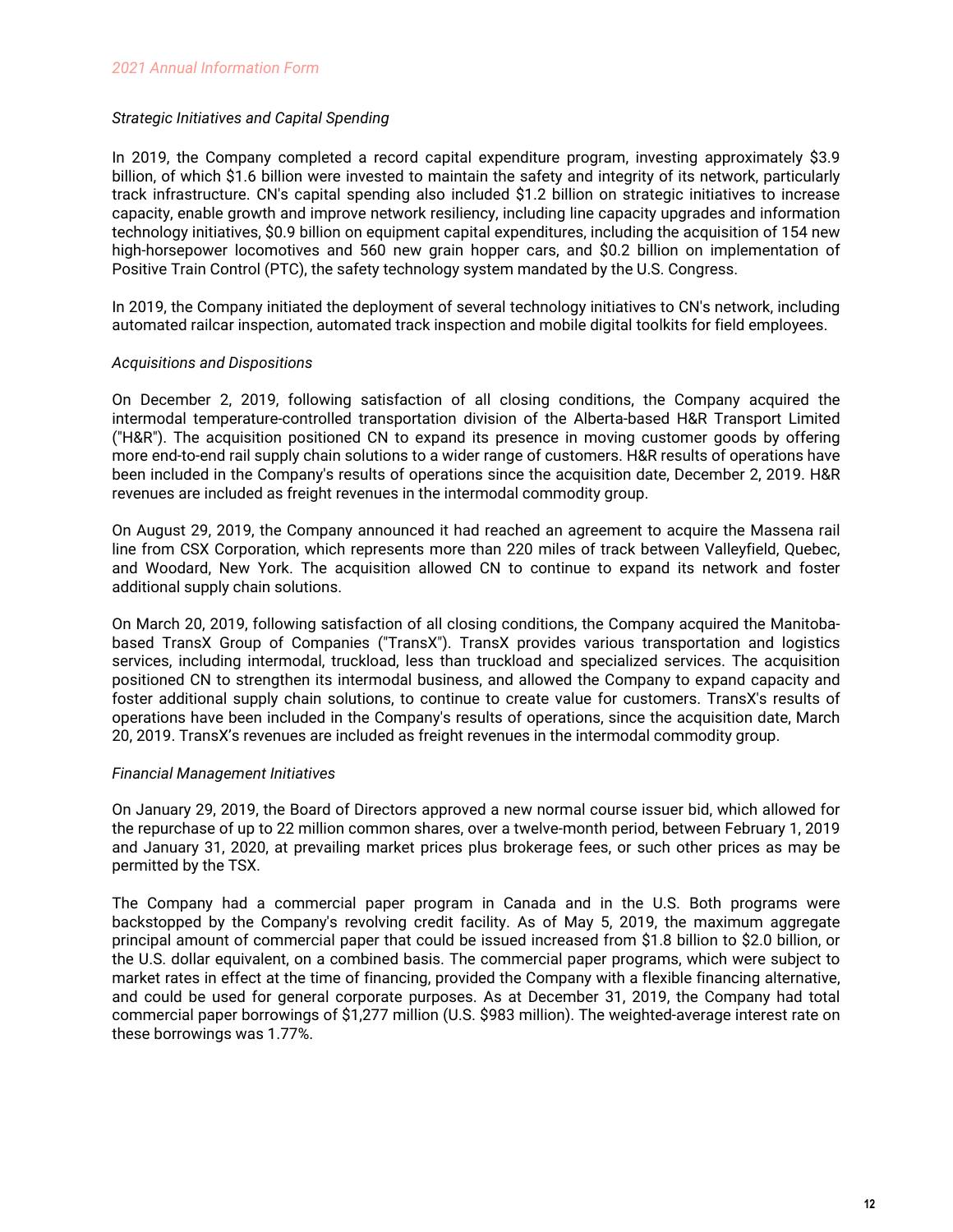The Company had an agreement, expiring on February 1, 2021, to sell an undivided co-ownership interest in a revolving pool of accounts receivable to unrelated trusts for maximum cash proceeds of \$450 million. As at December 31, 2019, the Company had accounts receivable securitization borrowings of \$200 million, secured by and limited to \$224 million of accounts receivable. The accounts receivable securitization program provided the Company with readily available short-term financing for general corporate use.

The Company had an unsecured revolving credit facility with a consortium of lenders, which was available for general corporate purposes, including backstopping the Company's commercial paper programs. On March 15, 2019, the Company's revolving credit facility agreement was amended, which extended the term of the credit facility by one year and increased the credit facility from \$1.8 billion to \$2.0 billion, effective May 5, 2019. The amended credit facility of \$2.0 billion consisted of a \$1.0 billion tranche maturing on May 5, 2022 and a \$1.0 billion tranche maturing on May 5, 2024. Under the amended credit facility, the Company had the option to request an extension once a year to maintain the tenors of three years and five years of the respective tranches subject to the consent of the individual lenders. The accordion feature, which provides for an additional \$500 million of credit under the facility, remained unchanged. The credit facility agreement contained customary terms and conditions, which were substantially unchanged by the amendment. The credit facility provided for borrowings at various benchmark interest rates, plus applicable margins, based on CN's debt credit ratings. The credit facility agreement has one financial covenant, which limits debt as a percentage of total capitalization. As at December 31, 2019, the Company had no outstanding borrowings under its revolving credit facility and there were no draws during the year ended December 31, 2019.

On July 25, 2019, the Company entered into an agreement for a non-revolving term loan credit facility in the principal amount of up to US\$300 million, secured by rolling stock, which may be drawn upon during the period from July 25, 2019 to March 31, 2020. Term loans made under the facility had a tenor of 20 years, bear interest at a variable rate, and were prepayable at any time without penalty. The credit facility was available for financing or refinancing the purchase of equipment. As at December 31, 2019, the Company had no outstanding borrowings under its non-revolving credit facility and there were no draws during the year ended December 31, 2019. On January 24, 2020, the Company requested a borrowing of US\$300 million under its non-revolving credit facility.

The Company had a series of committed and uncommitted bilateral letter of credit facility agreements. On March 15, 2019, the Company extended the maturity date of the committed bilateral letter of credit facility agreements to April 28, 2022. The agreements were held with various banks to support the Company's requirements to post letters of credit in the ordinary course of business. Under the agreements, the Company had the option from time to time to pledge collateral in the form of cash or cash equivalents, for a minimum term of one month, equal to at least the face value of the letters of credit issued. As at December 31, 2019, the Company had outstanding letters of credit of \$424 million under the committed facilities from a total available amount of \$459 million and \$149 million under the uncommitted facilities. As at December 31, 2019, included in Restricted cash and cash equivalents was \$429 million and \$90 million pledged as collateral under the committed and uncommitted bilateral letter of credit facilities, respectively.

On February 8, 2019, under its shelf prospectus and registration statement, the Company issued \$350 million 3.00% Notes due 2029 and \$450 million 3.60% Notes due 2049 in the Canadian capital markets, which resulted in total net proceeds of \$790 million.

On November 1, 2019, under its shelf prospectus and registration statement, the Company issued \$450 million 3.05% Notes due 2050 in the Canadian capital markets, which resulted in net proceeds of \$443 million.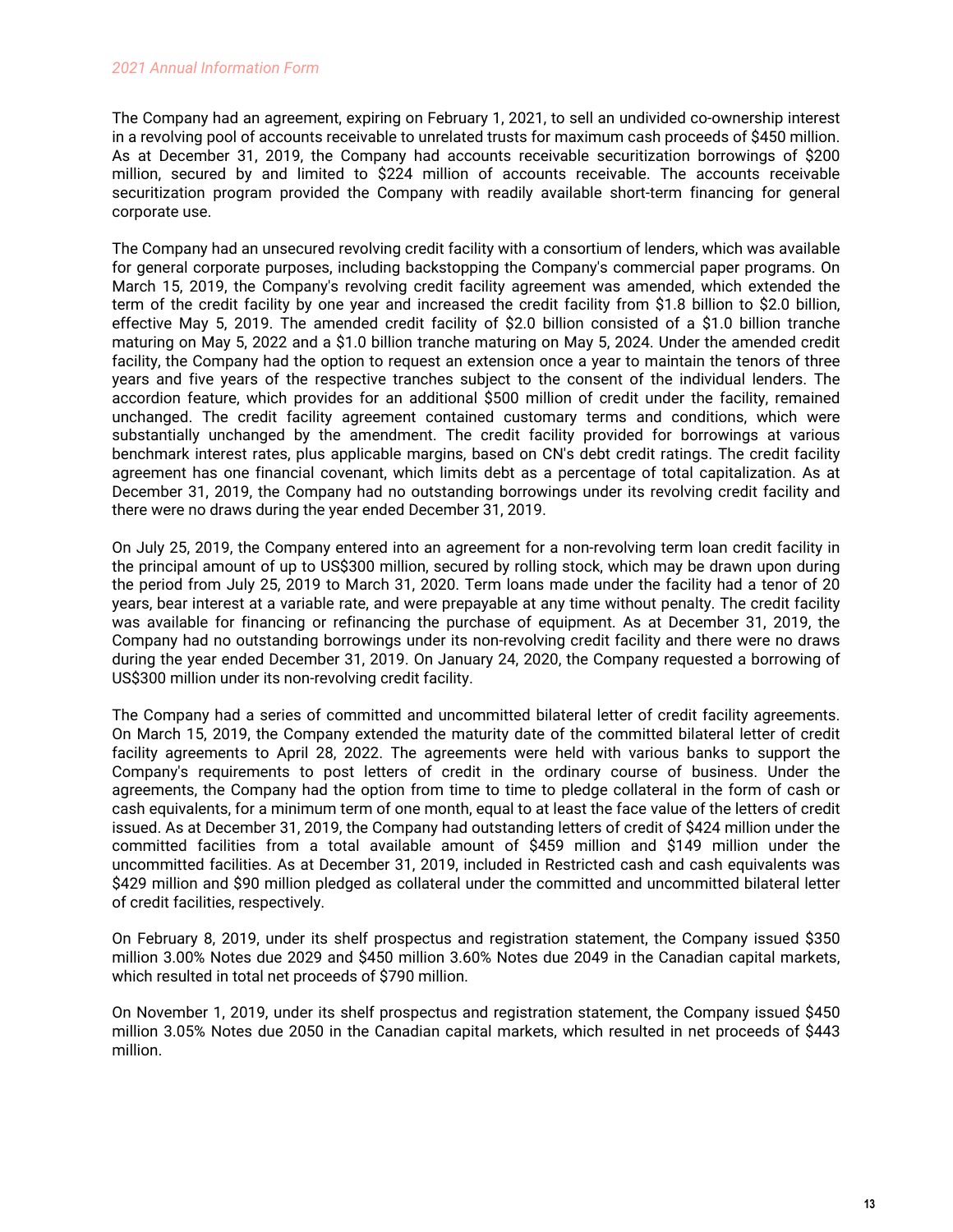## <span id="page-15-0"></span>*Significant Collective Agreements*

## *Canadian workforce*

On February 5, 2019, the collective agreement with the United Steelworkers governing track and bridge workers was ratified by its members, renewing the collective agreement for a five-year term expiring on December 31, 2023.

On January 31, 2020, the collective agreements with the Teamsters Canada Rail Conference (TCRC) were ratified by its members, renewing the collective agreements for a three-year term, retroactive from July 23, 2019.

On May 10, 2019, the collective agreements with Unifor for three bargaining units covering clerical and intermodal employees, and other classifications, were ratified by its members, renewing the collective agreements for a 45-month term expiring on December 31, 2022. On October 2, 2019, subsequent to the tentative agreement reached with Unifor to renew the collective agreement governing owner-operator truck drivers, which was rejected by the membership on May 10, 2019, a revised agreement was ratified by its members, renewing that collective agreement through December 31, 2023.

On June 14, 2019, the collective agreement with the TCRC governing rail traffic controllers was ratified by its members, renewing the collective agreements for a four-year term expiring on December 31, 2022.

## *U.S. workforce*

As of January 31, 2020, collective agreements covering all non-operating and operating craft employees at Grand Trunk Western Railroad Company (GTW), companies owned by Illinois Central Corporation (ICC), companies owned by Wisconsin Central Ltd. (WC) and Bessemer & Lake Erie Railroad Company (BLE), and all employees at Pittsburgh and Conneaut Dock Company (PCD) were ratified. The tentative agreement covering the laborers represented by the United Steelworkers at PCD was reached on December 23, 2019 and was ratified by its members on December 27, 2019. Agreements in place had various moratorium provisions, which preserved the status quo in respect of the given collective agreement during the terms of such moratoriums.

# **3.2** *STRATEGY OVERVIEW*

For a discussion of the Company's business strategy and anticipated developments for 2021, please see the section entitled "Strategy overview" on pages 3 to 10 of the MD&A, which are incorporated by reference herein. The MD&A may be found online on SEDAR at [www.sedar.com,](http://www.sedar.com) on the SEC's website at [www.sec.gov](http://www.sec.gov) through EDGAR, and on the Company's website at [www.cn.ca](http://www.cn.ca) in the Investors section.

# **ITEM 4 DESCRIPTION OF THE BUSINESS**

## **4.1** *OVERVIEW*

CN is engaged in the rail and related transportation business. CN's network of 19,500 route miles of track spans Canada and the United States of America (U.S.), the only railroad connecting Canada's Eastern and Western coasts with the U.S. South. CN's extensive network and efficient connections to all Class I railroads provide CN customers access to Canada, the U.S. and Mexico. Essential to the economy, to the customers, and to the communities it serves, CN safely transports every year more than 300 million tons of cargo, serving exporters, importers, retailers, farmers and manufacturers. CN and its affiliates have been contributing to community prosperity and sustainable trade since 1919. CN is committed to programs supporting social responsibility and environmental stewardship.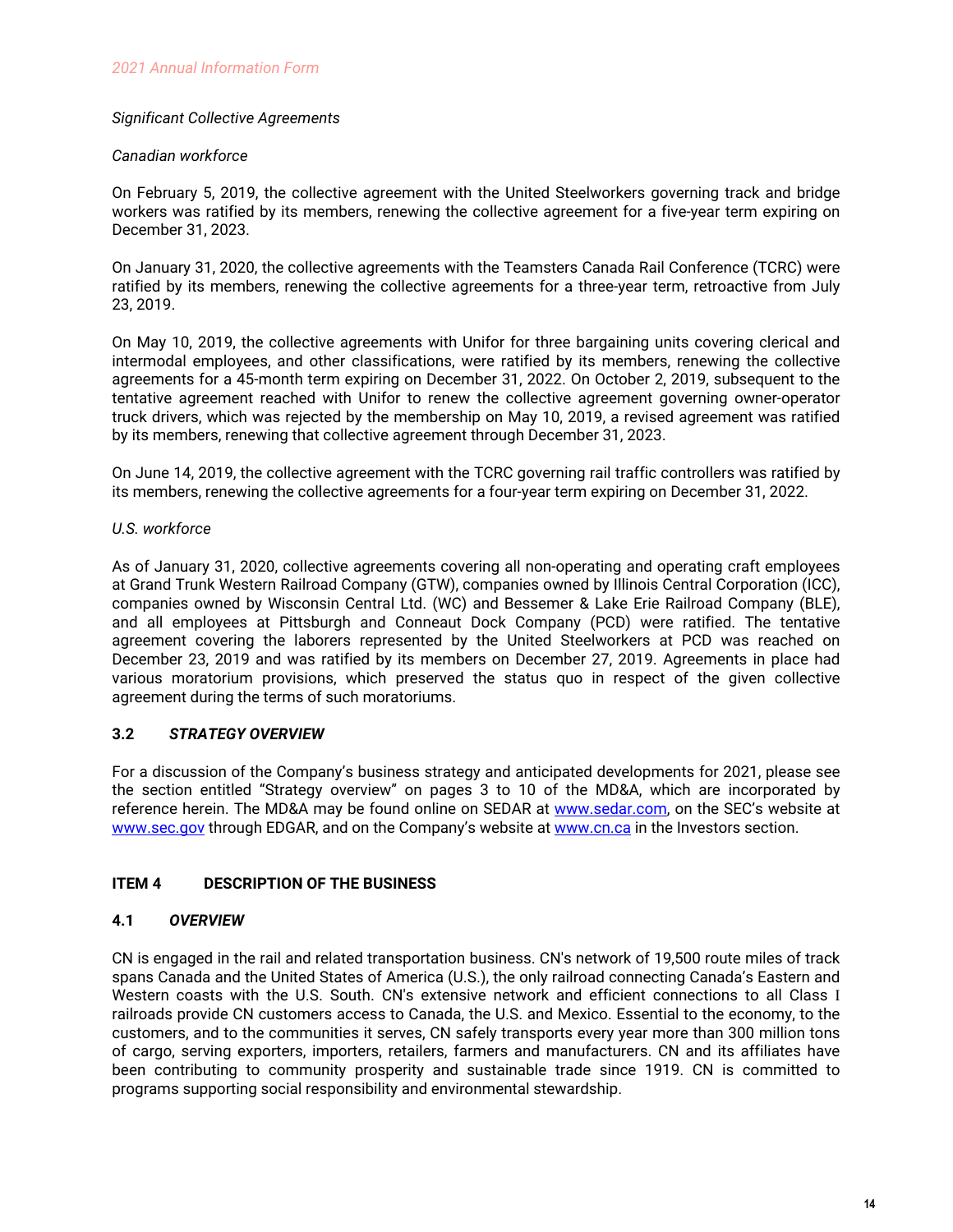<span id="page-16-0"></span>CN's freight revenues are derived from seven commodity groups representing a diversified and balanced portfolio of goods transported between a wide range of origins and destinations. This product and geographic diversity better position the Company to face economic fluctuations and enhances its potential for growth opportunities. For the year ended December 31, 2021, CN's largest commodity group accounted for 28% of total revenues. From a geographic standpoint, 16% of revenues relate to U.S. domestic traffic, 31% transborder traffic, 18% Canadian domestic traffic and 35% overseas traffic. The Company is the originating carrier for over 85%, and the originating and terminating carrier for over 65%, of traffic moving along its network, which allows it both to capitalize on service advantages and build on opportunities to efficiently use assets.

Revenues generated by the Company during the year are influenced by seasonal weather conditions, general economic conditions, cyclical demand for rail transportation, and competitive forces in the transportation marketplace. Operating expenses reflect the impact of freight volumes, seasonal weather conditions, labor costs, fuel prices, and the Company's productivity initiatives.

# **4.2** *COMMODITY GROUPS*

For a description of the various commodity groups transported by CN, their principal markets, as well as select revenue, revenue ton miles and carload information, please see pages 22 to 27 of the MD&A, which are incorporated by reference herein.

# **4.3** *COMPETITIVE CONDITIONS*

For a discussion of the competitive conditions under which CN operates, please see the section entitled "Competition" in the Business risks discussion located on page 58 of the MD&A, which is incorporated by reference herein.

# **4.4** *LABOR*

As at December 31, 2021, CN employed a total of 22,604 employees, of which 17,167 were unionized employees.

For a discussion of CN's labor negotiations, please see the section entitled "Labor negotiations" in the Business risks discussion located on pages 59 to 60 of the MD&A, which is incorporated by reference herein.

# **4.5** *SOCIAL POLICIES*

In addition to its Employment Equity Policy (for Canadian employees) and Equal Employment Opportunity Policy (for U.S. employees), CN maintains a comprehensive Human Rights Policy and a Workplace Harassment and Violence Prevention Policy for its Canadian employees and a Prohibited Harassment, Discrimination and Anti-Retaliation Policy for its U.S. employees. These policies affirm CN's commitment to ensuring that there is no harassment nor discrimination against any employee or applicant based on grounds of religion, race, sex, nationality, disability or any other basis protected by law, ordinance or regulation. The policies extend to recruitment, selection and compensation practices, as well as to working conditions and the work environment. Internal complaint procedures have been established whereby any person covered by the Workplace Harassment and Violence Prevention Policy and the Employment Equity Policy (for Canadian employees) or the Equal Employment Opportunity Policy and Prohibited Harassment, Discrimination and Anti-Retaliation Policy (for U.S. employees) can contact his or her human resources director or human resources manager who will address his or her complaint. The employee can also call either the Human Resources Center, which will forward the complaint to the appropriate human resources manager for further handling, or the CN Ombudsman directly, who can be contacted on a confidential basis.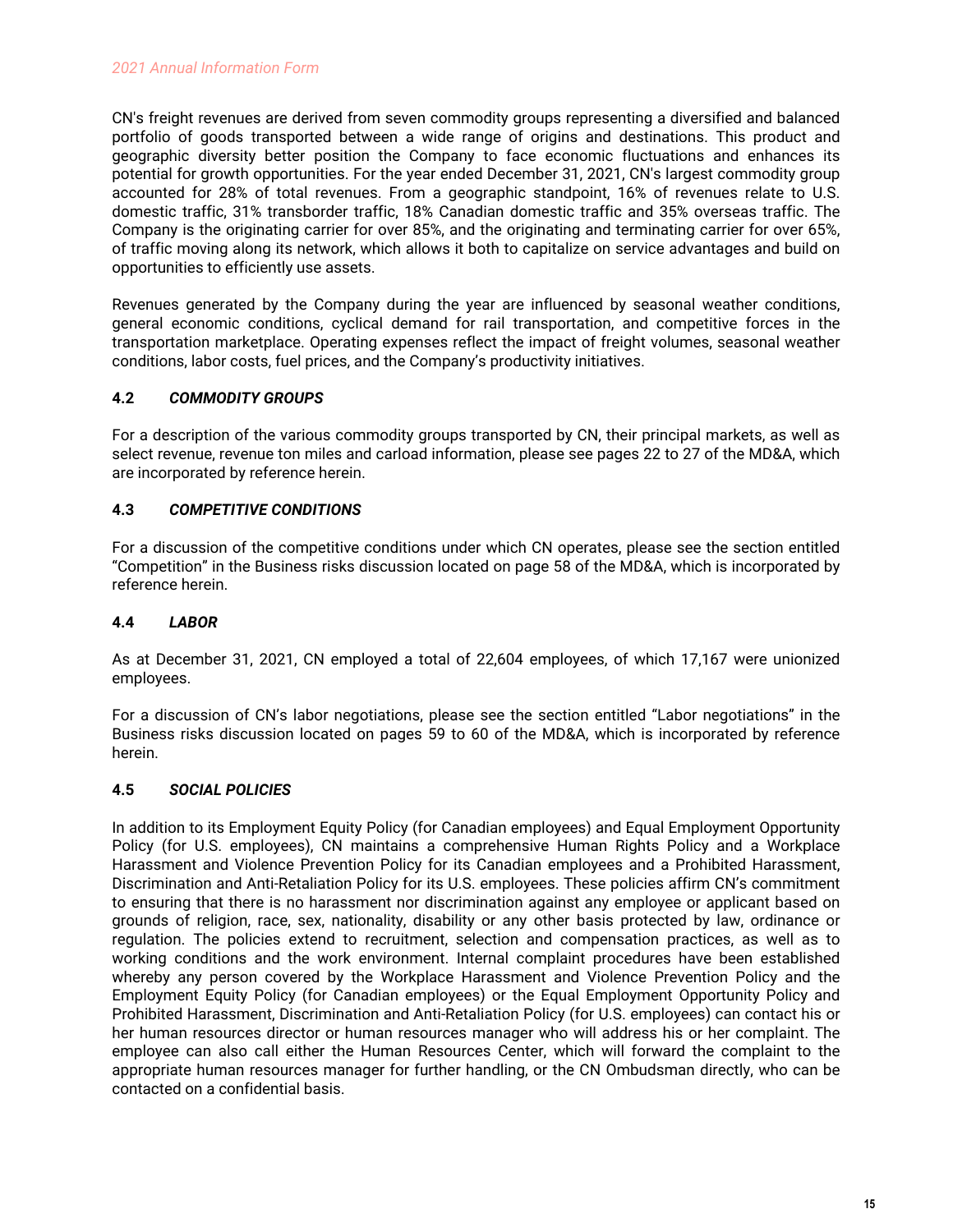## <span id="page-17-0"></span>**4.6** *REGULATION*

The Company's operations are subject to regulations both in Canada and in the U.S. A summary of such regulations is provided below. For a complete discussion of recent and pending legislative and other regulatory developments both in Canada and in the U.S., see the section entitled "Regulation" in the Business risks discussion located on pages 60 to 64 of the MD&A, which is incorporated by reference herein.

In order to facilitate the continued movement of goods during the COVID-19 pandemic, regulatory agencies in the U.S. and Canada have issued waivers or exemptions to railway companies providing relief from the strict application of some regulations. These reliefs were provided to facilitate social distancing and compliance with other constraints associated with the COVID-19 pandemic that would prevent railways from complying with requirements in a manner consistent with existing provisions.

## *Economic regulation - Canada*

The Company's rail operations in Canada are subject to economic regulation by the Canadian Transportation Agency ("Agency") under the *Canada Transportation Act* ("CTA"). The CTA provides rate and service remedies, including final offer arbitration ("FOA"), long-haul interswitching rates and mandatory interswitching. It also regulates the maximum revenue entitlement for the movement of regulated grain, charges for railway ancillary services and noise-related disputes. In addition, various Company business transactions must gain prior regulatory approval, with attendant risks and uncertainties, and the Company is subject to government oversight with respect to rate, service and business practice issues.

FOA is used in cases of rate disputes between a shipper and a railway company and involves the selection by an arbitrator of either the shipper's or the carrier's rate and service offer. Long haul interswitching provisions can be invoked to require an originating railway company to issue to a shipper with access to a single rail carrier a rate covering the movement to the nearest interchange with another railroad determined by the CTA on the basis of comparable commercial rates. In addition, certain rail shipments of export grain are subject to a government-established revenue cap, which effectively specifies a maximum revenue entitlement that railways can earn.

In addition to public rates issued under tariffs, the CTA permits confidential contracts to be negotiated between rail carriers and shippers to govern the terms, conditions and rates for service. Furthermore, railway companies are subject to service level obligations and, in case of breach, shippers may seek redress from the Agency. Railway companies are also required to enter into an agreement, at the request of a shipper, respecting the manner in which they intend to fulfill their service obligations. In the absence of an agreement, the shipper may submit the matter for determination by an arbitrator.

When a railway company wants to sell or abandon lines, the CTA encourages their sale to other railway companies for continued operations and provides the framework for line discontinuance. The railway companies are required to publish a plan for lines they intend to discontinue within the next three years. Prior to discontinuance, the line must be advertised as being for sale for continued rail operation and, if no interest is shown, must be offered specifically for sale to applicable federal, provincial and municipal governments as well as urban transit authorities. The entire process typically takes less than 24 months. The Company's operations are also subject to safety and environmental provisions relating to track standards, equipment standards, transportation of hazardous materials, environmental assessments and certain labor regulations, which are in many respects similar when comparing Canadian and U.S. regulations.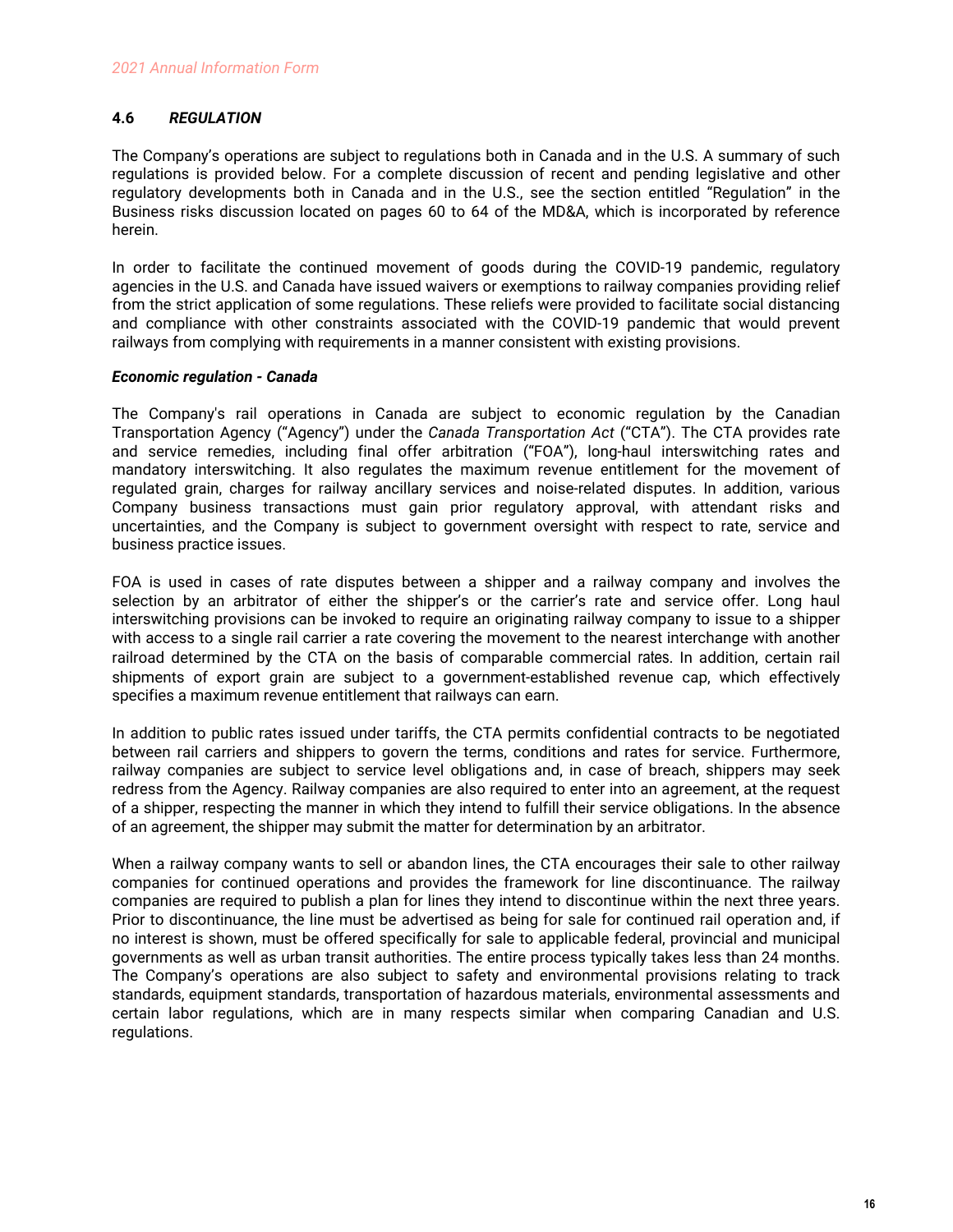## *Economic regulation - U.S.*

The Company's U.S. rail operations are subject to economic regulation by the STB. The STB serves as both an adjudicatory and regulatory body and has jurisdiction over certain railroad rate and service issues, and carrier practices. It also has jurisdiction over the situations and terms under which one railroad may gain access to another railroad's traffic or facilities, the construction, acquisition or abandonment of rail lines, railroad consolidations, and labor protection provisions in connection with the foregoing. As such, various Company business transactions must gain prior regulatory approval and aspects of its pricing and service practices may be subject to challenge, with attendant risks and uncertainties. Recent proposals in proceedings undertaken by the STB in a number of significant matters remain pending. For further details on such proceedings, see the section entitled "Regulation - Economic regulation - U.S." in the Business risks discussion located on pages 60 to 61 of the MD&A, which is incorporated by reference herein.

Government regulation of the railroad industry is a significant determinant of the competitiveness and profitability of railroads. Deregulation of certain rates and services, plus the ability to enter into confidential contracts, pursuant to the *Staggers Rail Act of 1980* ("Staggers Act"), has substantially increased the flexibility of railroads to respond to market forces and has resulted in highly competitive rates. Various interests have sought and continue to seek reimposition of government controls on the railroad industry in areas deregulated in whole or in part by the Staggers Act. Additional regulation, changes in regulation and re-regulation of the industry through legislative, administrative, judicial or other action could materially affect the Company.

## *Safety regulation - Canada*

The Company's rail operations in Canada are subject to safety regulation by the Minister under the *Railway Safety Act* as well as the rail portions of other safety-related statutes, which are administered by Transport Canada. The Company may be required to transport toxic inhalation hazard materials as a result of its common carrier obligations and, as such, is also subject to additional regulatory oversight in Canada. The *Transportation of Dangerous Goods Act*, also administered by Transport Canada, establishes the safety requirements for the transportation of goods classified as dangerous and enables the adoption of regulations for security training and screening of personnel working with dangerous goods, as well as the development of a program to require a transportation security clearance for dangerous goods, the tracking of dangerous goods during transport and the development of an emergency response plan.

On October 6, 2020, Transport Canada issued new Passenger Rail Security Regulations, with their provisions coming into force in sequence. These regulations required passenger railway and host companies to effectively manage their security risks by implementing risk-based security practices, including security awareness training, security risk assessments, security plans and security inspections by July 6, 2021, the designation of a rail security coordinator and security incident reporting by October 6, 2021 and security plan training and security exercises by January 6, 2022. CN has implemented all requirements applicable to its operations.

On February 22, 2021, the Minister approved revisions to the Rules Respecting Key Trains and Key Routes proposed by the Canadian railway industry in response to the request to do so issued on April 1, 2020. The speed of key trains carrying dangerous goods is based on cold temperature conditions and depends on the safety measures implemented by railway companies to be detailed into a Winter Operation Risk Mitigation Plan. The maximum speed also varies based on the type of railway signal and traffic control systems present on the railway networks, which take into account the substantial investments made to equip main line tracks with automated signaling technology, on which the vast majority of CN's traffic is handled. In addition, the new rules require railways to have in place a maintenance and inspection plan for permanent rail joints and temporary rail joints. Considering that speed restrictions applicable to a single category of trains nevertheless affect the speed of all trains operating on a rail network, the revised rules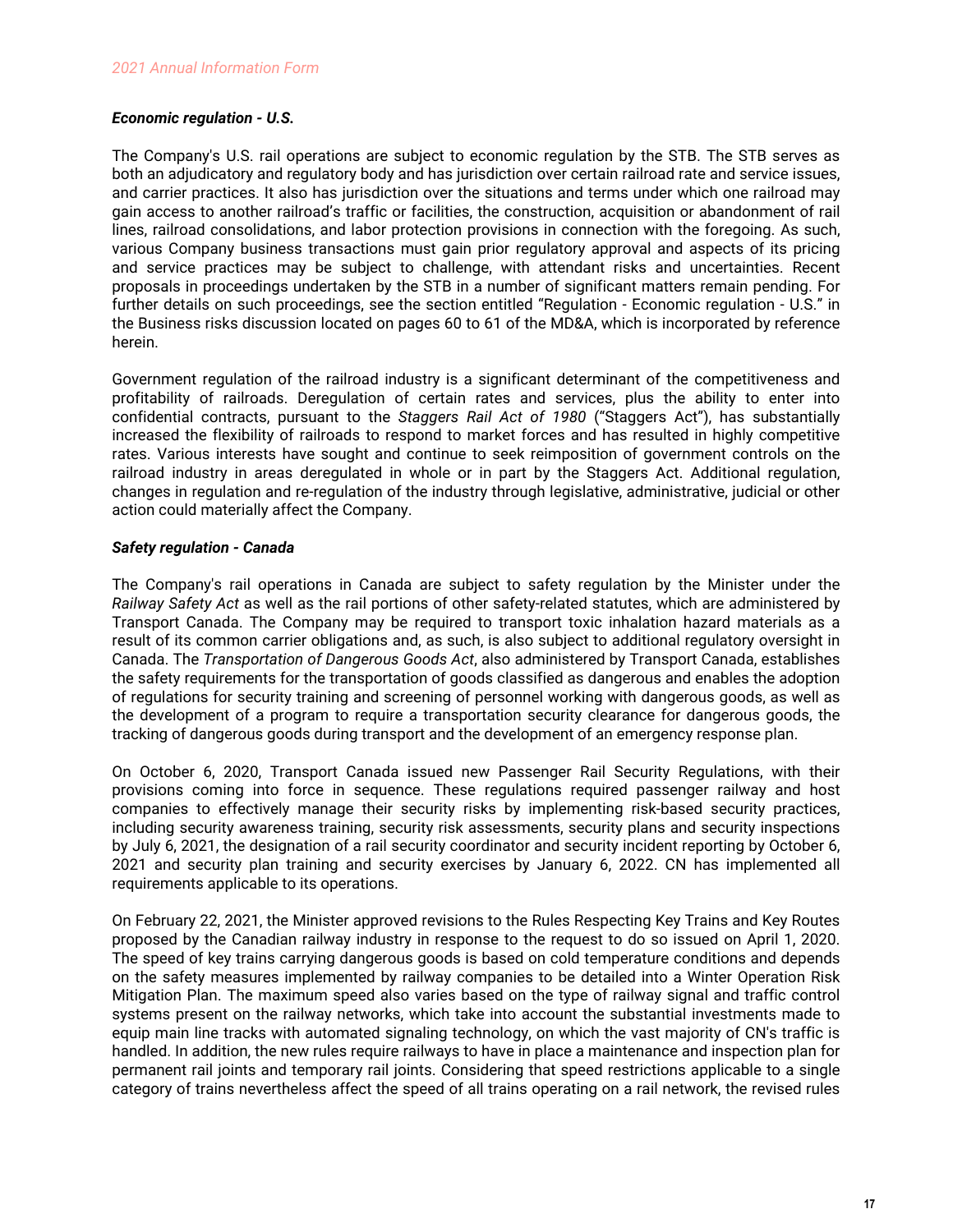allow CN to maintain normal speed operations unless the conditions require speed restrictions in the interest of safety. The revisions came into force on August 22, 2021.

On March 10, 2021, the Minister issued two orders respecting railway uncontrolled movements. The first order imposes special interim procedures aimed at reducing the risks of uncontrolled movements. The second order requires the Canadian railway industry to revise existing rules to incorporate design and performance parameters for locomotives with roll-away protection, to develop a precise definition of attended versus unattended equipment as well as incorporate requirements on the use of roll-away protection to reduce the risks of an uncontrolled movement. The revisions must be filed with the Minister by March 10, 2022.

On May 31, 2021, the Minister of Transport approved changes to the *Rules Respecting Track Safety,* which specify safety requirements that railway companies must follow when inspecting and maintaining their railway track infrastructure. As a result of the new changes to the Rules, railway companies will be required to put in place a certification process for employees who inspect tracks and supervise the restoration of tracks to make sure their personnel have the proper knowledge and experience to carry out their safety duties. Railway companies must also establish a process to ensure that track maintenance and repair work meets regulatory requirements and the railway companies' own standards to improve accountability. Finally, railway companies must develop and implement comprehensive plans to manage rail wear and the condition of the rail surface, which are to be approved by a professional engineer to improve the integrity of railway tracks. These new rules came into force on February 1, 2022.

On July 9 and 11, 2021, Transport Canada issued orders pursuant to the *Railway Safety Act* in response to wildfires in British Columbia. In addition to requiring the implementation of specific measures aimed at reducing the risk of fires and improving their detection, the Order directed railway companies to complete and implement a Final Extreme Weather Fire Risk Mitigation Plan ("Final Plan") within 60 days following the issuance of these orders. In accordance with this requirement, CN filed its Final Plan on September 9, 2021. This Final Plan addresses fire detection, monitoring and response measures and was prepared after consulting municipal and other levels of local government, including Indigenous government or other Indigenous governing bodies. On October 14, 2021, the Transportation Safety Board confirmed that its investigation of the Lytton fire had not revealed any evidence to link railway operations to the fire.

On July 30, 2021, Transport Canada issued Ministerial Order 21-04 pursuant to the *Railway Safety Act*. This Order provides for reporting requirements respecting the occurrence of an emergency brake application that occurs when a train is stopped on heavy or mountain grade. Initially made mandatory between July 1, 2020 and July 1, 2021, the requirements began to apply again under the Order on September 1, 2021, and last for 12 months until September 1, 2022.

On July 30, 2021, Transport Canada approved amendments to the Canadian Railway Operating Rules proposed by the Railway Association of Canada on behalf of its members. The amendments prescribe: 1) when air brakes must be used during switching operations (i.e. process of rearranging rail cars in a train yard) to ensure a consistent approach across the railway system; 2) measures to ensure that stationary equipment is secured during switching operations to prevent uncontrolled movements; and 3) speed restrictions when switching is conducted with a remotely controlled locomotive. The new provisions are designed to improve safety and prevent uncontrolled movement while conducting switching operations, and to ensure that equipment is properly secured while switching.

Transport Canada issued an order effective October 30, 2021 requiring employers in the federally regulated rail sectors to either establish mandatory vaccination policies for all employees in their organizations or require rail crew and track employees submit to rigorous testing protocols. Each railway that implements a mandatory vaccination policy must include a provision for employee attestation/ declaration of their vaccination status; include a description of consequences for employees who do not comply or who falsify information; and meet standards consistent with the approach taken by the Government of Canada for the Core Public Administration. After November 15, 2021, each railway is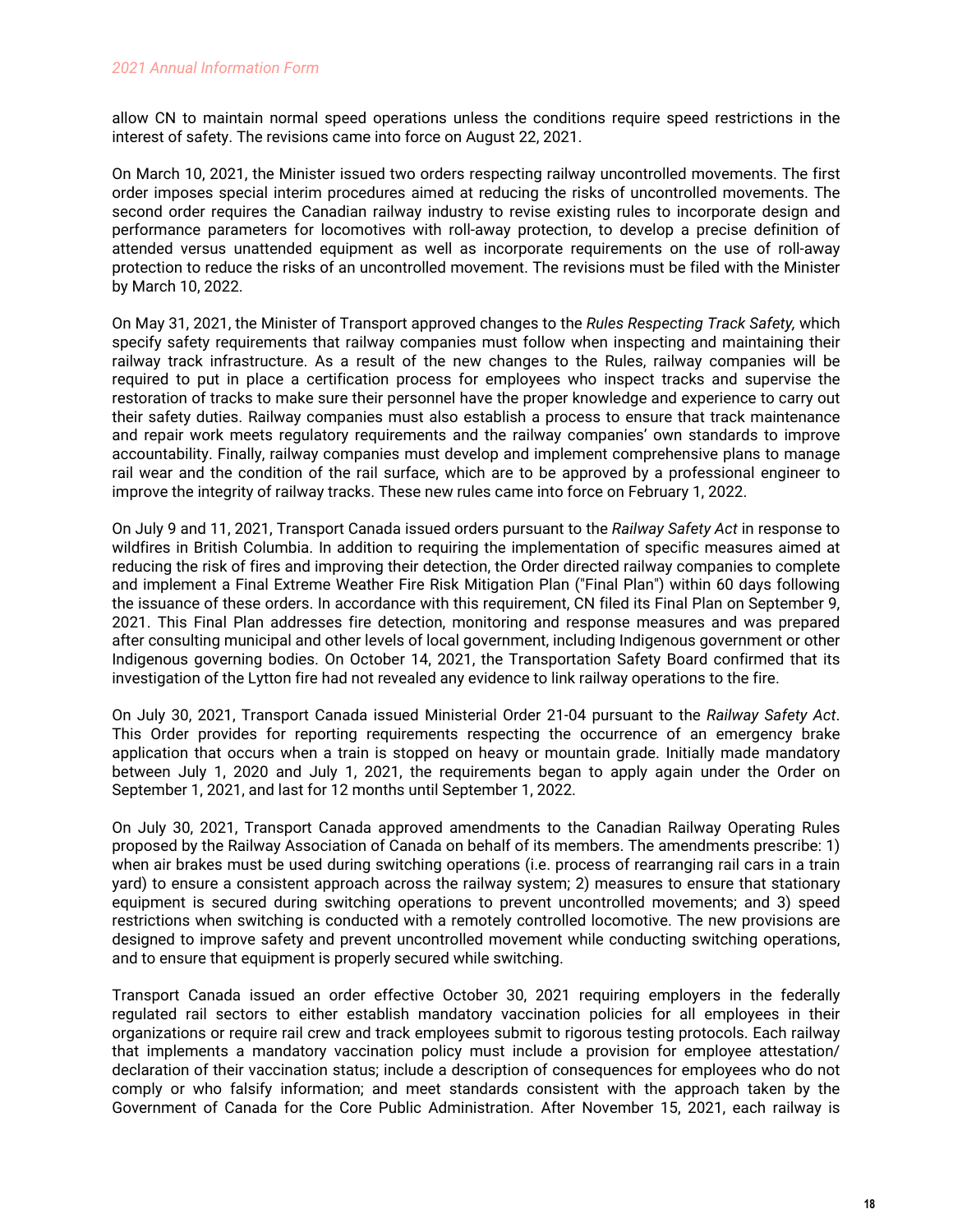required to guarantee employees have at least one shot of a COVID-19 vaccine or they will be unable to work. All employees were required to be fully vaccinated by January 24, 2022.

On November 15, 2021, CN filed with Transport Canada its Winter Operation Risk Mitigation Plan in accordance with the Rules Respecting Key Trains and Key Routes. This Plan deals with specific measures associated with the movement of trains carrying crude oil or liquefied petroleum gases.

On November 25, 2020, the Minister approved the new Duty and Rest Period Rules for Operating Employees subject to conditions clarifying some aspects of the Rules. In accordance with the new Rules, CN filed with Transport Canada on November 25, 2021, its Fatigue Management Plan containing an extensive set of prescriptive requirements for processes around scheduling, fitness for duty, deadheading, and other requirements of the new rules. The other provisions of the Rules applicable to CN will come into effect on May 25, 2023.

On November 26, 2021, Transport Canada adopted regulations revising the scope of application of the Grade Crossing Regulations by setting requirements for grade crossings according to a risk-based model. Under this model, existing crossings considered to be low risk are exempted from upgrade requirements. The amendments also extend the compliance deadline for upgrade requirements (previously November 28, 2021) on the basis of the risk-based model. For crossings considered to be high priority, the deadline is extended by one year (until November 28, 2022), and for all other crossings (i.e., crossings that do not meet the threshold criteria for low-risk or high priority) by three years (until November 28, 2024).

## *Safety regulation - U.S.*

The Company's U.S. rail operations are subject to safety regulation by the FRA under the *Federal Railroad Safety Act* as well as rail portions of other safety statutes, with the transportation of certain hazardous commodities also governed by regulations promulgated by the Pipeline and Hazardous Materials Safety Administration ("PHMSA"). PHMSA requires carriers operating in the U.S. to report annually the volume and route-specific data for cars containing these commodities; conduct a safety and security risk analysis for each used route; identify a commercially practicable alternative route for each used route; and select for use the practical route posing the least safety and security risk. In addition, the Transportation Security Administration ("TSA") requires rail carriers to provide upon request, within five minutes for a single car and 30 minutes for multiple cars, location and shipping information on cars on their networks containing toxic inhalation hazard materials and certain radioactive or explosive materials; and ensure the secure, attended transfer of all such cars to and from shippers, receivers and other carriers that will move from, to, or through designated high-threat urban areas.

The FRA also has jurisdiction over railroad safety and equipment standards, and most rail safety regulation is handled at the federal level. In contrast, however, to the exclusive role of the STB over railroad economic regulation, state and local regulatory agencies have jurisdiction over certain local safety and operating matters unless FRA has regulated the matter and these agencies are becoming more aggressive in their exercise of jurisdiction. State legislatures have also recently enacted new laws in this regard that are intended to regulate railroads more extensively.

On February 18, 2020, the FRA issued a final rule that requires each Class I railroad and certain shortline railroads to develop a Railroad Risk Reduction Program in a written plan that will be reviewed and approved by the FRA and will be subject to audit. CN submitted its plan on August 16, 2021. Rail labor previously challenged aspects of the FRA rule in the United States Court of Appeals for the DC Circuit, including protection from discovery for information compiled by railroads for purposes of implementing the rule. On August 20, 2021, the United States Court of Appeals for the DC Circuit denied the challenge filed by rail labor to the FRA's final rule concerning the risk reduction programs. In November 2021, the FRA denied the Class I risk reduction program plans with comments. The Class I railroads will submit revised plans by February 7, 2022.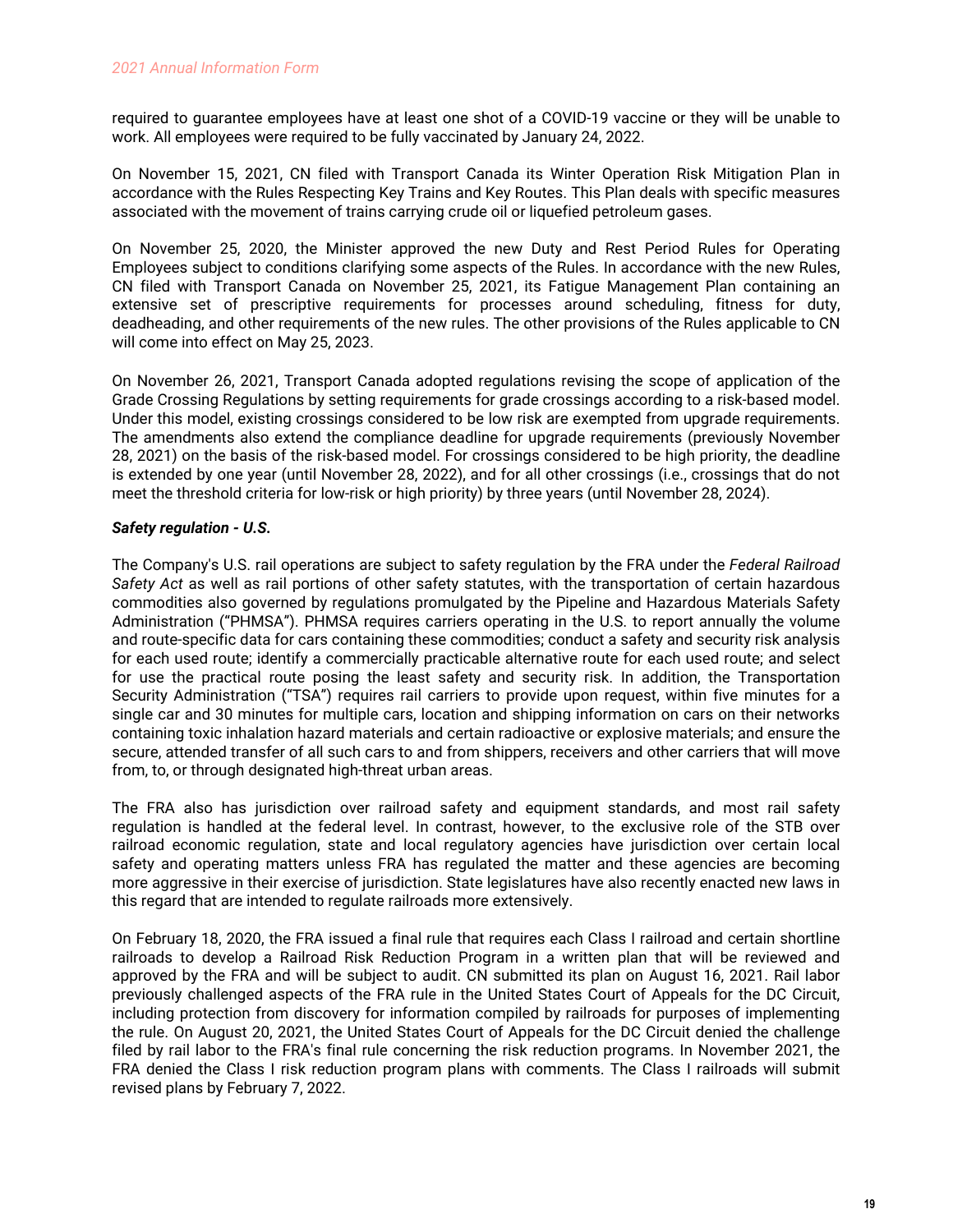On February 23, 2021, the United States Court of Appeals for the Ninth Circuit vacated an FRA order from May 2019, which had withdrawn an agency proposed rule relating to crew size. On April 9, 2021, the Association of American Railroads sought rehearing from the court. On May 6, 2021, the Ninth Circuit denied the petition for rehearing. In a separate matter, a federal court in Illinois previously concluded that the Illinois crew size statute was preempted under the FRA's May 2019 order, and the Illinois Commerce Commission appealed that decision to the United States Court of Appeals for the Seventh Circuit. That appeal was stayed pending resolution of the Ninth Circuit case. On July 2, 2021, the United States Court of Appeals for the Seventh Circuit remanded the case to the district court so that the district court will vacate its prior decision based on the FRA's May 2019 order and decide AAR's other preemption arguments. On December 21, 2021, the district court held that the Illinois crew size statute was preempted by the Regional Rail Reorganization Act (known as the 3R Act).

On March 1, 2021, the FRA implemented an emergency order governing the use of face masks in railroad operations. On June 10, 2021, FRA issued a Statement of Enforcement Discretion Regarding FRA's Emergency Order Requiring Face Mask Use in Railroad Operations that is focused on passenger transportation and will exercise enforcement discretion while outdoors on a transportation conveyance or while outdoors at transportation hubs. FRA has not updated its views on masks in the freight transportation context.

The US government announced that it would impose vaccine mandates. The Biden Administration issued the Executive Order on Ensuring Adequate COVID-19 Safety Protocols for Federal Contractors and COVID-19 workplace safety guidance for federal contractors and subcontractors from the Safer Federal Workforce Task Force, which is scheduled to go into effect on January 10, 2022 and the US Department of Labor's Occupational Safety and Health Administration (OSHA) will not issue citations for noncompliance until February 9, 2022. The OSHA issued an emergency temporary standard that would require employers with 100 or more employees to ensure their workforce is fully vaccinated or subject to periodic testing. Opponents challenged the vaccine mandates in court. The federal contractor mandate is subject to a nationwide injunction, which has been appealed, and oral argument will be scheduled by the United States Court of Appeals for the Eleventh Circuit. The OSHA temporary standard was reinstated by the United States Court of Appeals for the Sixth Circuit and allowed the OSHA rule to take effect. Applicants sought emergency relief from the United States Supreme Court to stay the OSHA rule. On January 13, 2022, the Supreme Court stayed the OSHA temporary standard pending the disposition of the Applicants' petition for review pending before the Sixth Circuit. The Supreme Court concluded that the Applicants were likely to succeed on the merits of their claim that the agency lacked authority to impose the mandate.

## *Other regulations - Canada and U.S.*

## *Vessels*

The Company's vessel operations are subject to regulation by the U.S. Coast Guard and the Department of Transportation, Maritime Administration, which regulate the ownership and operation of vessels operating on the Great Lakes and in U.S. coastal waters. In addition, the Environmental Protection Agency has authority to regulate air emissions from these vessels.

# *Security*

The Company is subject to statutory and regulatory directives in the U.S. addressing homeland security concerns. In the U.S., safety matters related to security are overseen by the TSA, which is part of the U.S. Department of Homeland Security ("DHS") and PHMSA, which, like the FRA, is part of the U.S. Department of Transportation. Border security falls under the jurisdiction of U.S. Customs and Border Protection ("CBP"), which is part of the DHS. In Canada, the Company is subject to regulation by the Canada Border Services Agency ("CBSA"). Matters related to agriculture-related shipments crossing the Canada/U.S.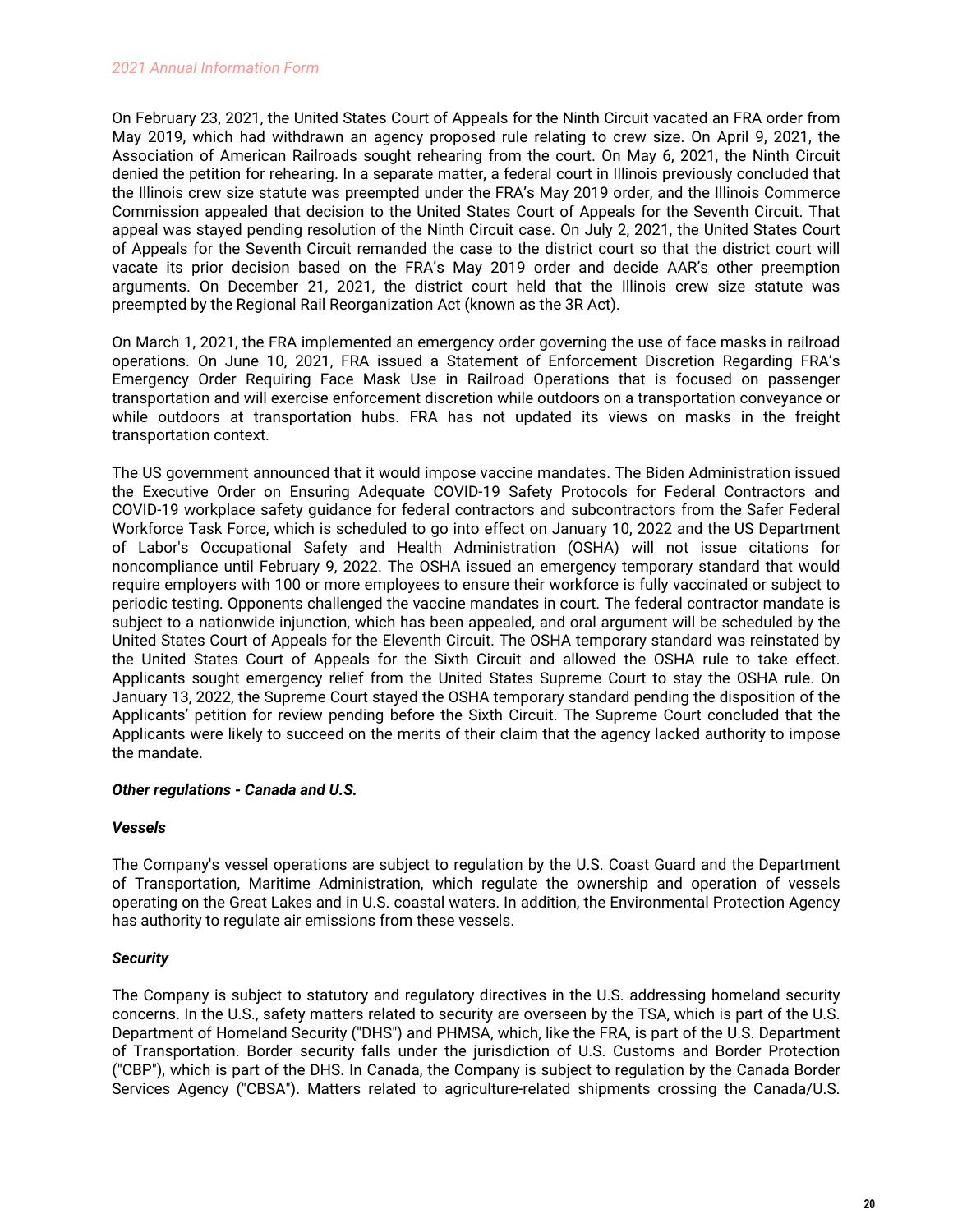<span id="page-22-0"></span>border also fall under the jurisdiction of the U.S. Department of Agriculture ("USDA") and the Food and Drug Administration ("FDA") in the U.S. and the Canadian Food Inspection Agency ("CFIA") in Canada.

More specifically, the Company is subject to:

- border security arrangements, pursuant to an agreement the Company and CP entered into with the CBP and the CBSA;
- the CBP's Customs-Trade Partnership Against Terrorism (C-TPAT) program and designation as a lowrisk carrier under CBSA's Customs Self-Assessment (CSA) program;
- regulations imposed by the CBP requiring advance notification by all modes of transportation for all shipments into the U.S. The CBSA is also working on similar requirements for Canada-bound traffic;
- inspection for imported fruits and vegetables grown in Canada and the agricultural quarantine and inspection (AQI) user fee for all traffic entering the U.S. from Canada; and
- gamma ray screening of cargo entering the U.S. from Canada, and potential security and agricultural inspections at the Canada/U.S. border.

## *Transportation of hazardous materials*

As a result of its common carrier obligations, the Company is legally required to transport toxic inhalation hazard materials regardless of risk or potential exposure or loss. A train accident involving the transport of these commodities could result in significant costs and claims for personal injury, property damage, environmental penalties and remediation in excess of insurance coverage for these risks, which may materially adversely affect the Company's results of operations, or its competitive and financial position.

# **4.7** *ENVIRONMENTAL MATTERS*

## **Regulatory Compliance**

A risk of environmental liability is inherent in railroad and related transportation operations; real estate ownership, operation or control; and other commercial activities of the Company with respect to both current and past operations. As a result, the Company incurs significant operating and capital costs, on an ongoing basis, associated with environmental regulatory compliance and clean-up requirements in its railroad operations and relating to its past and present ownership, operation or control of real property. In as much as such liability is inherent to railroad and transportation operations, CN is in all material aspects similarly situated relative to its competitors and thus the resulting environmental protection requirements and expenditures are not expected to have a material adverse effect on CN's competitive position. Environmental expenditures that relate to current operations, or to an existing condition caused by past operations, are expensed as incurred. Environmental expenditures that provide a future benefit are capitalized.

In Canada, the matter of environmental permits for the Company is complex because of an overlap between federal and provincial jurisdictions. When projects trigger an environmental assessment, CN proceeds in accordance with the *Impact Assessment Act*, s.c. *2019, c.28*. Provincial and municipal environmental legislation may be applicable to CN if such legislation does not aim to regulate the management or operations of railways. Therefore, the Company does not apply systematically for provincial, municipal or local environmental permits for its railway operations in Canada. Because of the multiple jurisdictions, there can be no assurance that additional provincial, municipal or local environmental permits will not be required in the future. The Company may incur additional expenses or changes in its operations if such additional permits were to be required in the future.

See Note 21 - Major commitments and contingencies, to CN's 2021 Annual Consolidated Financial Statements ("Financial Statements") for a further discussion of environmental matters, as well as the section entitled "Environmental matters" in the Critical accounting estimates discussion located on pages 56 to 57 of the MD&A, and the section entitled "Environmental matters" in the Business risks discussion located on page 59 of the MD&A, which are incorporated by reference herein.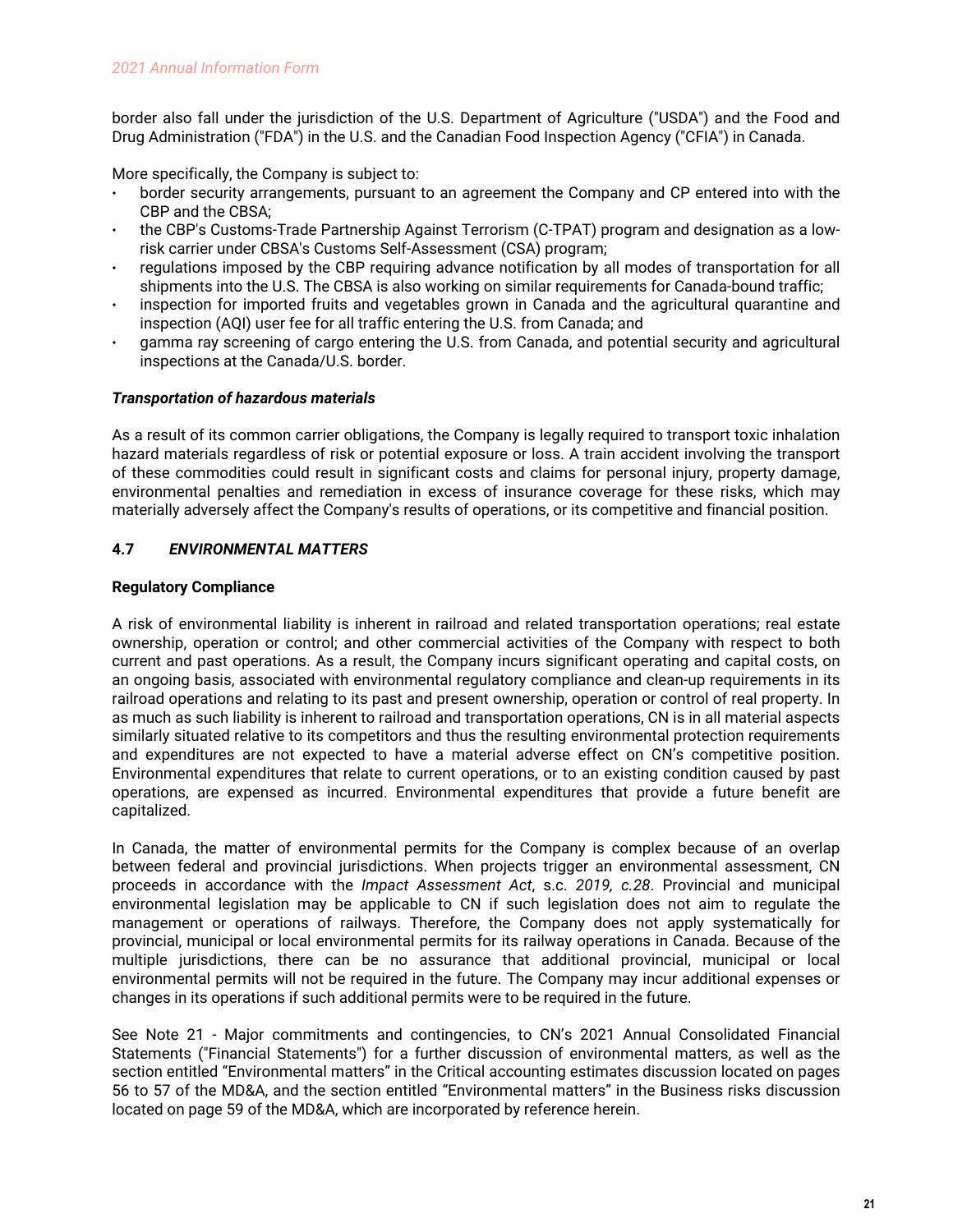## <span id="page-23-0"></span>**Environmental Policy**

CN is committed to conducting its operations and activities in a manner that protects the natural environment. CN considers protecting the environment a fundamental corporate social responsibility governing its activities. Consequently, CN has implemented comprehensive environmental management programs. The Company's programs aim to minimize the impact of the Company's activities on the environment. The Company strives to contribute to the protection of the environment by integrating environmental priorities into the Company's overall business plan and through the specific monitoring and measurement of such priorities against historical performance and, in some cases, specific targets.

The Governance, Sustainability and Safety Committee of the Board of Directors has the responsibility of overseeing the Company's environmental programs. The Governance, Sustainability and Safety Committee is composed of CN directors and its responsibilities, powers and operation are further described in the charter of such committee, which is included in the Company's Corporate Governance Manual available on CN's website. Certain risk mitigation strategies, such as periodic audits, employee training programs and emergency plans and procedures, are in place to minimize the environmental risks to the Company. The Company's CDP report, its Sustainability Report entitled "Delivering Responsibly" and the Company's Corporate Governance Manual, are available on CN's website [www.cn.ca](http://www.cn.ca) in the Delivering Responsibly section.

# **4.8** *LEGAL MATTERS*

## **Legal Proceedings**

As of the date hereof, there are no legal proceedings to which CN is a party involving claims for damages, exclusive of interest and costs, in excess of 10% of its current assets. The Company will regularly assess its position as events progress.

See Note 21 - Major commitments and contingencies to the Financial Statements, for further discussion of legal actions, if any, as well as pages 54 to 56 of the MD&A, for a general discussion of personal injury and other claims, which are incorporated by reference herein.

# **Aboriginal Claims**

The Company believes that it possesses unrestricted and absolute title to its lands. However, in recent years, some Aboriginal communities have claimed to have a continuing legal interest in certain lands. They allege this interest prohibits the Company from disposing of the lands when they are no longer needed for railway purposes, except by allowing them to revert to the Crown for the benefit of Aboriginals. This issue is one which will ultimately be decided by the courts; however, regardless of the outcome, there is no perceived material adverse effect, as the right of the Company to continue to occupy and operate over such lands is not being called into question.

As the issues surrounding Aboriginal claims are complex and involve not only private interests but fiduciary and other obligations of the Crown in the right of Canada, CN has agreed not to sell or otherwise dispose of land which is not essential to its rail operations and which is located in, or adjacent to, an Aboriginal reserve, unless each of CN and the Government of Canada is satisfied that no legitimate Aboriginal claim exists with respect to such land. In addition, CN has agreed to convey to the Government of Canada, for no consideration, any land not integral to its rail operations that may be necessary to settle legitimate Aboriginal claims with respect to such land, or lands which were formerly reserve lands and have become non-rail assets. The Government of Canada, for its part, has agreed that it will provide the necessary compensation for settlement of legitimate Aboriginal claims which would otherwise result in CN having to relinquish land essential to its rail network, unless such claims arise out of, or are substantially based upon, willful, known, negligent or fraudulent acts or omissions of CN which adversely affected the rights or interests of Aboriginal people.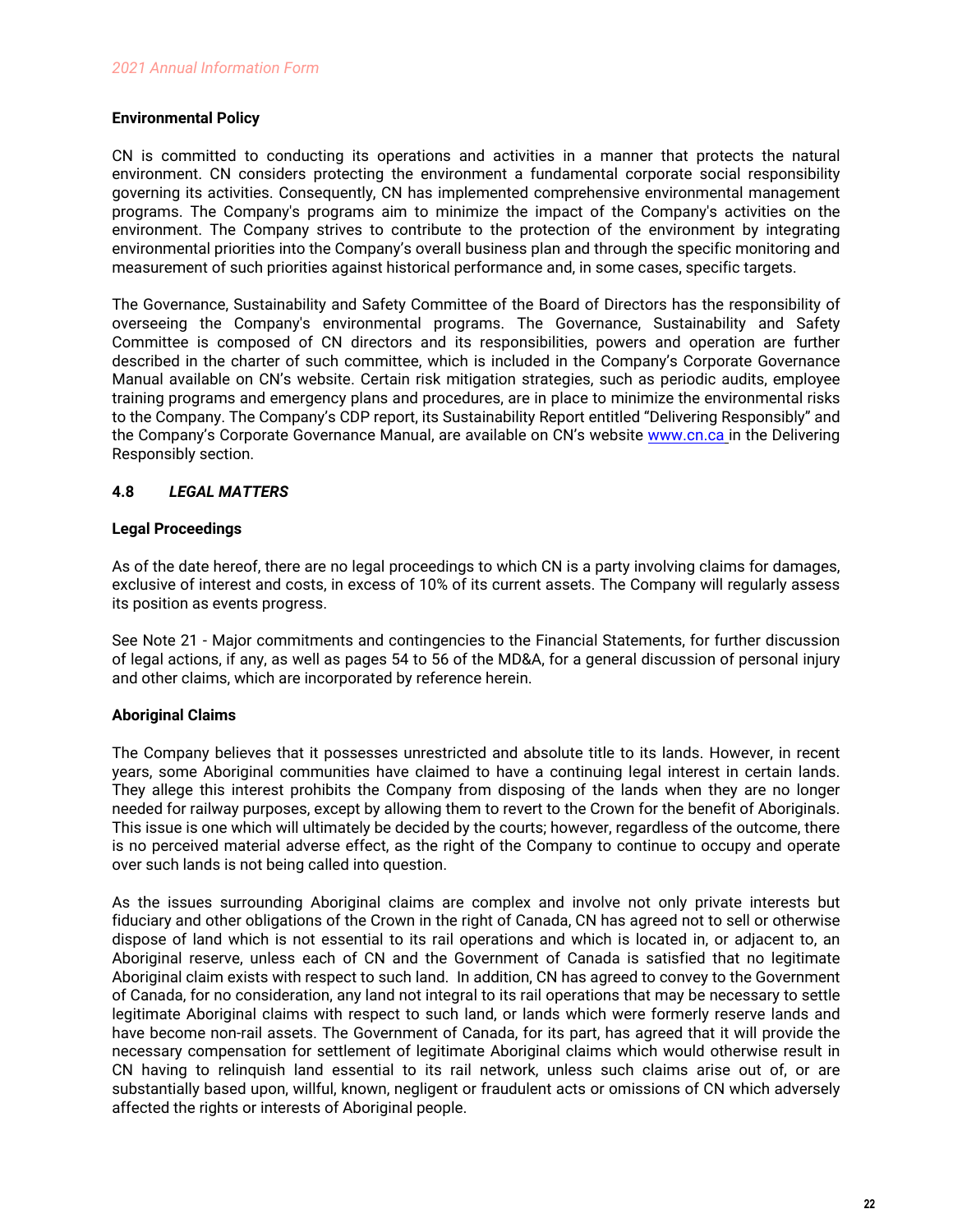# <span id="page-24-0"></span>**4.9** *INTANGIBLE PROPERTIES*

CN uses various works protected by intellectual property rights to which the Company owns or for which it has been granted rights to use. These works include customers' lists, copyrights, patents, trademarks, logos and trade names. This intellectual property is important to the Company's operations and its success.

# **4.10** *RISK FACTORS*

A description of risks affecting CN and its business appears under the heading "Business risks" located on pages 58 to 67 of the MD&A, and under the heading "Financial Instruments" for risks associated with the Company's use of financial instruments located on pages 46 to 48 of the MD&A, which pages are incorporated by reference herein. See Item 1 of this AIF for a further discussion of risks associated with forward-looking statements.

# **ITEM 5 DIVIDENDS**

The Company has declared dividends in line with its overall financial performance and cash flow generation. The Board of Directors makes decisions on dividend levels on an annual basis and on dividend payout on a quarterly basis. Consistent with this practice, the quarterly rate of \$0.5375 per share, starting with the first quarter of 2019 was increased to \$0.5750 per share, starting with the first quarter of 2020, and increased to \$0.6150 per share, starting with the first quarter of 2021, and increased to \$0.7325 per share, starting with the first quarter of 2022. There can be no assurance as to the amount or timing of such dividends in the future.

# **ITEM 6 DESCRIPTION OF CAPITAL STRUCTURE**

## **6.1** *GENERAL DESCRIPTION OF CAPITAL STRUCTURE*

The authorized share capital of CN consists of an unlimited number of common shares, an unlimited number of Class A Preferred Shares issuable in series and an unlimited number of Class B Preferred Shares issuable in series, all without par value.

There are no Class A Preferred Shares or Class B Preferred Shares currently issued and outstanding.

## **Common Shares**

The common shares carry and are subject to the following rights, privileges, restrictions and conditions described below:

*Voting:* Each Common Share entitles its holder to receive notice of and to attend all general and special meetings of shareholders of CN, other than meetings at which only the holders of a particular class or series of shares are entitled to vote, and each such Common Share entitles its holder to one vote.

*Dividends:* The holders of common shares are, at the discretion of the directors, entitled to receive, out of any amounts applicable to the payment of dividends, and after the payment of any dividends payable on any Preferred Shares, any dividends declared and payable by CN on the common shares.

*Dissolution*: The holders of common shares shall be entitled to share equally in any distribution of the assets of CN upon the liquidation, dissolution or winding-up of CN or other distribution of its assets among its shareholders. Such participation is subject to the rights, privileges, restrictions and conditions attaching to any issued and outstanding Preferred Shares or shares of any other class ranking prior to the common shares.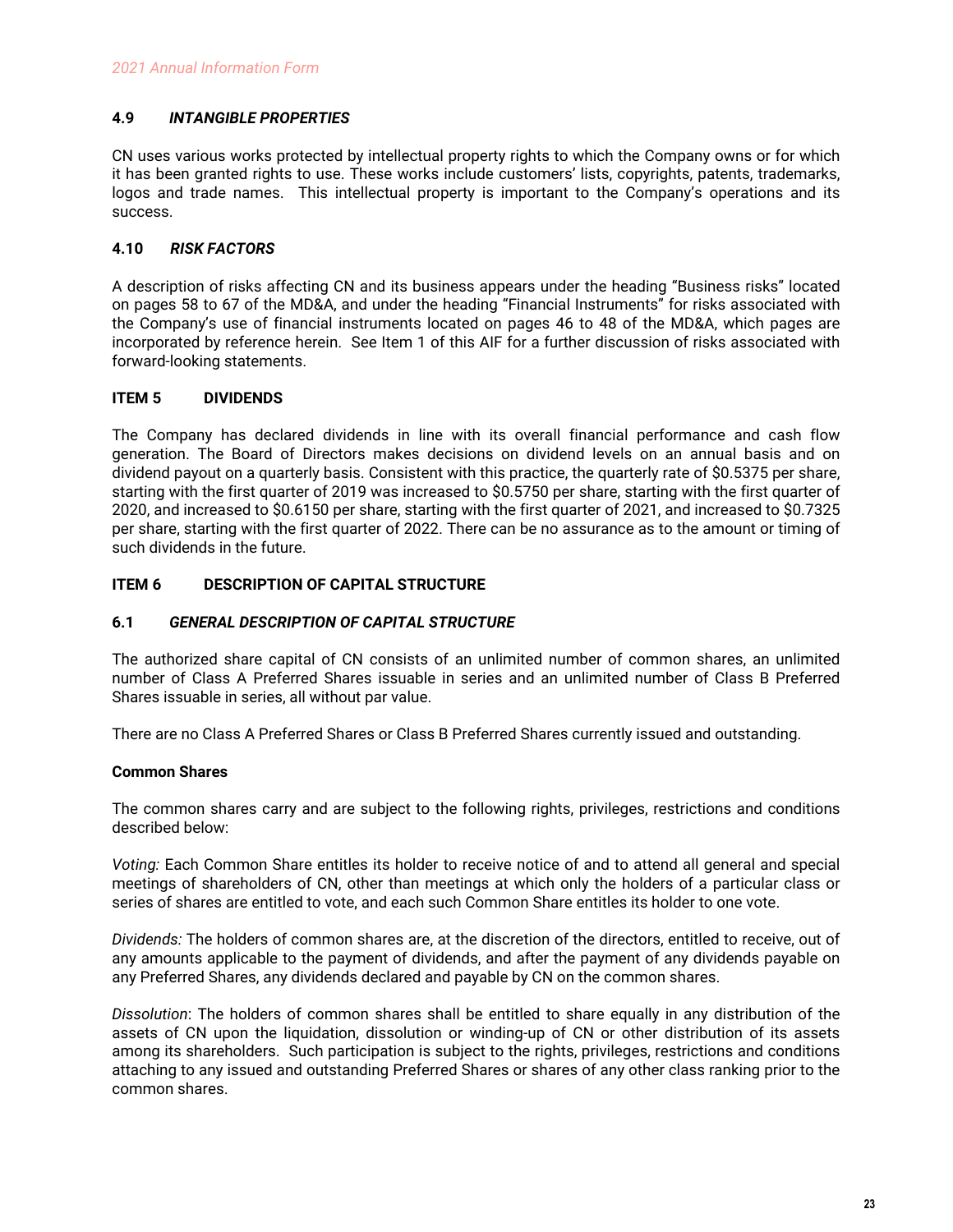# <span id="page-25-0"></span>**Preferred Shares**

The Class A Preferred Shares and the Class B Preferred Shares are issuable in series and, subject to CN's Articles, the Board of Directors is authorized to fix, before issuance, the designation, rights, privileges, restrictions and conditions attaching to the shares of each series. The holders of Class A Preferred Shares or Class B Preferred Shares shall not be entitled to vote at meetings of shareholders otherwise than as provided by law and holders of Class A Preferred Shares or Class B Preferred Shares shall not be entitled to vote separately as a class except as provided by law.

# **6.2** *SHARE OWNERSHIP CONSTRAINTS*

CN's Articles provide that where the total number of voting shares held, beneficially owned, or controlled, directly or indirectly, by any one person together with his or her associates exceed 25%, no person shall exercise the voting rights attached to the voting shares held, beneficially owned or controlled, directly or indirectly, by such person or his or her associates. Furthermore, all dividends attributable to the percentage of voting shares held by such persons in excess of 25% shall be forfeited, including any cumulative dividend. However, CN's Articles provide that in the event the 25% limit is exceeded solely as a result of share buybacks conducted by CN, the only consequence to the relevant shareholder is that the shareholder is not entitled to exercise the voting rights attached to the common shares held by such shareholder that are in excess of the 25% limit.

CN's Articles confer on the Board of Directors all powers necessary to give effect to the ownership restrictions, including the ability to pay dividends or to make other distributions which would otherwise be prohibited if the event giving rise to the prohibition was inadvertent or of a technical nature or it would otherwise be inequitable not to pay the dividends or make the distribution. CN's Articles provide that the Board of Directors may adopt by-laws concerning the administration of the constrained share provisions described above, including by-laws requiring a shareholder to furnish a declaration indicating whether he or she is the beneficial owner of the shares and whether he or she is an associate of any other shareholder.

In addition, CN is authorized to refuse to recognize the ownership rights that would otherwise be attached to any voting shares held, beneficially owned or controlled, directly or indirectly, contrary to the share ownership constraint. Finally, CN has the right, for the purpose of enforcing any constraint imposed pursuant to its Articles, to sell, as if it were the owner thereof, any voting shares that are owned or that the directors determine may be owned, by any person or persons contrary to such share ownership constraint.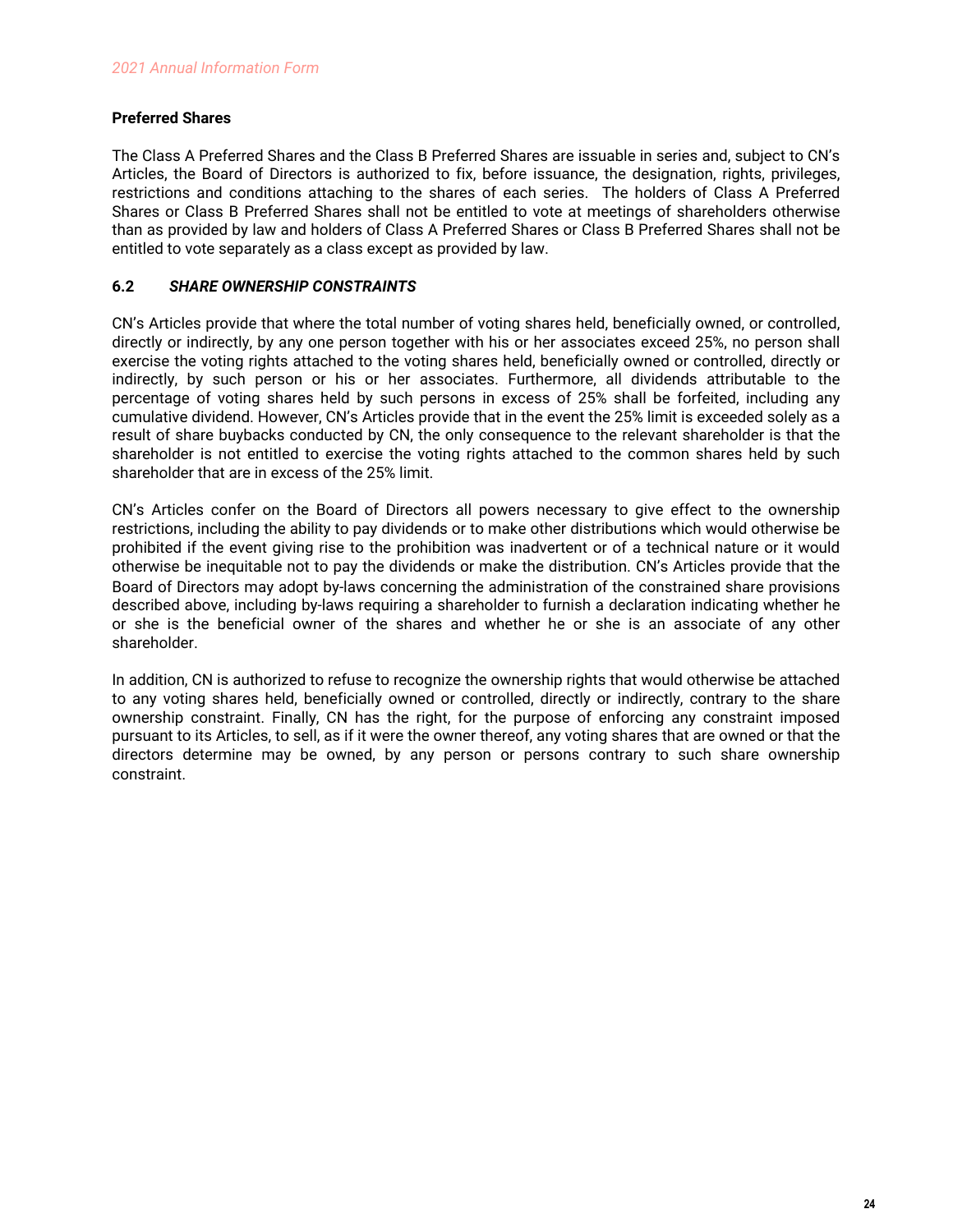# <span id="page-26-0"></span>**6.3** *RATINGS OF DEBT SECURITIES*

The Company's access to long-term funds in the debt capital markets depends on its credit rating and market conditions. The Company believes that it continues to have access to the long-term debt capital markets. Rating downgrades could limit the Company's access to the credit markets, or increase its borrowing costs. Various classes of CN's outstanding securities have been rated by several rating organizations as described in detail below, as of the date hereof.

|                  | <b>DBRS Morningstar</b> | <b>Moody's Investors</b><br><b>Service</b> | <b>Standard &amp; Poor's</b> |
|------------------|-------------------------|--------------------------------------------|------------------------------|
| Long-Term Debt   |                         |                                            |                              |
| Commercial Paper | $R-1$ (low)             | P-1                                        | A-1                          |

The above-noted ratings are given the following credit characteristics by the various rating agencies:

## *DBRS Morningstar ("DBRS")*

- Long-term debt rated A is of good credit quality. The capacity for the payment of financial obligations is substantial, but of lesser quality than AA. May be vulnerable to future events, but qualifying negative factors are considered manageable. This rating falls within the third highest of DBRS's ten long-term debt rating categories which range from "AAA" to "D".
- Commercial paper rated R-1 (low) is of good credit quality. The capacity for the payment of shortterm financial obligations as they fall due is substantial. Overall strength is not as favourable as higher rating categories. May be vulnerable to future events, but qualifying negative factors are considered manageable. This rating falls within the third highest of DBRS's ten short-term debt rating categories which range from "R-1 (high)" to "D".

# *Moody's Investors Service ("Moody's")*

- Long-term debt obligations rated A are judged to be upper-medium grade and are subject to low credit risk. This rating falls within the third highest of Moody's nine generic long-term obligation rating categories which range from "Aaa" to "C". The modifier "2" indicates a ranking in the midrange of that generic rating category.
- Commercial paper rated P-1 indicates that CN has a superior ability to repay short-term debt obligations. This rating falls within the highest of Moody's four generic short-term debt-rating categories, which range from "P-1" to "NP".

## *Standard & Poor's Financial Services LLC ("S&P")*

- Long-term debt obligations rated A are somewhat more susceptible to the adverse effects of changes in circumstances and economic conditions than obligations in higher rated categories. However, the obligor's capacity to meet its financial commitment on the obligations is still strong. This rating falls within the third highest of S&P's ten major long-term credit rating categories which range from "AAA" to "D".
- A short-term obligation rated "A-1" is rated in the highest category by S&P. The obligor's capacity to meet its financial commitment on the obligation is strong. Within this category, certain obligations are designated with a plus sign (+). This indicates that the obligor's capacity to meet its financial commitment on these obligations is extremely strong.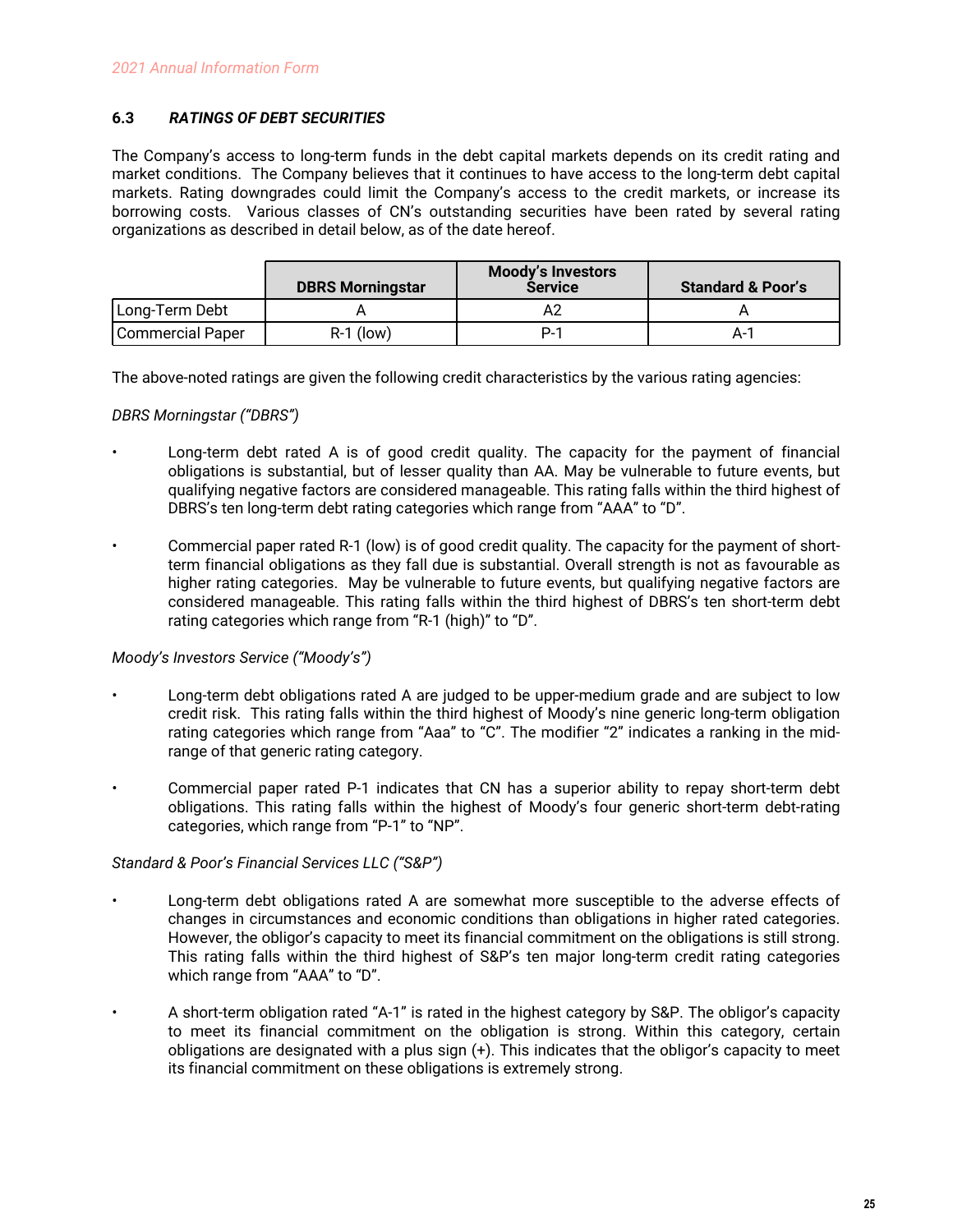<span id="page-27-0"></span>Following the execution of the CN Merger Agreement with KCS, rating agencies had put CN's ratings under review or CreditWatch, as applicable. In connection with the termination of the CN Merger Agreement on September 15, 2021 and CN's announcement of its strategic and financial value creation plan on September 17, 2021, rating agencies took the following actions:

- DBRS removed CN's ratings from under review with negative implications and confirmed them with stable trends.
- Moody's removed CN's ratings from under review for downgrade and declared the outlook negative.
- S&P removed CN's ratings from CreditWatch with negative implications and declared the outlook negative.

The ratings of CN's securities described above should not be construed as a recommendation to buy, sell, or hold CN securities and do not address the market price or suitability of a specific security for a particular investor. Ratings may be revised or withdrawn at any time by the rating agencies.

As is common practice, during the last two years, each of the above-noted credit rating agencies charged CN for their rating services, which include annual surveillance fees covering CN's outstanding long-term and short-term debt securities, in addition to one-time rating fees when debt is initially issued. CN reasonably expects that such payments will continue to be made for rating services in the future.

# **ITEM 7 TRANSFER AGENT AND REGISTRAR**

In Canada, the transfer agent and registrar for CN's common shares is Computershare Trust Company of Canada and, in the U.S., the co-transfer agent and co-registrar is Computershare Trust Company, N.A., both of which maintain registers of transfers for CN's common shares at the locations specified below:

Computershare Trust Company of Canada 100 University Avenue, 8<sup>th</sup> Floor Toronto, Ontario M5J 2Y1 Toll Free Tel: 1-800-564-6253 Toll Free Fax: 1-888-453-0330 Email: service@computershare.com Web: [www.investorcentre.com\service](http://www.investorcentre.com%5Cservice)

## **Co-transfer agent and co-registrar:**

Computershare Trust Company, N.A. Att: Shareholder Services Overnight Mail Delivery: 462 South 4th Street, Suite 1600, Louisville, KY 40202 Regular Mail Delivery: P.O. Box 505000, Louisville, KY 40233-5000 Telephone: 1-800-962-4284

The register for CN's Canadian notes, issued pursuant to its senior indenture dated as of July 12, 2013, between the Company and BNY Trust Company of Canada (as amended and supplemented), is kept at the principal office of BNY Trust Company of Canada in Montréal, Canada. The register for CN's U.S. notes, issued pursuant to its senior indenture dated as of June 1, 1998 between the Company and The Bank of New York Mellon (as amended and supplemented), is kept at the principal office of The Bank of New York Mellon in New York, United States.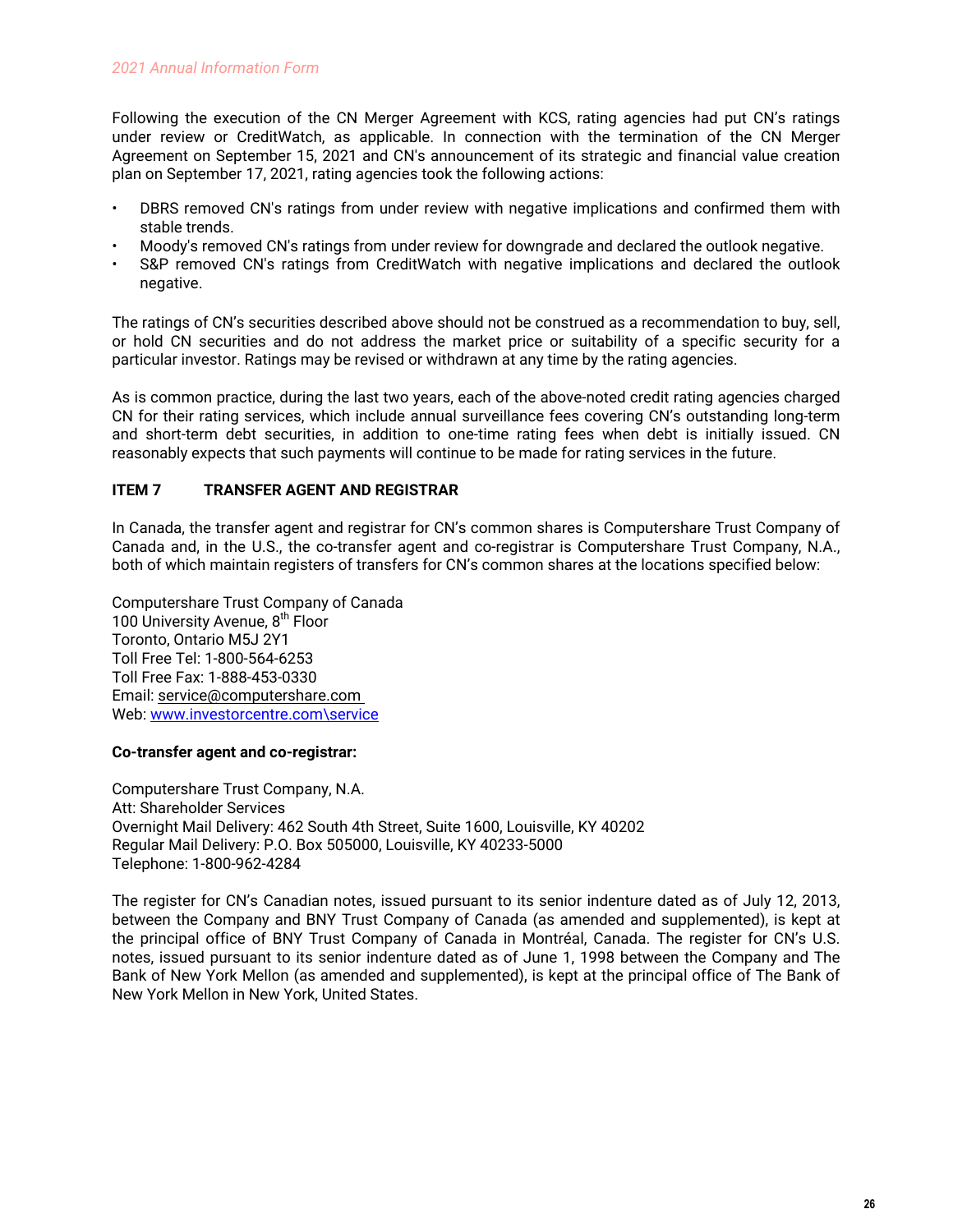# <span id="page-28-0"></span>**ITEM 8 MARKET FOR SECURITIES**

# **8.1** *TRADING PRICE AND VOLUME*

CN's common shares are listed on both the TSX and the NYSE under the stock symbols CNR and CNI, respectively. The following table sets forth the price ranges and aggregate trading volumes of the common shares on the TSX for each month of 2021:

| <b>Month</b>     | High   | Low    | <b>Volume</b> |
|------------------|--------|--------|---------------|
| <b>January</b>   | 148.91 | 129.18 | 23,537,590    |
| <b>February</b>  | 141.40 | 129.54 | 27,129,494    |
| <b>March</b>     | 148.89 | 137.61 | 36,449,884    |
| <b>April</b>     | 149.44 | 131.75 | 24,063,399    |
| <b>May</b>       | 138.46 | 125.00 | 35,252,538    |
| June             | 136.45 | 129.04 | 34,537,802    |
| July             | 135.60 | 128.50 | 20,981,634    |
| <b>August</b>    | 152.20 | 132.38 | 20,771,412    |
| <b>September</b> | 161.15 | 144.51 | 45,700,892    |
| <b>October</b>   | 168.66 | 144.00 | 22,735,200    |
| <b>November</b>  | 166.35 | 160.05 | 19,502,693    |
| <b>December</b>  | 167.65 | 152.68 | 26,066,748    |

# **8.2** *PRIOR SALES*

In the ordinary course of business, the Company has the capability to issue commercial paper with maturities of less than 12 months. As at December 31, 2021, the Company had total commercial paper borrowings of US\$111 million (\$140 million). The weighted-average interest rate on these borrowings was 0.18%.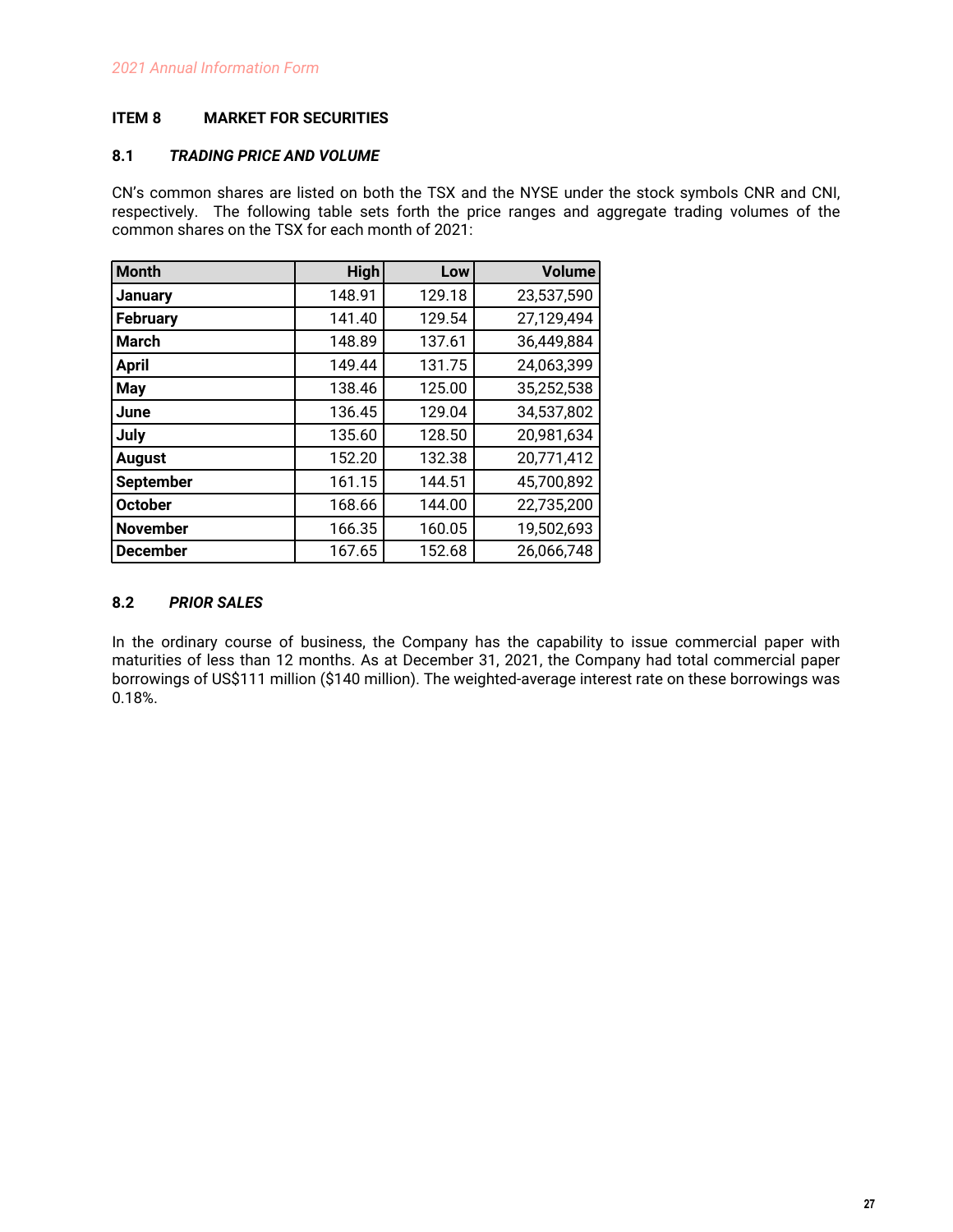# <span id="page-29-0"></span>**ITEM 9 DIRECTORS AND EXECUTIVE OFFICERS**

# **9.1** *DIRECTORS*

The directors of the Company are elected by the shareholders at the Annual General Meeting of the Company, and hold office until their term expires at the following Annual General Meeting, subject to resignation, retirement, or re-election. The following table lists the directors of the Company as of the date hereof:

| <b>Name</b><br><b>Province or State of Residence and</b><br><b>Date of First Election/Appointment to</b><br><b>Board</b> | <b>Current Principal Occupation</b>                                                                        | <b>Past Principal Occupations</b><br>held in the Preceding Five<br><b>Years</b> |
|--------------------------------------------------------------------------------------------------------------------------|------------------------------------------------------------------------------------------------------------|---------------------------------------------------------------------------------|
| Shauneen Bruder<br>Ontario, Canada<br>April 25, 2017                                                                     | Corporate Director<br>Vice Chair of the Board of<br>Directors, CN                                          | <b>Executive Vice-President,</b><br>Operations, Royal Bank of<br>Canada         |
| The Hon Jean Charest, P.C.<br>Québec, Canada<br>January 25, 2022                                                         | Partner, McCarthy Tétrault LLP                                                                             |                                                                                 |
| Denise Gray<br>Michigan U.S.A.<br>April 27, 2021                                                                         | President, LG Energy Solution<br>Michigan Inc. Tech Center                                                 | <b>President and Chief Executive</b><br>Officer, LG Chem Power, Inc.            |
| Justin M. Howell<br>Michigan, U.S.A.<br>April 27, 2021                                                                   | Senior Investment Manager,<br>Cascade Asset Management Co.                                                 |                                                                                 |
| The Hon. Kevin G. Lynch, P.C., O.C.,<br>PH. D., LL.D.<br>Ontario, Canada<br>April 23, 2014                               | Corporate Director                                                                                         | Vice-Chair, BMO Financial<br>Group                                              |
| Margaret A. McKenzie<br>Alberta, Canada<br>October 6, 2020                                                               | Corporate Director                                                                                         |                                                                                 |
| James E. O'Connor<br>Florida, U.S.A.<br>April 27, 2011                                                                   | Corporate Director                                                                                         |                                                                                 |
| Jo-ann dePass Olsovsky<br>Texas, U.S.A.<br>October 27, 2021                                                              | <b>Executive Vice-President and</b><br><b>Chief Information Officer.</b><br>Salesforce Inc.                | Vice-President and Chief<br>Information Officer, BNSF<br>Railway                |
| Robert Pace, D. COMM., C.M.<br>Nova Scotia, Canada<br>October 25, 1994                                                   | Chair of the Board of Directors,<br>CN.<br><b>President and Chief Executive</b><br>Officer, The Pace Group |                                                                                 |
| Robert L. Phillips<br>British Columbia, Canada<br>April 23, 2014                                                         | President, R.L. Phillips<br>Investments Inc.                                                               |                                                                                 |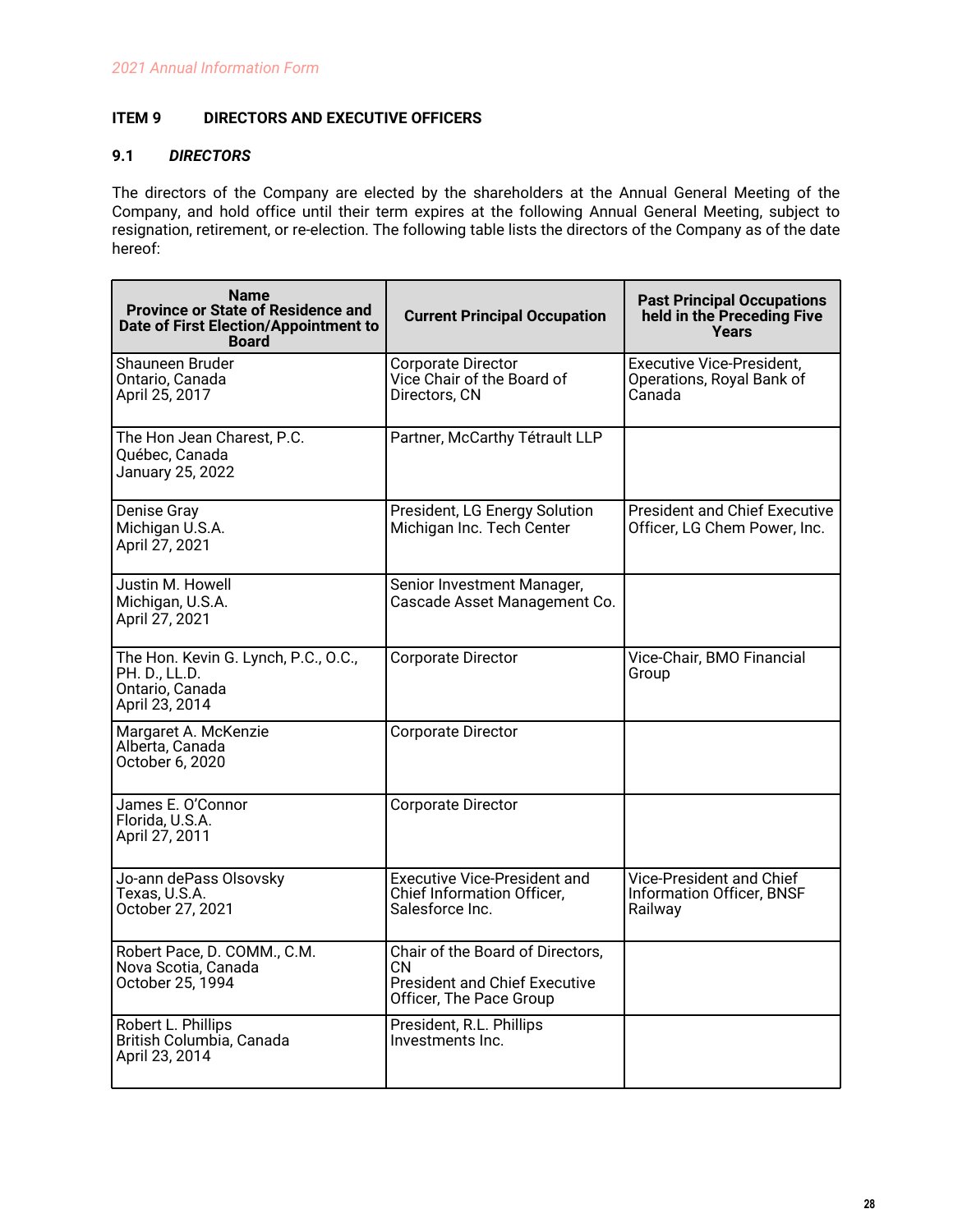<span id="page-30-0"></span>

| <b>Name</b><br><b>Province or State of Residence and</b><br>Date of First Election/Appointment to<br><b>Board</b> | <b>Current Principal Occupation</b>                                                                             | <b>Past Principal Occupations</b><br>held in the Preceding Five<br>Years                                                                      |
|-------------------------------------------------------------------------------------------------------------------|-----------------------------------------------------------------------------------------------------------------|-----------------------------------------------------------------------------------------------------------------------------------------------|
| Jean-Jacques Ruest <sup>(1)</sup><br>Quebec, Canada<br>July 24, 2018                                              | <b>President and Chief Executive</b><br>Officer, CN                                                             | Interim President and Chief<br><b>Executive Officer; Executive</b><br>Vice-President and Chief<br><b>Marketing Officer</b>                    |
| Laura Stein<br>California, U.S.A.<br>April 23, 2014                                                               | <b>Executive Vice-President,</b><br>Corporate & Legal Affairs and<br>General Counsel, Mondelez<br>International | Executive Vice-President -<br>General Counsel & Corporate<br>Affairs; Senior Vice-President,<br><b>General Counsel, The Clorox</b><br>Company |

1. Effective February 28, 2022, Tracy Robinson will succeed Jean-Jacques Ruest as President and Chief Executive Officer and as a member of the Board of Directors of CN.

## **Committee Membership**

As of the date hereof, the membership of each Board committee is composed of the following directors:

## *Audit, Finance and Risk Committee*

Robert L. Phillips (chair), Shauneen Bruder, Denise Gray, the Hon. Kevin G. Lynch, Margaret A. McKenzie, James E. O'Connor.

*Governance, Sustainability and Safety Committee*

Shauneen Bruder (chair), Denise Gray, Justin M. Howell, the Hon. Kevin G. Lynch, Robert Pace, Laura Stein.

*Human Resources and Compensation Committee*

The Hon. Kevin G. Lynch (chair), Shauneen Bruder, Denise Gray, Justin M. Howell, Robert Pace, Robert L. Phillips.

## *Pension and Investment Committee*

Laura Stein (chair), Justin M. Howell, Margaret A. McKenzie, James E. O'Connor.

## **9.2** *AUDIT COMMITTEE DISCLOSURE*

The Audit, Finance and Risk Committee Charter is reproduced in its entirety at Schedule A of this AIF.

#### **Composition of the Audit, Finance and Risk Committee**

As of the date hereof, the Audit, Finance and Risk Committee is composed of six independent directors, namely, Robert L. Phillips (chair), Shauneen Bruder, Denise Gray, the Hon. Kevin G. Lynch, Margaret A. McKenzie, James E. O'Connor.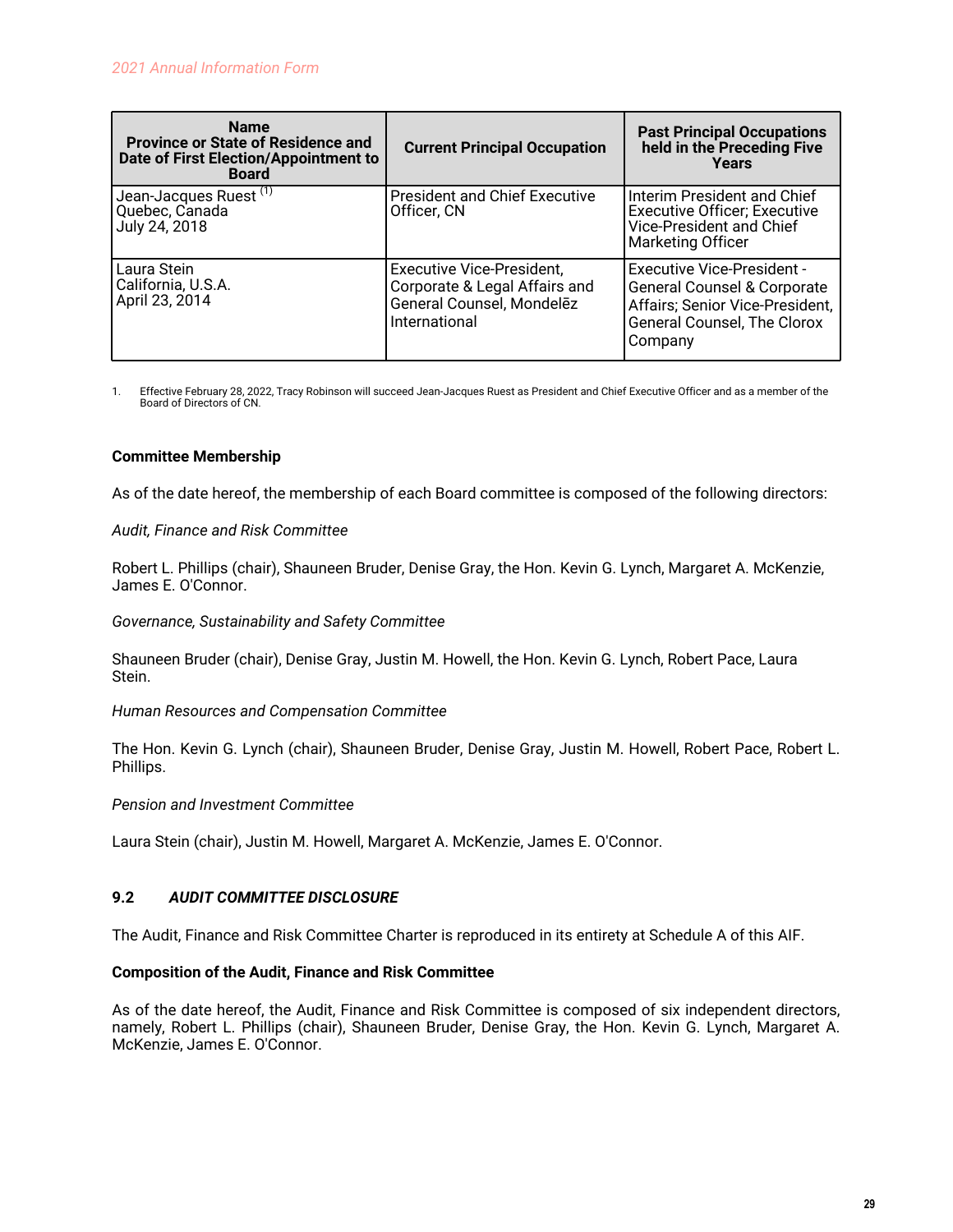## **Education and Relevant Experience of the Audit, Finance and Risk Committee Members**

The Board of Directors believes that the composition of the Audit, Finance and Risk Committee reflects a high level of financial literacy and experience. Each member of the committee has been determined by the Board of Directors to be financially literate, as such term is defined under Canadian and U.S. securities laws and regulations and the NYSE Corporate Governance Standards. The Board of Directors has made such determination based on the education and experience of each committee member. The following is a description of the education and experience of each member of the Audit, Finance and Risk Committee that is relevant to the performance of his responsibilities as a member of the committee:

Mr. Phillips, Chair of the Audit, Finance and Risk Committee since April 27, 2021, is the President of R.L. Phillips Investments Inc. and was previously President and Chief Executive Officer and director of British Columbia Railway Company Limited from 2001-2004. Mr. Phillips was Executive Vice-President, Business Development and Strategy for MacMillan Bloedel Ltd. and, before that, held the position of Chief Executive Officer at PTI Group and Dreco Energy Services Limited. He also enjoyed a prestigious career as a corporate lawyer and was appointed to the Queen's Counsel in Alberta in 1991. Mr. Phillips is currently the chairman of the board of directors and member of the Audit Committee of the Canadian Western Bank, and a member of the board of directors and Audit Committee of Capital Power Corporation. He is also Lead Director of West Fraser Timber Co. Ltd. Mr. Phillips received his Bachelor of Laws (Gold Medalist), and Bachelor of Science, Chemical Engineering (Hons) from the University of Alberta.

Ms. Bruder is the retired Executive Vice-President, Operations at the Royal Bank of Canada ("RBC") where she was responsible for overseeing operations related to all personal and business clients in Canada. She previously served for RBC as Executive Vice-President of Business and Commercial Banking, Chief Operating Officer of the Global Wealth Management division and President of RBC Centura Banks, Inc. in North Carolina. Ms. Bruder is a director and a member of the Audit, Finance and Risk Committee of Andrew Peller Limited. Ms. Bruder is also a member of the Institute of Corporate Directors and is Chair of the Board of Governors for the University of Guelph. Previously, she was appointed as the Chairperson of the Canadian Chamber of Commerce and the Canadian American Business Council. She serves as Honorary Consul for Luxembourg in Toronto. Ms. Bruder holds a B.A. from the University of Guelph and an MBA from Queen's University.

Ms. Gray is the President, LG Energy Solution Michigan Inc. Tech Center, and a member of its board of directors. In this role, she oversees the North American subsidiary of South Korean LG Energy Solution, one of the world's largest lithium-ion battery manufacturers. Prior to March 2018, she was President and Chief Executive Officer of LG Chem Power, Inc., a company focused on lithium-ion polymer battery technology applications in the North American automotive and commercial markets. Ms. Gray has been a member of the board of Tenneco, Inc., a U.S. public company and a manufacturer of automotive products for global markets, since 2019 and serves as a member of the board's audit and compensation committees. Ms. Gray also serves on the board of directors of the Original Equipment Suppliers Association (OESA), a non-profit trade association that represents original equipment automotive suppliers in North America. She was awarded the 2017 Women of Color Technologist of the Year Award and holds a bachelor's degree in Electrical Engineering from Kettering University and a master's degree in Engineering Management Technology from Rensselaer Polytechnic Institute.

The Honorable Kevin G. Lynch is the retired Vice-Chair, BMO Financial Group. In this role, Dr. Lynch was a key strategic advisor to senior management and represented BMO in domestic and international markets. Prior to joining BMO, Dr. Lynch built a distinguished public service career in the Government of Canada. Before his retirement in 2009, he served as Clerk of the Privy Council, Secretary to the Cabinet, and Head of the Public Service of Canada. Dr. Lynch began his public service career at the Bank of Canada in 1976 and has held a number of senior positions in the Government of Canada. These included the post of Deputy Minister of Industry, from 1995 to 2000, and Deputy Minister of Finance, from 2000 to 2004. From 2004 to 2006, he served as Executive Director (for the Canadian, Irish and Caribbean constituency) at the International Monetary Fund in Washington, D.C. Dr. Lynch was the Chair of SNC-Lavalin Group Inc., and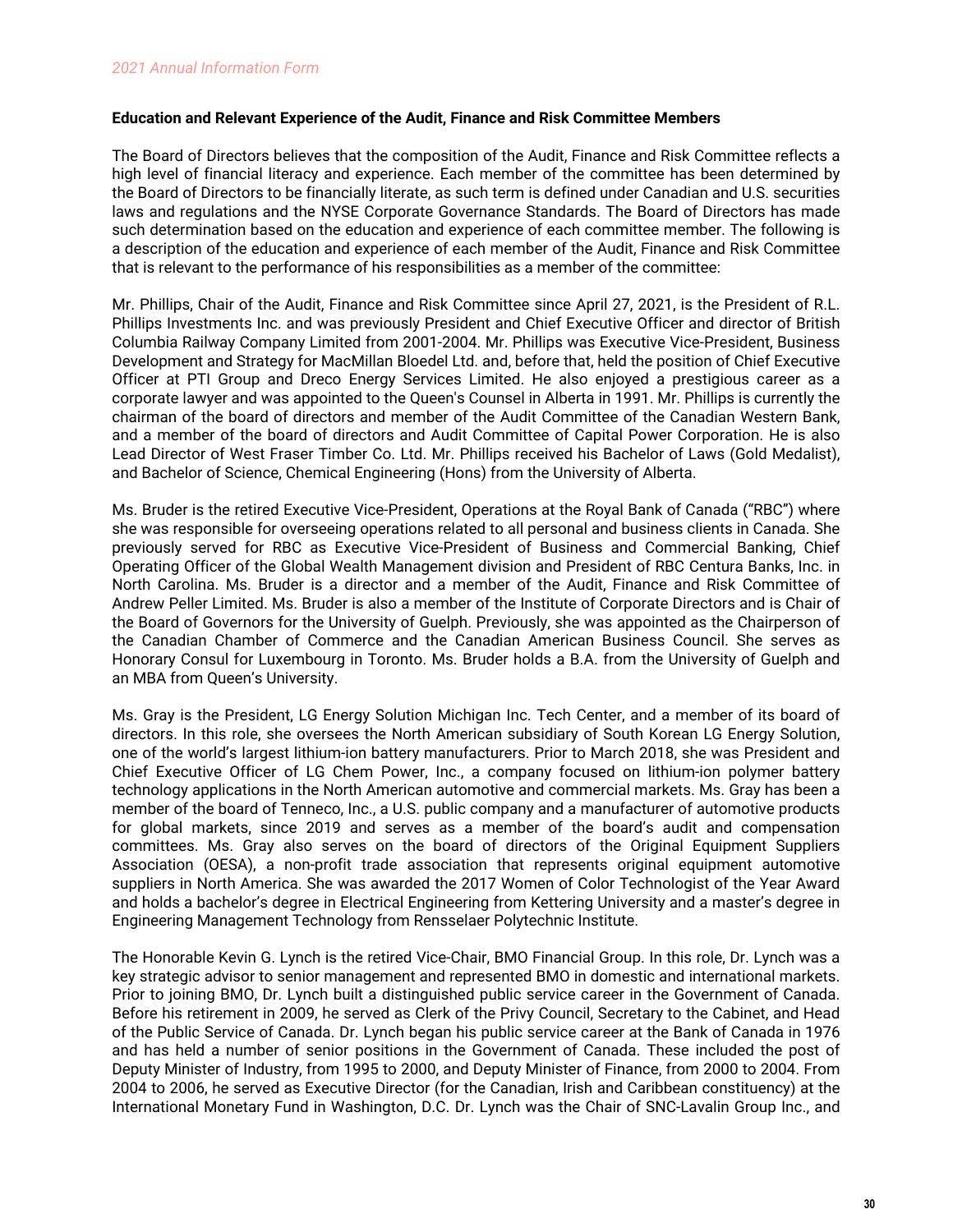past director of Empire Ltd., CNOOC Ltd and various Crown corporations. He was made a Member of the Queen's Privy Council for Canada in 2009 and an Officer of the Order of Canada in 2011. The Honorable Kevin G. Lynch earned his master's in Economics from the University of Manchester and a doctorate in Economics from McMaster University.

Ms. McKenzie is a Corporate Director with more than 30 years of experience in the energy sector where she developed expertise in financial reporting, treasury, corporate finance and risk management. She currently sits on the board of directors of PrairieSky Royalty Ltd., where she is the chair of the Audit Committee, and Spur Petroleum Ltd., a private energy company in Western Canada. Ms. McKenzie is the founder and former Chief Financial Officer of Range Royalty Management Ltd, a position she assumed from 2006 to 2014. Ms. McKenzie holds a Bachelor of Commerce Degree (Accounting) from the University of Saskatchewan and has obtained her designation as ICD.D with the Institute of Corporate Directors. She has also been Chartered Professional Accountant (CPA CA) since 1985.

Mr. O'Connor is the retired Chair of the board of directors of Republic Services, Inc., a leading provider of non-hazardous solid waste collection, recycling and disposal services in the U.S. From 1998 to 2011, Mr. O'Connor was Chair and Chief Executive Officer of Republic Services, Inc. Prior to 1998, he had held various management positions at Waste Management, Inc. He was named to the list of America's Best CEOs each year between 2005 and 2010. In 2011, Mr. O'Connor was named to the Institutional Investors' All American Executive Team. He was Lead Director of Casella Waste Systems, Inc. and past director of Clean Energy Fuels Corp. Mr. O'Connor holds a Bachelor of Science in Commerce (concentration in accounting) from DePaul University.

# **Auditors' Fees**

KPMG LLP has served as the Company's auditors since 1992. For the years ended December 31, 2021 and 2020, the fees for audit, audit related, tax and other services provided to the Company by KPMG LLP were the following:

| $\mathsf{Fees}^{(1)}$ | 2021        | 2020        |
|-----------------------|-------------|-------------|
| Audit                 | \$2,838,000 | \$2,778,000 |
| Audit-related         | \$1,357,000 | \$1,122,000 |
| Tax                   | \$1,394,000 | \$1,205,000 |
| All Other             | \$33,000    | \$42,000    |
| <b>Total Fees</b>     | \$5,622,000 | \$5,147,000 |

1. Fees rounded to the nearest thousand.

Pursuant to the terms of its charter, the Audit, Finance and Risk Committee (previously referred to as the Audit Committee) approves all audit and audit-related services, audit engagement fees and terms and all non-audit engagements with the independent auditor. The Audit, Finance and Risk Committee preapproved all the services performed by CN's independent auditors for audit-related and non-audit related services for the years ended December 31, 2021 and 2020.

A discussion of the nature of the services under each category is described below.

## **Audit fees**

Consists of fees incurred for professional services rendered by the auditors in relation to the audits of the Company's consolidated annual financial statements and internal control over financial reporting, review of quarterly reports and audits of the financial statements of certain of the Company's subsidiaries .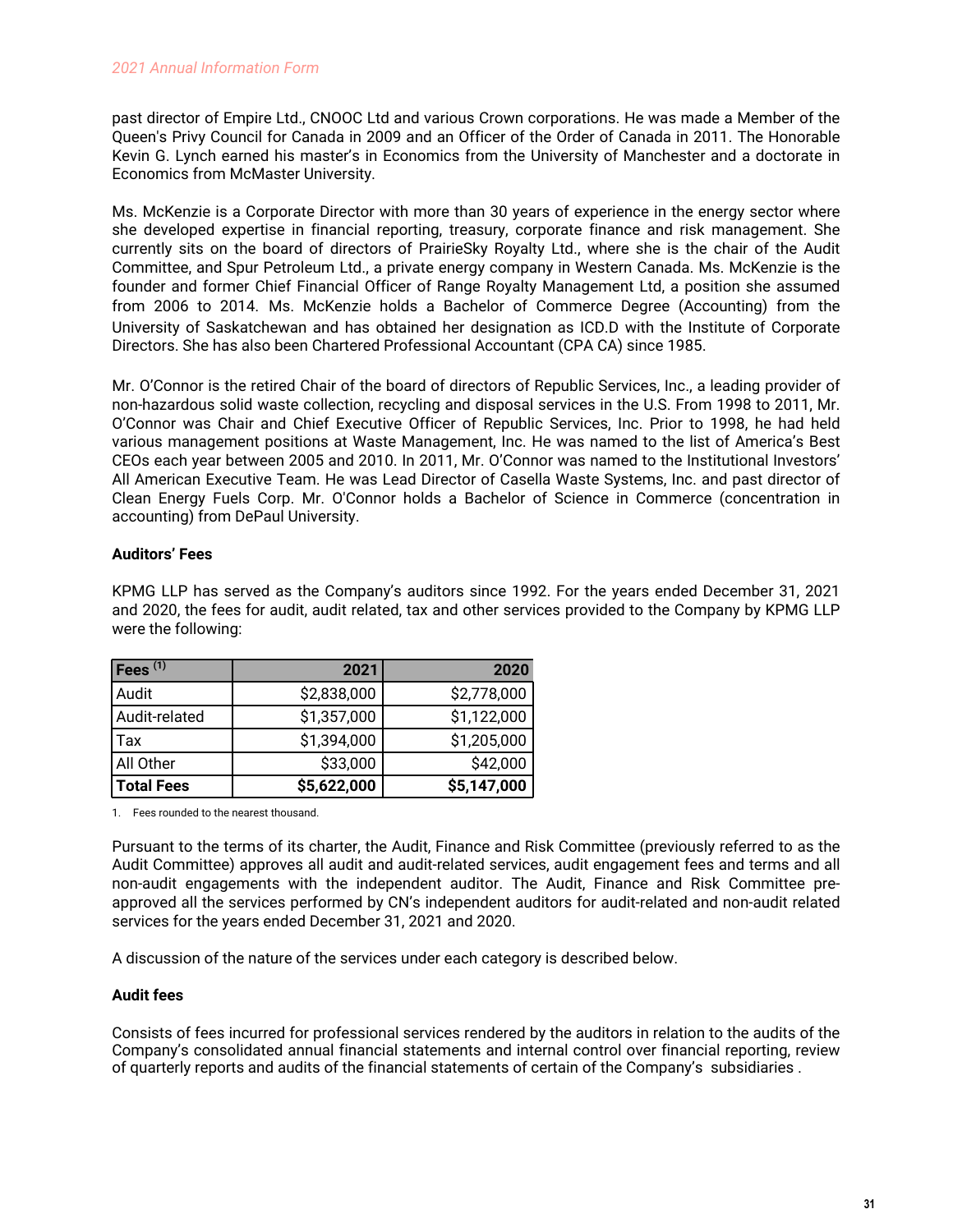## <span id="page-33-0"></span>**Audit-related fees**

Audit-related fees were incurred for professional services rendered by the auditors in relation to the audit of the financial statements for the Company's pension plans, for attestation services in connection with reports required by statute or regulation, audit of the accounting associated with new, complex and proposed transactions and other services, including services required to be performed to issue consent or comfort letters, in connection with the issuance of securities or the filing of registration statements.

## **Tax fees**

Fees consist of compliance related services associated to cross-border employee tax filings, for assistance related to the preparation of Canadian and U.S. research and development tax credit filings and other tax advice and compliance services.

## **All Other fees**

Consists of forensic investigation and accounting services related to a foreign subsidiary.

## **Non-Audit Services**

The mandate of the Audit, Finance and Risk Committee, attached as Schedule A to this AIF, provides that the Audit, Finance and Risk Committee determines which non-audit services the external auditors are prohibited from providing, approves audit services and pre-approves permitted non-audit services to be provided by the external auditors. CN's Audit, Finance and Risk Committee and the Board of Directors have adopted resolutions prohibiting the Company from engaging KPMG LLP to provide certain non-audit services to the Company and its subsidiaries, including bookkeeping or other services related to the accounting records or financial statements, financial information systems design and implementation, appraisal or valuation services, fairness opinions, or contribution in-kind reports, actuarial services, internal audit outsourcing services, management functions or human resources functions, broker or dealer, investment adviser, or investment banking services and legal services and expert services unrelated to the audit. Pursuant to such resolutions, the Company may engage KPMG LLP to provide nonaudit services, including tax services, other than the prohibited services listed above, but only if the services have specifically been pre-approved by the Audit, Finance and Risk Committee.

# **9.3** *EXECUTIVE OFFICERS*

The following table lists the executive officers of the Company as of the date hereof:

| Name and<br><b>Province or</b><br><b>State of Residence</b>                                         | <b>Current Principal Occupation</b>                                                     | Past Principal Occupations held in the<br><b>Preceding Five Years</b>                                     |
|-----------------------------------------------------------------------------------------------------|-----------------------------------------------------------------------------------------|-----------------------------------------------------------------------------------------------------------|
| $^{\text{\tiny{\textsf{I}}} }$ Jean-Jacques Ruest $^{\text{\tiny{\textsf{(1)}}}}$<br>Quebec, Canada | <b>President and Chief Executive</b><br>Officer                                         | Interim President and Chief Executive<br>Officer; Executive Vice-President and<br>Chief Marketing Officer |
| James Cairns<br>Alberta, Canada                                                                     | Senior Vice-President, Rail Centric<br>Supply Chain                                     | Vice-President Petroleum and<br>Chemicals                                                                 |
| Sean Finn<br>Quebec, Canada                                                                         | <b>Executive Vice-President</b><br><b>Corporate Services and</b><br>Chief Legal Officer |                                                                                                           |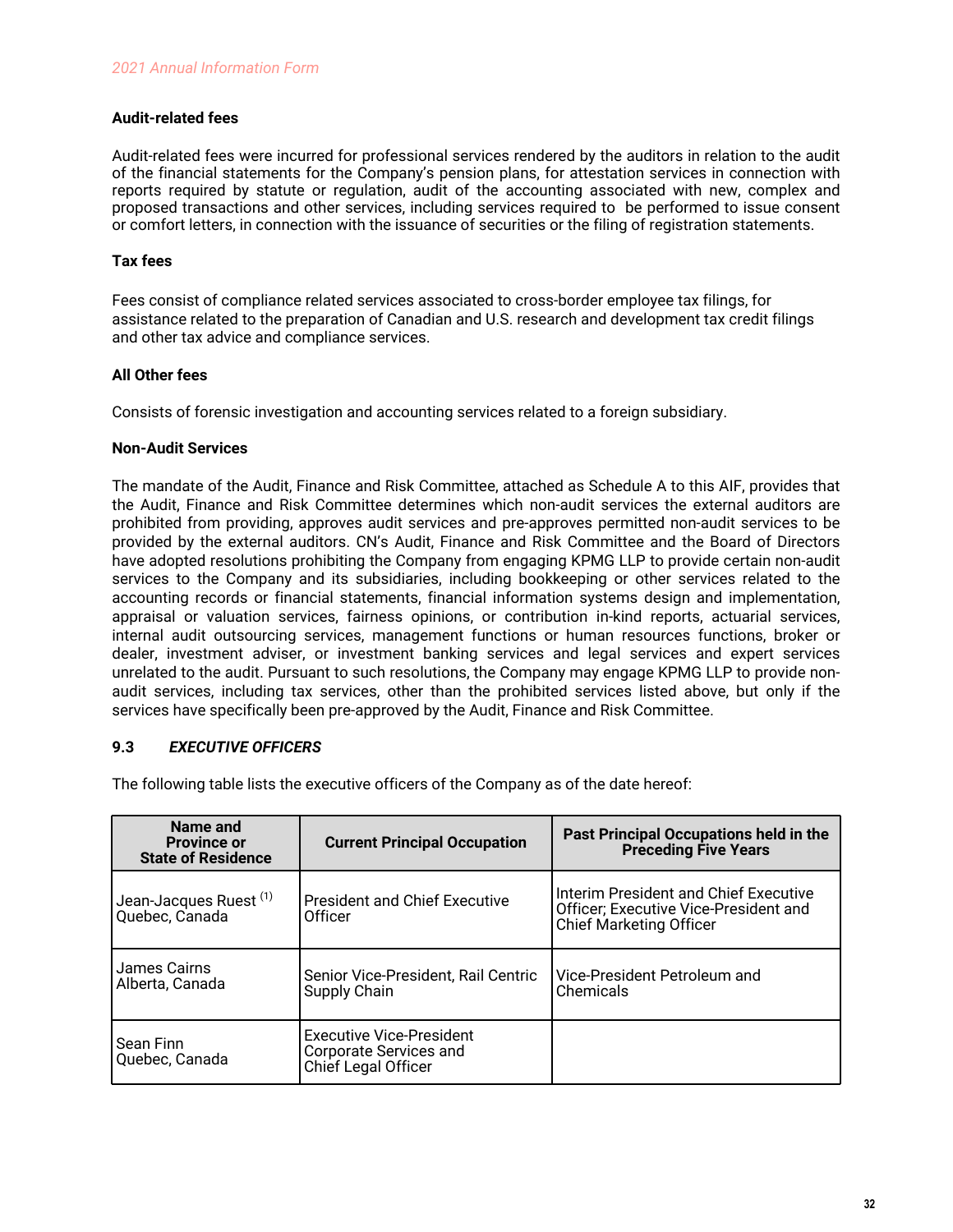| Name and<br><b>Province or</b><br><b>State of Residence</b> | <b>Current Principal Occupation</b>                                                | Past Principal Occupations held in the<br><b>Preceding Five Years</b>                                                                                                                                                                                        |
|-------------------------------------------------------------|------------------------------------------------------------------------------------|--------------------------------------------------------------------------------------------------------------------------------------------------------------------------------------------------------------------------------------------------------------|
| Ghislain Houle<br>Quebec, Canada                            | <b>Executive Vice-President and Chief</b><br><b>Financial Officer</b>              | Vice-President and Corporate<br>Comptroller; Vice-President, Financial<br>Planning                                                                                                                                                                           |
| Dorothea Klein<br>Quebec, Canada                            | Senior Vice-President and Chief<br>Human Resources Officer                         | Senior Vice-President, Human<br>Resources, Electrification Business, ABB<br>Inc.; Senior Vice President, Human<br>Resources, Americas, ABB Inc.; Chief<br>Human Resources Officer and Secretary<br>of the Nomination and Compensation<br>Committee, Lonza AG |
| Doug MacDonald<br>Quebec, Canada                            | Senior Vice-President, Office of the<br>President and CEO, Special<br>Projects     | Senior Vice-President, Information &<br>Technology, Vice-President, Eastern<br>Region; Senior Vice-President, Rail<br>Centric Supply Chain; Vice-President,<br><b>Bulk; Vice-President Industrial Products</b>                                               |
| Dominique Malenfant<br>Quebec, Canada                       | <b>Executive Vice-President and Chief</b><br>Information and Technology<br>Officer | Senior Vice-President, Engineering and<br>Chief Technology Officer, Wabtec<br>Corporation; Vice President, Global<br>Technologies and Chief Technology<br>Officer, GE Transportation                                                                         |
| Helen Quirke<br>Quebec, Canada                              | Senior Vice-President and Chief<br><b>Strategy Officer</b>                         | Interim Chief Strategy Officer, CN;<br>Managing Director & Partner, Partner,<br>Principal, The Boston Consulting Group                                                                                                                                       |
| Rance Randle<br>Alberta, Canada                             | Senior Vice-President, Network<br>Operations and Transportation                    | Vice-President Network Operations, CN;<br>Vice President Operations North Region,<br><b>BNSF</b>                                                                                                                                                             |
| Keith Reardon<br>Ontario, Canada                            | Senior Vice-President, Consumer<br><b>Product Supply Chain</b>                     | Vice-President, Intermodal and<br>Automotive; Vice-President, Intermodal                                                                                                                                                                                     |
| <b>Robert Reilly</b><br>Quebec, Canada                      | <b>Executive Vice-President and Chief</b><br><b>Operating Officer</b>              | <b>Executive Vice-President and Chief</b><br>Operating Officer and Interim Chief<br>Information & Technology Officer, CN;<br>Vice-President Operations, BNSF                                                                                                 |
| Doug Ryhorchuk<br>Alberta, Canada                           | Senior Vice-President, Mechanical<br>& Engineering                                 | Senior Vice-President, Network<br><b>Operations; Vice-President, Network</b><br>Operations; Vice-President, Western<br>Region; General Manager - West                                                                                                        |

1. Effective February 28, 2022, Tracy Robinson will succeed Jean-Jacques Ruest as President and Chief Executive Officer and as a member of the Board of Directors of CN.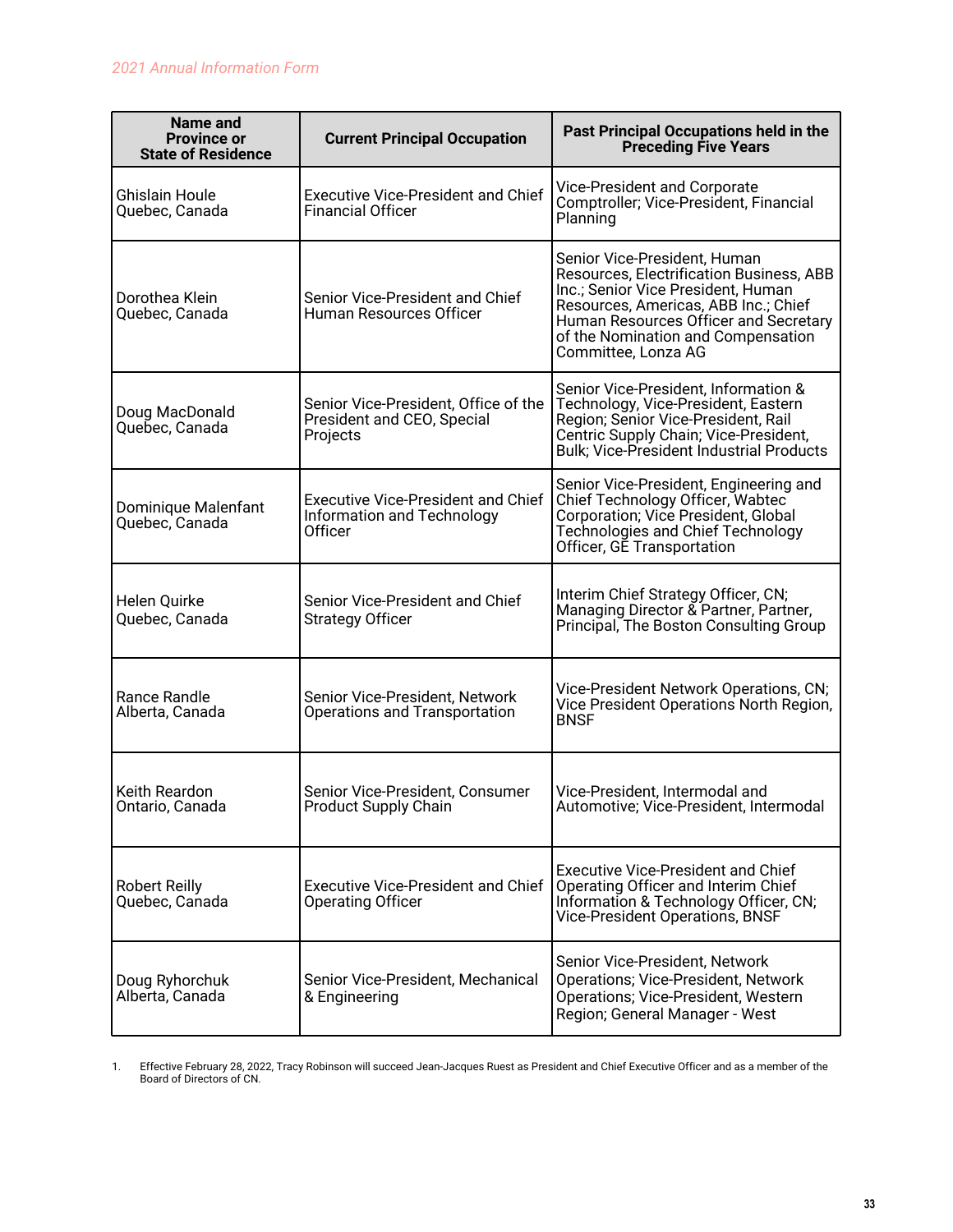<span id="page-35-0"></span>The executive officers are appointed by the Board of Directors and hold office until their successors are appointed subject to resignation, retirement or removal by the Board of Directors.

As at December 31, 2021, the directors and the executive officers of the Company, as a group, beneficially owned, directly or indirectly, or exercised control or direction over an aggregate of approximately 750 thousand common shares of the Company, representing approximately 0.11% of the outstanding common shares.

## **9.4** *CEASE TRADE ORDERS, BANKRUPTCIES, PENALTIES OR SANCTIONS*

To the knowledge of the Company and based upon information provided to it by the Company's directors and executive officers, none of such directors or executive officers is or has been, in the last 10 years, a director or executive officer of any company that, while such person was acting in that capacity: (a) was the subject of a cease trade or similar order or an order that denied the relevant company access to any exemption under securities legislation, for a period of more than 30 consecutive days; (b) was subject to an event that resulted, after that person ceased to be a director or executive officer, in the company being the subject of a cease trade or similar order or an order that denied the relevant company access to any exemption under securities legislation, for a period of more than 30 consecutive days; or (c) within a year of that person ceasing to act in that capacity, became bankrupt, made a proposal under any legislation relating to bankruptcy or insolvency or was subject to or instituted any proceedings, arrangement or compromise with creditors or had a receiver, receiver manager or trustee appointed to hold its assets.

# **ITEM 10 INTEREST OF MANAGEMENT AND OTHERS IN MATERIAL TRANSACTIONS**

To the knowledge of the Company and based upon information provided to it by the Company's directors and executive officers, there were no (i) directors or executive officers, (ii) persons that beneficially own, or control or direct, directly or indirectly, more than 10% of CN's common shares, or (iii) any associate or affiliate of persons referred to in (i) and (ii), with a material interest in any transaction within the three most recently completed financial years that has materially affected the Company or is reasonably expected to materially affect the Company.

# **ITEM 11 INTEREST OF EXPERTS**

KPMG LLP is the external auditor who prepared the Reports of Independent Registered Public Accounting Firm to the Board of Directors and shareholders of CN relating to the effectiveness of internal controls over financial reporting and relating to the audit of the 2021 Annual Consolidated Financial Statements and the related notes in conformity with U.S. generally accepted accounting principles. KPMG LLP have confirmed with respect to CN that they are independent within the meaning of the relevant rules and related interpretations prescribed by the relevant professional bodies in Canada and any applicable legislation or regulation.

# **ITEM 12 ADDITIONAL INFORMATION**

Additional information regarding CN can be found on SEDAR at [www.sedar.com.](http://www.sedar.com) Additional financial information is provided in CN's Annual Consolidated Financial Statements and MD&A for its most recently completed financial year. Additional information, including directors' and officers' remuneration and securities authorized for issuance under equity compensation plans, is contained in the Company's Management Information Circular prepared in respect of its most recent annual meeting of shareholders held on April 27, 2021 (Circular). The Circular is available on SEDAR at [www.sedar.com](http://www.sedar.com), on the SEC's website at [www.sec.gov](http://www.sec.gov) through EDGAR, and on the Company's website at [www.cn.ca.](http://www.cn.ca)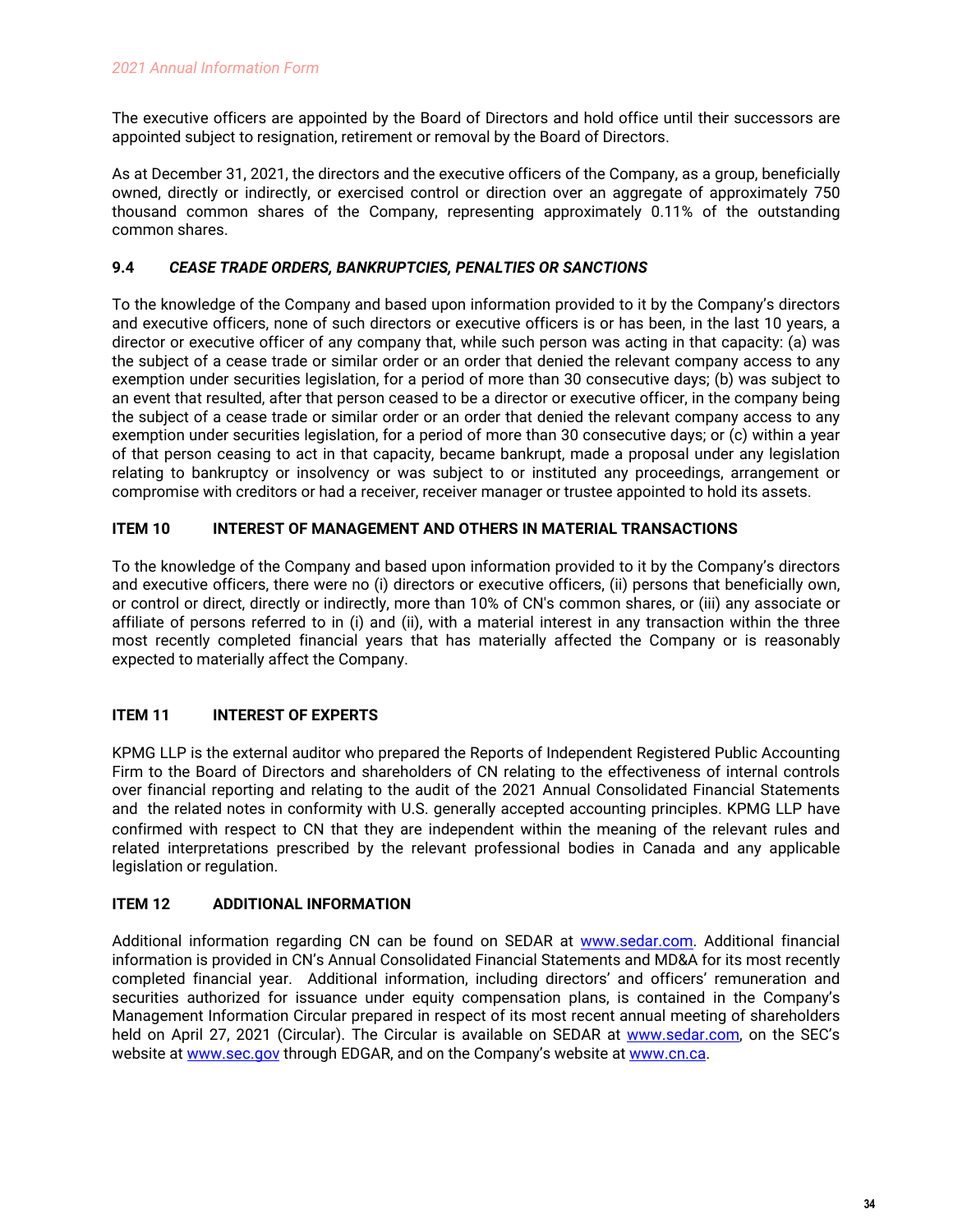#### **SCHEDULE A - CHARTER OF THE AUDIT, FINANCE AND RISK COMMITTEE**

#### <span id="page-36-0"></span>1. **PURPOSE**

The purpose of the Audit, Finance and Risk Committee ("AFR Committee") is to assist the Board in fulfilling its oversight responsibilities in relation to:

- the integrity and quality of CN's financial statements, financial reporting, systems of internal control and internal audit function;
- the qualifications, independence and performance of CN's auditor;
- CN's annual operating and capital expenditure plans;
- CN's capital allocation strategies and programs;
- CN's financing plans and programs relating to treasury operations, credit facilities and credit ratings, and financial risks and contingent exposures;
- CN's risk assessment and enterprise risk management process, policies and practices; and
- any additional matters delegated to the AFR Committee by the Board.

#### 2. **MEMBERSHIP**

- **Number**. The Board shall appoint a minimum of five directors to be members of the AFR Committee, one of whom shall be the Chair of the Human Resources and Compensation Committee.
- **Independent Directors**. Only independent directors, as determined by the Board and under Canadian and U.S. corporate governance standards, may be appointed. A member of the AFR Committee may not, other than in his or her capacity as a director or member of a Board committee and subject to the exceptions provided in Canadian and U.S. laws and regulations, accept directly or indirectly any fee from CN or any subsidiary of CN nor be an affiliated person of CN or any subsidiary of CN.
- **Qualifications**. Each member must be "financially literate" and at least one member must be an "audit committee financial expert", as determined by the Board.
- **Simultaneous Service**. Because of the AFR Committee's demanding role and responsibilities, the Board Chair, together with the Governance, Safety and Sustainability Committee chair, shall review any invitation to the AFR Committee members to join the audit committee of another entity. Where a member of the AFR Committee simultaneously serves on the audit committee of more than three public companies, including CN, the Board shall determine whether such simultaneous service impairs the ability of such member to effectively serve on the AFR Committee and either requires a correction to the situation or discloses in CN's Information Circular that there is no such impairment.

#### 3. **MEETINGS**

- **Meetings**. The AFR Committee shall meet at least five times annually, or more frequently as circumstances dictate. Such meetings may be held by telephone or by any other means which enables all participants to communicate with each other simultaneously and as necessary.
- **Quorum**. A quorum for the transaction of business at a AFR Committee meeting shall be a majority of the AFR Committee members.
- **Timing**. The AFR Committee shall typically meet one day prior to CN's Board meetings, or as otherwise required.
- **Meeting Without Management**. Each AFR Committee meeting will include a portion without the presence of management.
- **Access to Outside Advisers**. As appropriate, the AFR Committee may retain independent advisors to help it carry out its responsibilities, including fixing such advisors' fees and retention terms, subject to advising the Board Chair. The AFR Committee has the authority to independently make arrangements for the appropriate funding for payment of any advisors retained by it. The Board will make arrangements for the appropriate funding for all administrative expenses necessary or appropriate to allow the AFR Committee to carry out its duties.
	- **Reporting**. The AFR Committee shall report to the Board periodically on the AFR Committee's activities.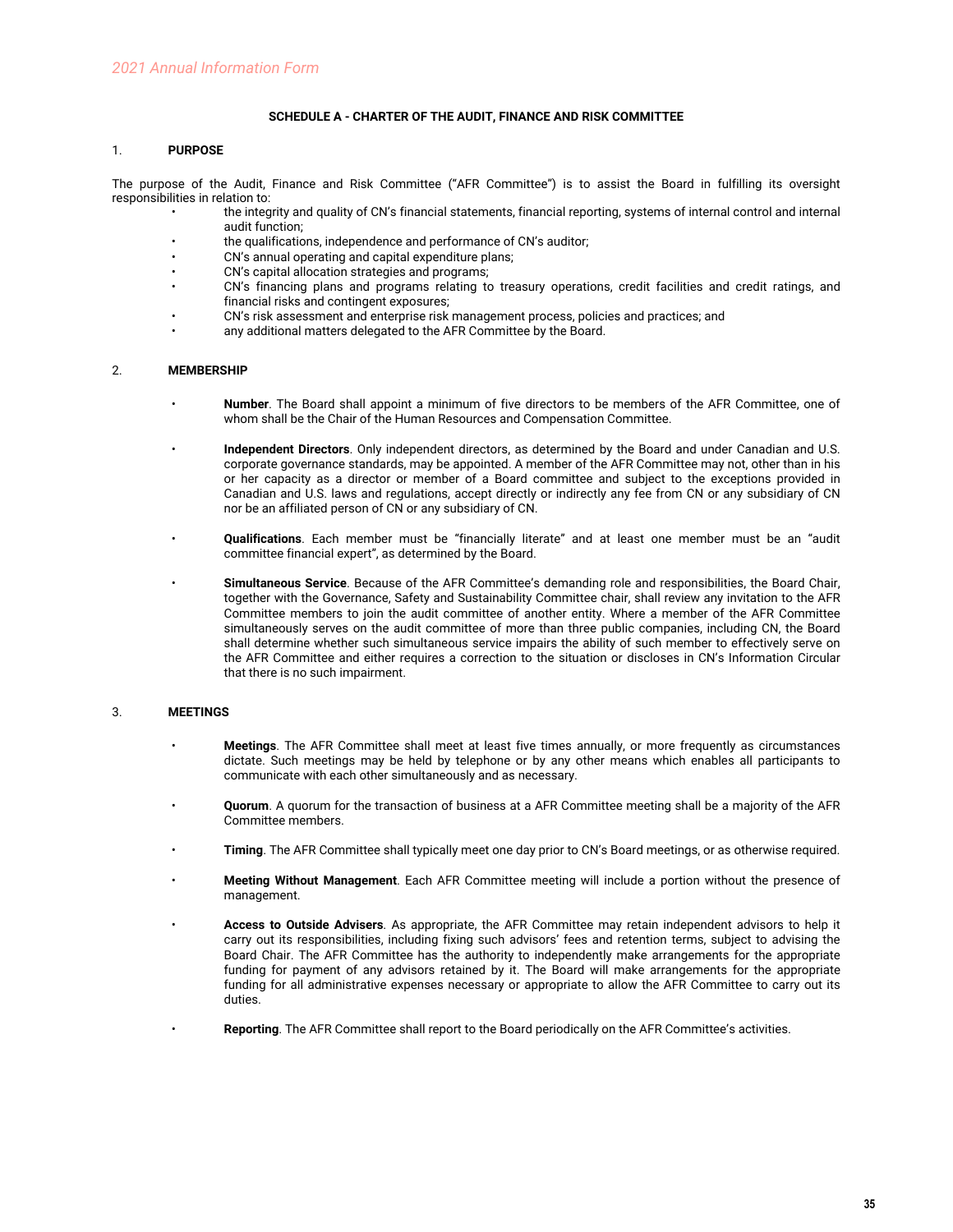#### 4. **RESPONSIBILITIES**

The AFR Committee will be responsible for overseeing the performance of the following functions:

#### A. AUDIT FUNCTIONS

- **Overseeing Financial Reporting**. The AFR Committee shall monitor and review the quality and integrity of CN's accounting and financial reporting process, which includes:
	- monitoring the quality and integrity of CN's accounting and financial reporting process through discussions with management, the external auditors and the internal auditors;
	- reviewing with management and the external auditors and recommending for approval to the Board both the annual audited financial statements to be included in the annual report of CN and the quarterly consolidated financial statements of CN and accompanying information, including in each case CN's MD&A disclosure and earnings press releases prior to their release, filing and distribution;
	- reviewing with management and the external auditors and recommending for approval to the Board the annual audited financial statements of CN's Pension Trust Funds;
	- reviewing the level and type of financial information provided, from time to time, to financial markets;
	- reviewing and recommending for approval to the Board the financial information contained in the annual information form, prospectuses or other offering documents and other reports or documents, financial or otherwise, requiring Board approval;
	- reviewing with the external auditors and management, the quality, appropriateness and disclosure of CN's accounting principles and policies, underlying assumptions and reporting practices, and any proposed changes thereto, as well as any significant financial reporting issues and judgments made in connection with the preparation of financial statements, including without limitation (i) all critical accounting policies and practices used, (ii) any alternative treatments of financial information that have been discussed with management, the ramification of their use and the treatment preferred by the external auditors, as well as (iii) any other material written communications between CN and the external auditors (including a disagreement, if any, with management and any audit problems or difficulties and management's response);
	- reviewing the external auditors' reports on the annual consolidated financial statements and internal controls over financial reporting of CN and on the annual financial statements of CN's Pension Trust Funds;
	- reviewing the external auditors' quarterly review engagement reports on the quarterly consolidated financial statements of CN;
	- reviewing the compliance of management certification of financial reports with applicable legislation; and
	- reviewing the results of the external audit, any significant problems encountered in performing the audit, and management's response and/or action plan related to any Management Letter issued by the external auditors and any significant recommendations contained therein.
	- **Monitoring Internal Controls over Financial Reporting ("Internal Controls")**. The AFR Committee shall monitor the integrity and quality of CN's Internal Controls. This includes:
		- receiving periodically management's report assessing the adequacy and effectiveness of CN's disclosure controls and procedures and Internal Controls;
		- reviewing CN's compliance with applicable legal and regulatory requirements relating to Internal Controls;
		- while ensuring confidentiality and anonymity, establishing procedures for the receipt, retention and treatment of complaints received by CN regarding any matter that could pose a risk to CN's business, including concerns regarding accounting or auditing matters; and
		- requesting the performance of an audit of any specific risk or of Internal Controls, as required.
- **Monitoring Internal Auditors**. The AFR Committee will monitor the performance of the internal auditors. This includes: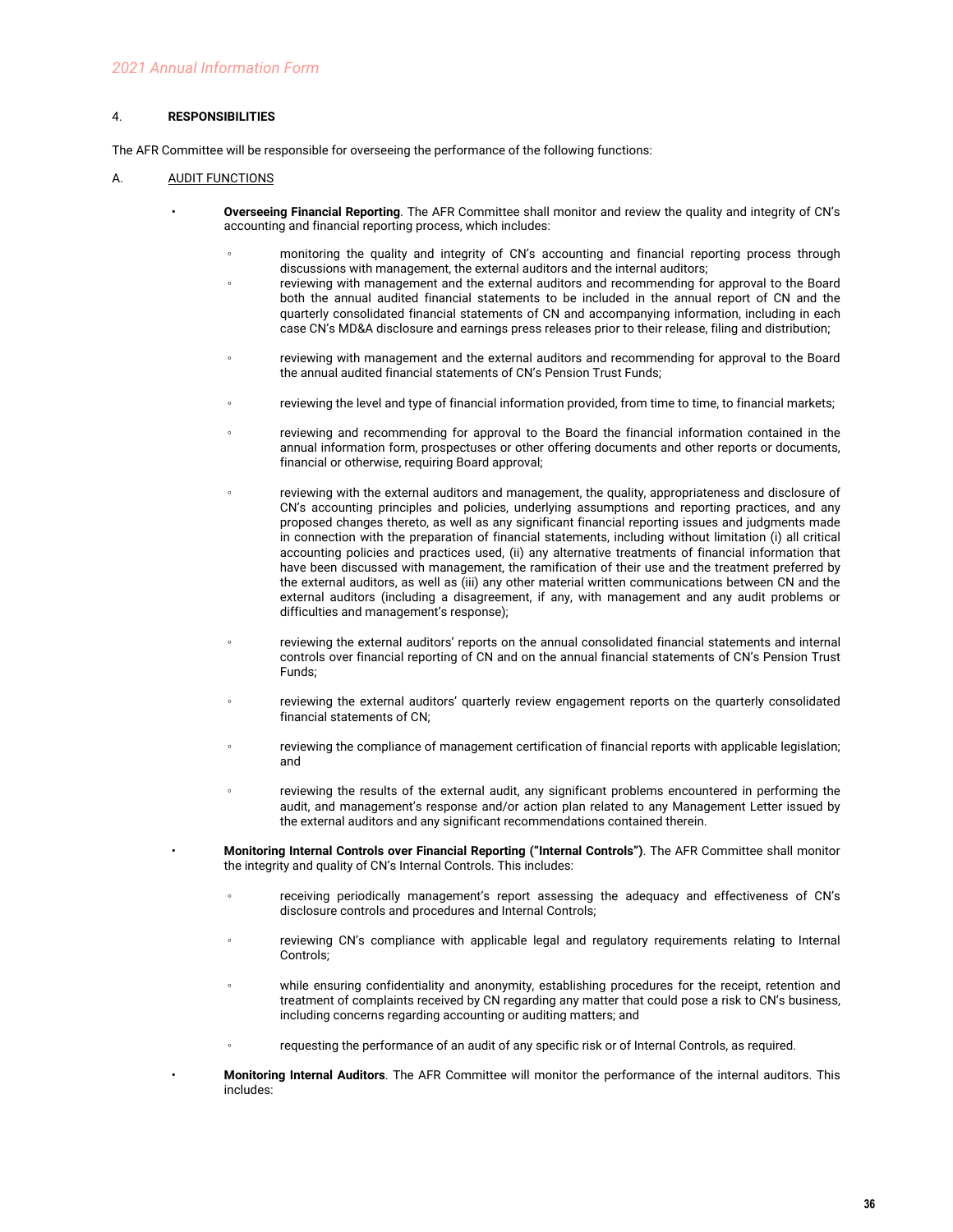- ensuring that the chief internal auditor reports directly to the AFR Committee and recommending the appointment and termination of the chief internal auditor;
- regularly monitoring the internal audit function's performance, responsibilities, staffing and resources;
- approving at least annually the internal audit plan and monitoring the progress thereof on a regular basis; and
- ensuring that the internal auditors are accountable to the AFR Committee and to the Board.
- **Monitoring External Auditors**. The external auditor is accountable to and reports directly to the AFR Committee. Accordingly, the AFR Committee will evaluate and be directly responsible for CN's relationship with the external auditor. Specifically, this includes:
	- recommending to the Board and CN's shareholders the appointment and, if appropriate, the removal of external auditors for CN and CN's Pension Trust Funds, evaluating and remunerating them, and monitoring their qualifications, performance and independence;
	- approving and overseeing the disclosure of all audit, review and attest services provided by the external auditors, determining which non-audit services the external auditors are prohibited from providing, and pre-approving and overseeing the disclosure of permitted non-audit services by the external auditors to CN or any of its subsidiaries, in accordance with applicable laws and regulations;
	- approving all fees paid to the external auditors;
	- reviewing at least annually, a report by the external auditors describing their internal quality-control procedures; any material issues raised by their most recent internal quality-control review of their firm, or peer review, or by any inquiry or investigation by governmental or professional authorities, within the preceding five years, respecting one or more audits carried out by them, to the extent available, and any steps taken to deal with any such issues;
	- reviewing at least annually, the formal written statement from the external auditors stating all relationships the external auditors have with CN and confirming their independence, and holding discussions with the external auditors as to any relationship or services that may impact their objectivity or independence;
	- reviewing hiring policies for employees or former employees of CN's external auditors; and
	- ensuring the rotation of lead, concurring and other audit partners, to the extent required by Canadian corporate governance standards and US corporate governance standards.
- **Communications with Auditors and Management**. The AFR Committee has direct communication channels with the internal and external auditors to discuss and review specific issues, as appropriate. In addition, each must meet separately with the AFR Committee, without management, quarterly, and more frequently as required; the AFR Committee must also meet separately with management quarterly, and more frequently as required.
- **Communications with Investors**. The AFR Committee shall oversee the Company's policies and procedures related to disclosure of financial and other material information to investors and the processes in place to ensure the information is accurate, complete and consistent with other public disclosures made by the Company; the Committee will ensure procedures in place for the review of CN's disclosure of financial information extracted or derived from CN's financial statements and periodically assessing the adequacy of those procedures.

#### B. **FINANCE MATTERS**

- **Operating and Capital Plans**. Following the Board's annual approval of CN's strategic plan, the AFR Committee shall review and make recommendations to the Board regarding CN's annual operating plans, capital expenditures programs and capital allocation plans, including CN's capital structure and cash flows and the alignment of these plans to the Company's long-term strategy. The AFR Committee shall also monitor performance against these plans.
- **Financial Policy and Financings**. The AFR Committee shall review and make recommendations to the Board relating to CN's financial policies and financing plans, including:
	- treasury operations such as the opportunity and parameters of debt and equity financings and the prepayment, redemption, repurchase or defeasance of any indebtedness;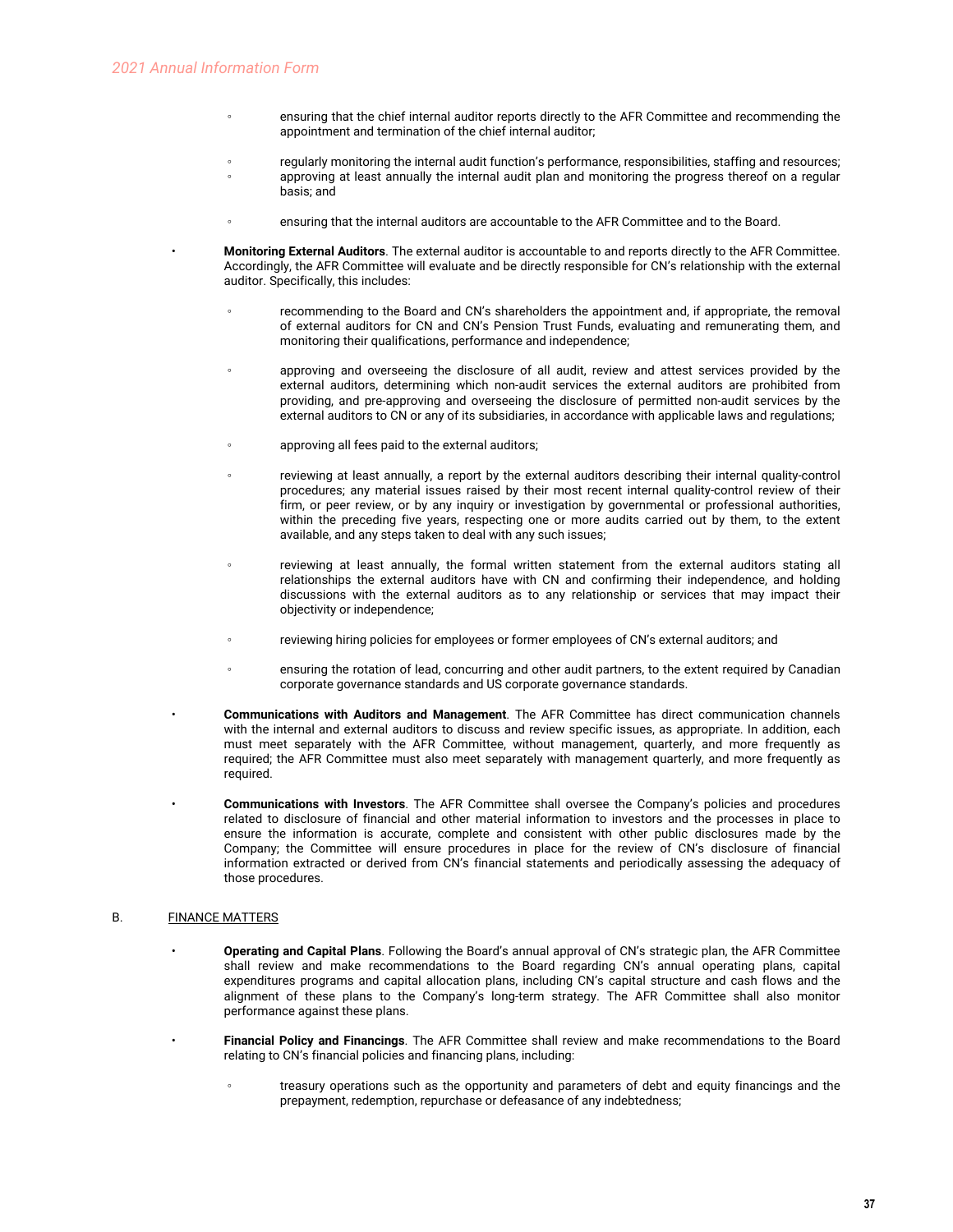- the use of financial derivatives and hedging activities;
- loans, guarantees of the credit of others, or other extensions of credit by CN;
- significant capital and other expenditures, sales and leases of assets and any other transactions that could alter, impact or otherwise materially affect CN's financial or corporate structure, including offbalance sheet items, as well as projected and actual returns from investments; and
- significant additional voluntary pension contributions above current service cost and above any required special payments that would materially impact CN's capital allocation plan,

in each case that exceed any delegation of authority to management.

- **Dividends and Share Repurchases**. The AFR Committee shall review and make recommendations to the Board regarding CN's shareholder distributions, including with respect to dividends and share repurchases.
- **Credit Ratings**. The AFR Committee shall regularly review CN's credit ratings and monitor CN's activities relating to credit rating agencies.
- **Credit Facilities**. The AFR Committee shall review the Corporation's credit facilities, including amendments thereto, and review compliance by the Corporation with its financial covenants.
- **Significant Investments**. The AFR Committee shall receive regular reports from management on the status and risks related to CN's significant or strategic investments, such that the AFR Committee may monitor the execution of such investments against objectives and oversee any related risks.

#### C. RISK MANAGEMENT

- **Risk Monitoring and Assessment**. The AFR Committee shall oversee and monitor management's assessment of CN's major risk exposures, defined as exposures that have the potential to materially impact CN's ability to meet or support its business objectives, and report to the Board on any significant risks. This includes reviewing:
	- principal risks and their potential impact on CN's ability to achieve its business and financial objectives, including, in coordination with the Governance, Safety and Sustainability Committee, any risks associated with ESG matters and the adequacy and effectiveness of applicable internal controls related to such risks;
	- CN's processes and policies for identifying, assessing and managing risks, including CN's insurance coverage, to satisfy itself as to the effective risk management of all risks to CN's business;
	- management's oversight of matters relating to information technology affecting CN and CN's information technology systems;
	- CN's business continuity plans and disaster recovery plans; and
	- any litigation, claim or other contingency and any regulatory or accounting initiatives that could have a material effect upon the financial position or operating results of CN.
- **Enterprise Risk Management.** The AFR Committee shall be responsible for the oversight of CN's enterprise risk management program and the work carried out by management in this regard. This shall include the review of a quarterly enterprise risk management report prepared by management. The AFR Committee shall review and discuss with management all key enterprise risk exposures (with the exception of risks for which another committee has been delegated responsibility for by the AFR Committee or the Board) and the steps management has taken to monitor/control and mitigate those exposures. The AFR Committee shall periodically report to the Board on any significant risks or other matters identified in the enterprise risk management reports it receives and on any major issues arising with respect to the management of those risks.
- **Delegation to Other Board Committees.** The AFR Committee shall have the authority to delegate to other committees of the Board the responsibility for oversight of specific risks that fall within such committee's mandate and receive periodic reports from any such committee on the management of those risks.
- **Fraud Control**. The AFR Committee shall oversee the CN's anti-fraud programs and controls, including its policies and procedures over fraud risk assessments and fraud risk management.